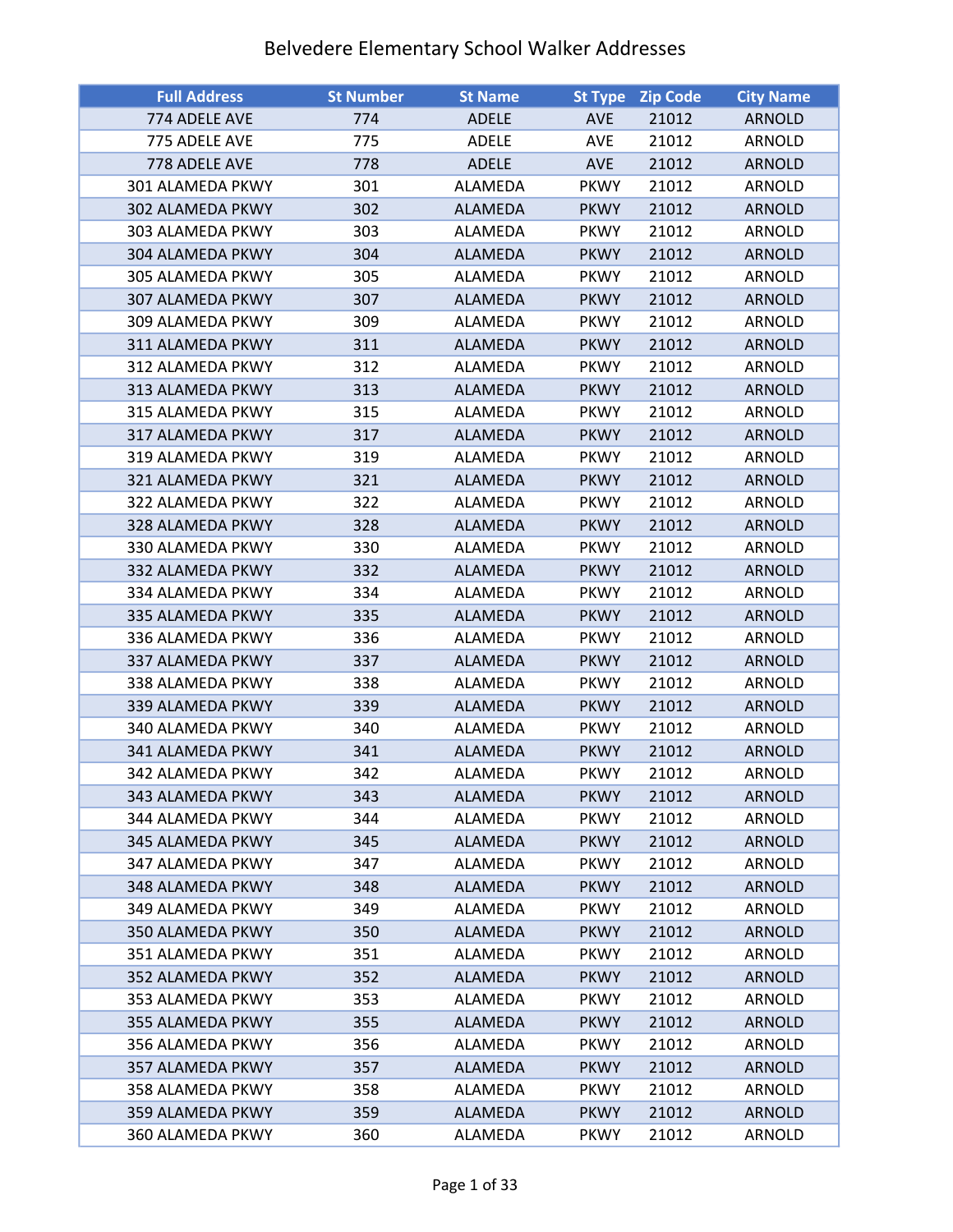| 361 ALAMEDA PKWY           | 361 | <b>ALAMEDA</b>         | <b>PKWY</b> | 21012 | <b>ARNOLD</b> |
|----------------------------|-----|------------------------|-------------|-------|---------------|
| 362 ALAMEDA PKWY           | 362 | ALAMEDA                | <b>PKWY</b> | 21012 | ARNOLD        |
| 363 ALAMEDA PKWY           | 363 | ALAMEDA                | <b>PKWY</b> | 21012 | <b>ARNOLD</b> |
| 365 ALAMEDA PKWY           | 365 | ALAMEDA                | <b>PKWY</b> | 21012 | ARNOLD        |
| 366 ALAMEDA PKWY           | 366 | ALAMEDA                | <b>PKWY</b> | 21012 | <b>ARNOLD</b> |
| 367 ALAMEDA PKWY           | 367 | ALAMEDA                | <b>PKWY</b> | 21012 | ARNOLD        |
| 369 ALAMEDA PKWY           | 369 | ALAMEDA                | <b>PKWY</b> | 21012 | <b>ARNOLD</b> |
| 371 ALAMEDA PKWY           | 371 | ALAMEDA                | <b>PKWY</b> | 21012 | ARNOLD        |
| 372 ALAMEDA PKWY           | 372 | ALAMEDA                | <b>PKWY</b> | 21012 | <b>ARNOLD</b> |
| 373 ALAMEDA PKWY           | 373 | ALAMEDA                | <b>PKWY</b> | 21012 | ARNOLD        |
| 376 ALAMEDA PKWY           | 376 | <b>ALAMEDA</b>         | <b>PKWY</b> | 21012 | <b>ARNOLD</b> |
| 379 ALAMEDA PKWY           | 379 | ALAMEDA                | <b>PKWY</b> | 21012 | ARNOLD        |
| 381 ALAMEDA PKWY           | 381 | <b>ALAMEDA</b>         | <b>PKWY</b> | 21012 | <b>ARNOLD</b> |
| 382 ALAMEDA PKWY           | 382 | ALAMEDA                | <b>PKWY</b> | 21012 | ARNOLD        |
| 383 ALAMEDA PKWY           | 383 | <b>ALAMEDA</b>         | <b>PKWY</b> | 21012 | <b>ARNOLD</b> |
| 384 ALAMEDA PKWY           | 384 | ALAMEDA                | <b>PKWY</b> | 21012 | ARNOLD        |
| 386 ALAMEDA PKWY           | 386 | ALAMEDA                | <b>PKWY</b> | 21012 | <b>ARNOLD</b> |
| 388 ALAMEDA PKWY           | 388 | ALAMEDA                | <b>PKWY</b> | 21012 | ARNOLD        |
| 389 ALAMEDA PKWY           | 389 | ALAMEDA                | <b>PKWY</b> | 21012 | <b>ARNOLD</b> |
| 392 ALAMEDA PKWY           | 392 | ALAMEDA                | <b>PKWY</b> | 21012 | ARNOLD        |
| 393 ALAMEDA PKWY           | 393 | <b>ALAMEDA</b>         | <b>PKWY</b> | 21012 | <b>ARNOLD</b> |
| 396 ALAMEDA PKWY           | 396 | ALAMEDA                | <b>PKWY</b> | 21012 | ARNOLD        |
| 398 ALAMEDA PKWY           | 398 | <b>ALAMEDA</b>         | <b>PKWY</b> | 21012 | <b>ARNOLD</b> |
| 399 ALAMEDA PKWY           | 399 | ALAMEDA                | <b>PKWY</b> | 21012 | ARNOLD        |
| 400 ALAMEDA PKWY           | 400 | <b>ALAMEDA</b>         | <b>PKWY</b> | 21012 | <b>ARNOLD</b> |
| 402 ALAMEDA PKWY           | 402 | ALAMEDA                | <b>PKWY</b> | 21012 | ARNOLD        |
| 404 ALAMEDA PKWY           | 404 | <b>ALAMEDA</b>         | <b>PKWY</b> | 21012 | <b>ARNOLD</b> |
| 407 ALAMEDA PKWY           | 407 | ALAMEDA                | <b>PKWY</b> | 21012 | <b>ARNOLD</b> |
| 408 ALAMEDA PKWY           | 408 | ALAMEDA                | <b>PKWY</b> | 21012 | <b>ARNOLD</b> |
| 409 ALAMEDA PKWY           | 409 | ALAMEDA                | <b>PKWY</b> | 21012 | ARNOLD        |
| 410 ALAMEDA PKWY           | 410 | ALAMEDA                | <b>PKWY</b> | 21012 | <b>ARNOLD</b> |
| 411 ALAMEDA PKWY           | 411 | ALAMEDA                | <b>PKWY</b> | 21012 | ARNOLD        |
| 415 ALAMEDA PKWY           | 415 | <b>ALAMEDA</b>         | <b>PKWY</b> | 21012 | <b>ARNOLD</b> |
| 419 ALAMEDA PKWY           | 419 | ALAMEDA                | <b>PKWY</b> | 21012 | <b>ARNOLD</b> |
| 421 ALAMEDA PKWY           | 421 | <b>ALAMEDA</b>         | <b>PKWY</b> | 21012 | <b>ARNOLD</b> |
| 423 ALAMEDA PKWY           | 423 | ALAMEDA                | <b>PKWY</b> | 21012 | ARNOLD        |
| 424 ALAMEDA PKWY           | 424 | ALAMEDA                | <b>PKWY</b> | 21012 | <b>ARNOLD</b> |
| 425 ALAMEDA PKWY           | 425 | ALAMEDA                | <b>PKWY</b> | 21012 | ARNOLD        |
| <b>808 AYLESBURY GARTH</b> | 808 | <b>AYLESBURY GARTH</b> |             | 21012 | <b>ARNOLD</b> |
| 810 AYLESBURY GARTH        | 810 | <b>AYLESBURY GARTH</b> |             | 21012 | ARNOLD        |
| 811 AYLESBURY GARTH        | 811 | <b>AYLESBURY GARTH</b> |             | 21012 | <b>ARNOLD</b> |
| 812 AYLESBURY GARTH        | 812 | <b>AYLESBURY GARTH</b> |             | 21012 | ARNOLD        |
| 813 AYLESBURY GARTH        | 813 | <b>AYLESBURY GARTH</b> |             | 21012 | <b>ARNOLD</b> |
| 814 AYLESBURY GARTH        | 814 | <b>AYLESBURY GARTH</b> |             | 21012 | ARNOLD        |
| 815 AYLESBURY GARTH        | 815 | <b>AYLESBURY GARTH</b> |             | 21012 | <b>ARNOLD</b> |
| 816 AYLESBURY GARTH        | 816 | <b>AYLESBURY GARTH</b> |             | 21012 | ARNOLD        |
| 817 AYLESBURY GARTH        | 817 | <b>AYLESBURY GARTH</b> |             | 21012 | <b>ARNOLD</b> |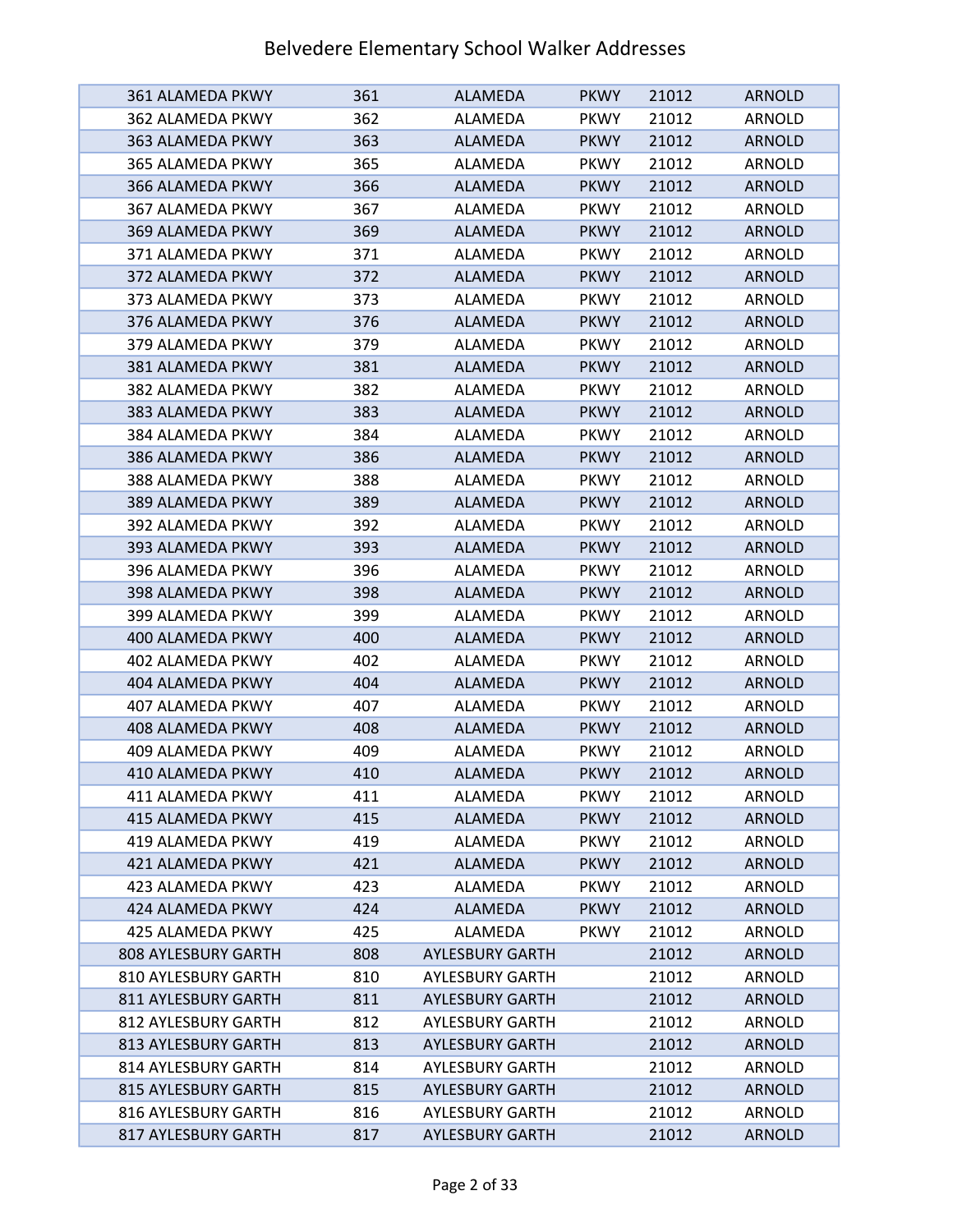| 818 AYLESBURY GARTH    | 818  | <b>AYLESBURY GARTH</b> |            | 21012 | ARNOLD        |
|------------------------|------|------------------------|------------|-------|---------------|
| 819 AYLESBURY GARTH    | 819  | <b>AYLESBURY GARTH</b> |            | 21012 | <b>ARNOLD</b> |
| 820 AYLESBURY GARTH    | 820  | <b>AYLESBURY GARTH</b> |            | 21012 | ARNOLD        |
| 800 BARRETT AVE        | 800  | <b>BARRETT</b>         | <b>AVE</b> | 21012 | <b>ARNOLD</b> |
| 800A BARRETT AVE       | 800  | <b>BARRETT</b>         | <b>AVE</b> | 21012 | ARNOLD        |
| 801 BARRETT AVE        | 801  | <b>BARRETT</b>         | <b>AVE</b> | 21012 | <b>ARNOLD</b> |
| 801A BARRETT AVE       | 801  | <b>BARRETT</b>         | <b>AVE</b> | 21012 | ARNOLD        |
| 802 BARRETT AVE        | 802  | <b>BARRETT</b>         | <b>AVE</b> | 21012 | <b>ARNOLD</b> |
| <b>803 BARRETT AVE</b> | 803  | <b>BARRETT</b>         | <b>AVE</b> | 21012 | ARNOLD        |
| <b>804 BARRETT AVE</b> | 804  | <b>BARRETT</b>         | <b>AVE</b> | 21012 | <b>ARNOLD</b> |
| <b>805 BARRETT AVE</b> | 805  | <b>BARRETT</b>         | <b>AVE</b> | 21012 | ARNOLD        |
| 806 BARRETT AVE        | 806  | <b>BARRETT</b>         | <b>AVE</b> | 21012 | <b>ARNOLD</b> |
| 807 BARRETT AVE        | 807  | <b>BARRETT</b>         | <b>AVE</b> | 21012 | ARNOLD        |
| <b>808 BARRETT AVE</b> | 808  | <b>BARRETT</b>         | <b>AVE</b> | 21012 | <b>ARNOLD</b> |
| 809 BARRETT AVE        | 809  | <b>BARRETT</b>         | <b>AVE</b> | 21012 | <b>ARNOLD</b> |
| 810 BARRETT AVE        | 810  | <b>BARRETT</b>         | <b>AVE</b> | 21012 | <b>ARNOLD</b> |
| 811 BARRETT AVE        | 811  | <b>BARRETT</b>         | <b>AVE</b> | 21012 | ARNOLD        |
| <b>812 BARRETT AVE</b> | 812  | <b>BARRETT</b>         | <b>AVE</b> | 21012 | <b>ARNOLD</b> |
| 813 BARRETT AVE        | 813  | <b>BARRETT</b>         | <b>AVE</b> | 21012 | <b>ARNOLD</b> |
| 814 BARRETT AVE        | 814  | <b>BARRETT</b>         | <b>AVE</b> | 21012 | <b>ARNOLD</b> |
| <b>815 BARRETT AVE</b> | 815  | <b>BARRETT</b>         | <b>AVE</b> | 21012 | ARNOLD        |
| 816 BARRETT AVE        | 816  | <b>BARRETT</b>         | <b>AVE</b> | 21012 | <b>ARNOLD</b> |
| 817 BARRETT AVE        | 817  | <b>BARRETT</b>         | AVE        | 21012 | ARNOLD        |
| 844 BIRCHWOOD CT       | 844  | <b>BIRCHWOOD</b>       | <b>CT</b>  | 21012 | <b>ARNOLD</b> |
| 846 BIRCHWOOD CT       | 846  | <b>BIRCHWOOD</b>       | <b>CT</b>  | 21012 | <b>ARNOLD</b> |
| 847 BIRCHWOOD CT       | 847  | <b>BIRCHWOOD</b>       | <b>CT</b>  | 21012 | <b>ARNOLD</b> |
| 848 BIRCHWOOD CT       | 848  | <b>BIRCHWOOD</b>       | СT         | 21012 | ARNOLD        |
| 849 BIRCHWOOD CT       | 849  | <b>BIRCHWOOD</b>       | <b>CT</b>  | 21012 | <b>ARNOLD</b> |
| 850 BIRCHWOOD CT       | 850  | <b>BIRCHWOOD</b>       | СT         | 21012 | <b>ARNOLD</b> |
| 851 BIRCHWOOD CT       | 851  | <b>BIRCHWOOD</b>       | <b>CT</b>  | 21012 | <b>ARNOLD</b> |
| 852 BIRCHWOOD CT       | 852  | <b>BIRCHWOOD</b>       | <b>CT</b>  | 21012 | <b>ARNOLD</b> |
| 853 BIRCHWOOD CT       | 853  | <b>BIRCHWOOD</b>       | <b>CT</b>  | 21012 | <b>ARNOLD</b> |
| 854 BIRCHWOOD CT       | 854  | <b>BIRCHWOOD</b>       | <b>CT</b>  | 21012 | ARNOLD        |
| 855 BIRCHWOOD CT       | 855  | <b>BIRCHWOOD</b>       | <b>CT</b>  | 21012 | <b>ARNOLD</b> |
| 856 BIRCHWOOD CT       | 856  | <b>BIRCHWOOD</b>       | <b>CT</b>  | 21012 | ARNOLD        |
| 857 BIRCHWOOD CT       | 857  | <b>BIRCHWOOD</b>       | <b>CT</b>  | 21012 | <b>ARNOLD</b> |
| 858 BIRCHWOOD CT       | 858  | <b>BIRCHWOOD</b>       | <b>CT</b>  | 21012 | ARNOLD        |
| 859 BIRCHWOOD CT       | 859  | <b>BIRCHWOOD</b>       | <b>CT</b>  | 21012 | <b>ARNOLD</b> |
| 860 BIRCHWOOD CT       | 860  | <b>BIRCHWOOD</b>       | <b>CT</b>  | 21012 | ARNOLD        |
| 1001 BLAKISTON CT      | 1001 | <b>BLAKISTON</b>       | <b>CT</b>  | 21012 | <b>ARNOLD</b> |
| 1002 BLAKISTON CT      | 1002 | <b>BLAKISTON</b>       | <b>CT</b>  | 21012 | ARNOLD        |
| 1003 BLAKISTON CT      | 1003 | <b>BLAKISTON</b>       | CT         | 21012 | <b>ARNOLD</b> |
| 1004 BLAKISTON CT      | 1004 | <b>BLAKISTON</b>       | СT         | 21012 | ARNOLD        |
| 1005 BLAKISTON CT      | 1005 | <b>BLAKISTON</b>       | <b>CT</b>  | 21012 | <b>ARNOLD</b> |
| 1006 BLAKISTON CT      | 1006 | <b>BLAKISTON</b>       | <b>CT</b>  | 21012 | ARNOLD        |
| 1007 BLAKISTON CT      | 1007 | <b>BLAKISTON</b>       | <b>CT</b>  | 21012 | <b>ARNOLD</b> |
| 1008 BLAKISTON CT      | 1008 | <b>BLAKISTON</b>       | <b>CT</b>  | 21012 | ARNOLD        |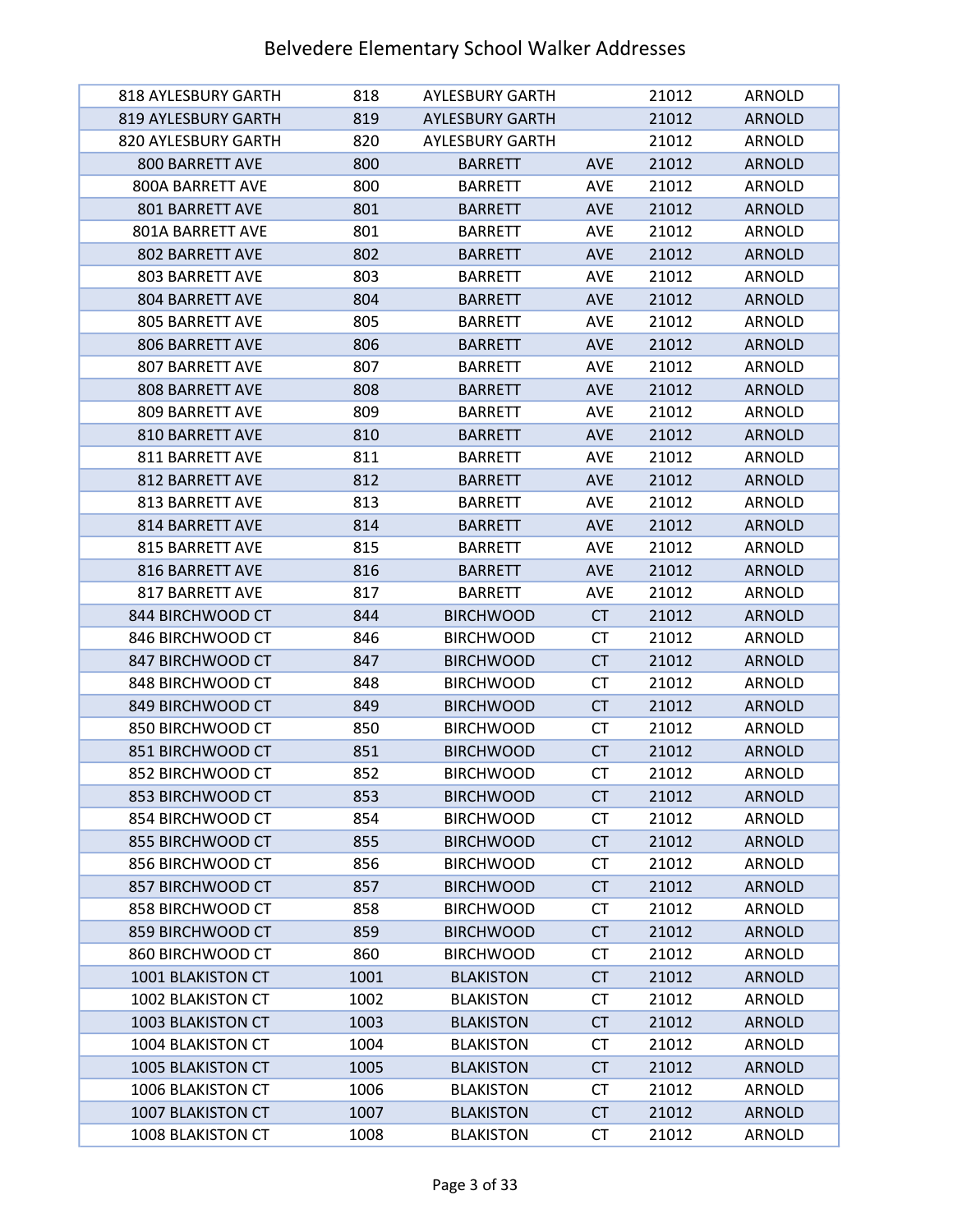| <b>1009 BLAKISTON CT</b> | 1009 | <b>BLAKISTON</b>     | <b>CT</b>  | 21012 | <b>ARNOLD</b> |
|--------------------------|------|----------------------|------------|-------|---------------|
| 800A BRADFORD AVE        | 800  | <b>BRADFORD</b>      | <b>AVE</b> | 21012 | ARNOLD        |
| 800 BRADFORD AVE         | 800  | <b>BRADFORD</b>      | <b>AVE</b> | 21012 | <b>ARNOLD</b> |
| 801 BRADFORD AVE         | 801  | <b>BRADFORD</b>      | <b>AVE</b> | 21012 | ARNOLD        |
| 801A BRADFORD AVE        | 801  | <b>BRADFORD</b>      | <b>AVE</b> | 21012 | <b>ARNOLD</b> |
| 802 BRADFORD AVE         | 802  | <b>BRADFORD</b>      | <b>AVE</b> | 21012 | ARNOLD        |
| 803A BRADFORD AVE        | 803  | <b>BRADFORD</b>      | <b>AVE</b> | 21012 | <b>ARNOLD</b> |
| 803 BRADFORD AVE         | 803  | <b>BRADFORD</b>      | <b>AVE</b> | 21012 | ARNOLD        |
| 804 BRADFORD AVE         | 804  | <b>BRADFORD</b>      | <b>AVE</b> | 21012 | <b>ARNOLD</b> |
| <b>805 BRADFORD AVE</b>  | 805  | <b>BRADFORD</b>      | <b>AVE</b> | 21012 | <b>ARNOLD</b> |
| 806 BRADFORD AVE         | 806  | <b>BRADFORD</b>      | <b>AVE</b> | 21012 | <b>ARNOLD</b> |
| 807 BRADFORD AVE         | 807  | <b>BRADFORD</b>      | <b>AVE</b> | 21012 | ARNOLD        |
| 808 BRADFORD AVE         | 808  | <b>BRADFORD</b>      | <b>AVE</b> | 21012 | <b>ARNOLD</b> |
| 809 BRADFORD AVE         | 809  | <b>BRADFORD</b>      | <b>AVE</b> | 21012 | ARNOLD        |
| 810 BRADFORD AVE         | 810  | <b>BRADFORD</b>      | <b>AVE</b> | 21012 | <b>ARNOLD</b> |
| 811 BRADFORD AVE         | 811  | <b>BRADFORD</b>      | <b>AVE</b> | 21012 | ARNOLD        |
| 812 BRADFORD AVE         | 812  | <b>BRADFORD</b>      | <b>AVE</b> | 21012 | <b>ARNOLD</b> |
| 813 BRADFORD AVE         | 813  | <b>BRADFORD</b>      | <b>AVE</b> | 21012 | ARNOLD        |
| 814 BRADFORD AVE         | 814  | <b>BRADFORD</b>      | <b>AVE</b> | 21012 | <b>ARNOLD</b> |
| 815 BRADFORD AVE         | 815  | <b>BRADFORD</b>      | <b>AVE</b> | 21012 | ARNOLD        |
| 816 BRADFORD AVE         | 816  | <b>BRADFORD</b>      | <b>AVE</b> | 21012 | <b>ARNOLD</b> |
| 817 BRADFORD AVE         | 817  | <b>BRADFORD</b>      | <b>AVE</b> | 21012 | ARNOLD        |
| 818 BRADFORD AVE         | 818  | <b>BRADFORD</b>      | <b>AVE</b> | 21012 | <b>ARNOLD</b> |
| 819 BRADFORD AVE         | 819  | <b>BRADFORD</b>      | <b>AVE</b> | 21012 | ARNOLD        |
| <b>807 BRECHIN GARTH</b> | 807  | <b>BRECHIN GARTH</b> |            | 21012 | <b>ARNOLD</b> |
| 809 BRECHIN GARTH        | 809  | <b>BRECHIN GARTH</b> |            | 21012 | ARNOLD        |
| 811 BRECHIN GARTH        | 811  | <b>BRECHIN GARTH</b> |            | 21012 | <b>ARNOLD</b> |
| 813 BRECHIN GARTH        | 813  | <b>BRECHIN GARTH</b> |            | 21012 | ARNOLD        |
| 108 BRENT RD             | 108  | <b>BRENT</b>         | <b>RD</b>  | 21012 | <b>ARNOLD</b> |
| 110 BRENT RD             | 110  | <b>BRENT</b>         | <b>RD</b>  | 21012 | ARNOLD        |
| 112 BRENT RD             | 112  | <b>BRENT</b>         | <b>RD</b>  | 21012 | <b>ARNOLD</b> |
| 113 BRENT RD             | 113  | <b>BRENT</b>         | <b>RD</b>  | 21012 | ARNOLD        |
| 114 BRENT RD             | 114  | <b>BRENT</b>         | <b>RD</b>  | 21012 | <b>ARNOLD</b> |
| 115 BRENT RD             | 115  | <b>BRENT</b>         | <b>RD</b>  | 21012 | ARNOLD        |
| 116 BRENT RD             | 116  | <b>BRENT</b>         | <b>RD</b>  | 21012 | <b>ARNOLD</b> |
| 117 BRENT RD             | 117  | <b>BRENT</b>         | <b>RD</b>  | 21012 | ARNOLD        |
| 118 BRENT RD             | 118  | <b>BRENT</b>         | <b>RD</b>  | 21012 | <b>ARNOLD</b> |
| 119 BRENT RD             | 119  | <b>BRENT</b>         | <b>RD</b>  | 21012 | ARNOLD        |
| 120 BRENT RD             | 120  | <b>BRENT</b>         | <b>RD</b>  | 21012 | <b>ARNOLD</b> |
| 121 BRENT RD             | 121  | <b>BRENT</b>         | <b>RD</b>  | 21012 | ARNOLD        |
| 122 BRENT RD             | 122  | <b>BRENT</b>         | <b>RD</b>  | 21012 | <b>ARNOLD</b> |
| 123 BRENT RD             | 123  | <b>BRENT</b>         | <b>RD</b>  | 21012 | ARNOLD        |
| 124 BRENT RD             | 124  | <b>BRENT</b>         | <b>RD</b>  | 21012 | <b>ARNOLD</b> |
| 125 BRENT RD             | 125  | <b>BRENT</b>         | <b>RD</b>  | 21012 | ARNOLD        |
| 126 BRENT RD             | 126  | <b>BRENT</b>         | <b>RD</b>  | 21012 | <b>ARNOLD</b> |
| 127 BRENT RD             | 127  | <b>BRENT</b>         | <b>RD</b>  | 21012 | ARNOLD        |
| 128 BRENT RD             | 128  | <b>BRENT</b>         | <b>RD</b>  | 21012 | <b>ARNOLD</b> |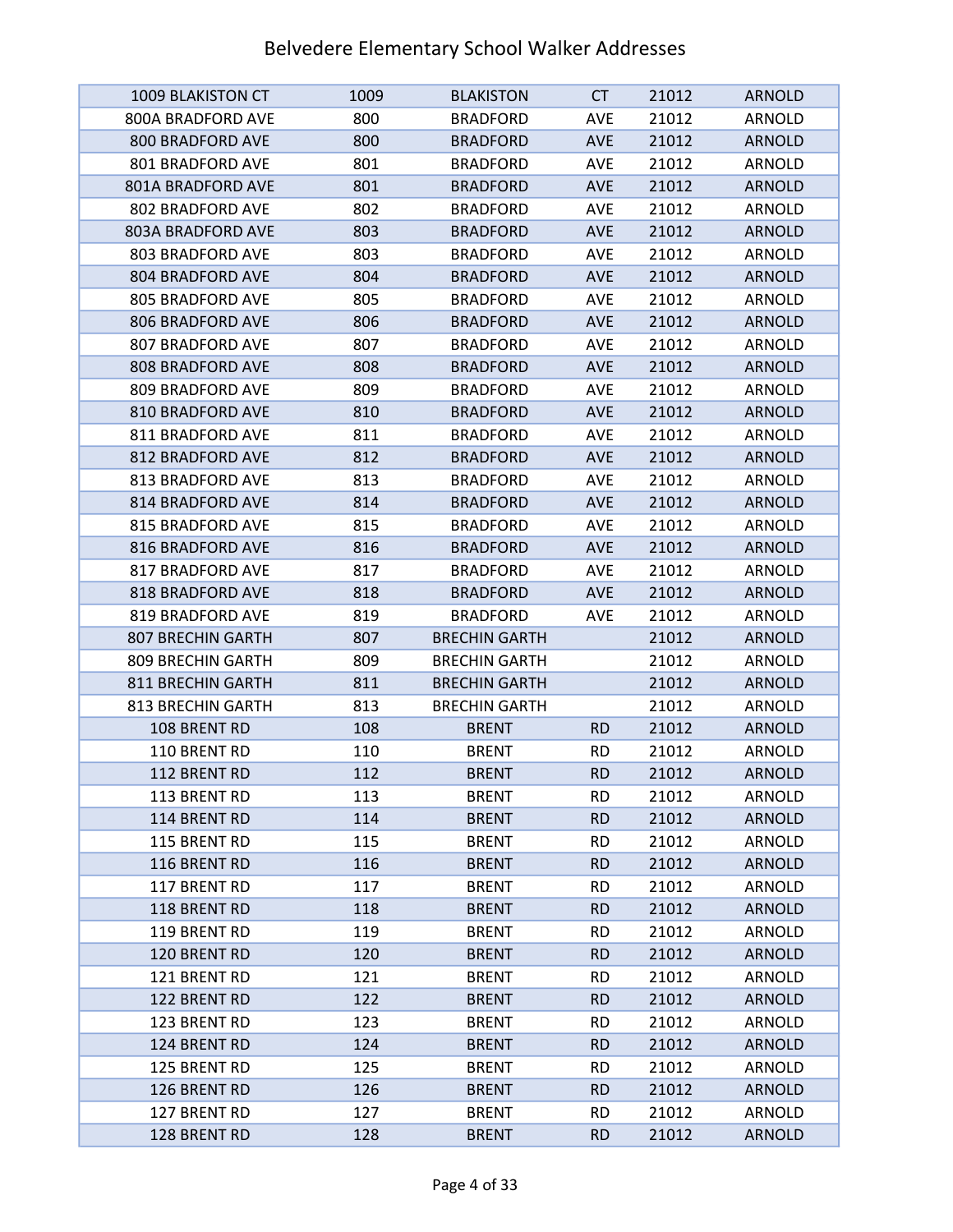| 129 BRENT RD                           | 129        | <b>BRENT</b>                           | <b>RD</b>              | 21012          | ARNOLD                  |
|----------------------------------------|------------|----------------------------------------|------------------------|----------------|-------------------------|
| 130 BRENT RD                           | 130        | <b>BRENT</b>                           | <b>RD</b>              | 21012          | <b>ARNOLD</b>           |
| 131 BRENT RD                           | 131        | <b>BRENT</b>                           | <b>RD</b>              | 21012          | ARNOLD                  |
| 132 BRENT RD                           | 132        | <b>BRENT</b>                           | <b>RD</b>              | 21012          | <b>ARNOLD</b>           |
| 133 BRENT RD                           | 133        | <b>BRENT</b>                           | <b>RD</b>              | 21012          | ARNOLD                  |
| 134 BRENT RD                           | 134        | <b>BRENT</b>                           | <b>RD</b>              | 21012          | <b>ARNOLD</b>           |
| 135 BRENT RD                           | 135        | <b>BRENT</b>                           | <b>RD</b>              | 21012          | ARNOLD                  |
| <b>291 BROADWATER RD</b>               | 291        | <b>BROADWATER</b>                      | <b>RD</b>              | 21012          | <b>ARNOLD</b>           |
| 293 BROADWATER RD                      | 293        | <b>BROADWATER</b>                      | <b>RD</b>              | 21012          | ARNOLD                  |
| <b>295 BROADWATER RD</b>               | 295        | <b>BROADWATER</b>                      | <b>RD</b>              | 21012          | <b>ARNOLD</b>           |
| <b>297 BROADWATER RD</b>               | 297        | <b>BROADWATER</b>                      | <b>RD</b>              | 21012          | ARNOLD                  |
| <b>299 BROADWATER RD</b>               | 299        | <b>BROADWATER</b>                      | <b>RD</b>              | 21012          | <b>ARNOLD</b>           |
| <b>300 BROADWATER RD</b>               | 300        | <b>BROADWATER</b>                      | <b>RD</b>              | 21012          | ARNOLD                  |
| <b>301 BROADWATER RD</b>               | 301        | <b>BROADWATER</b>                      | <b>RD</b>              | 21012          | <b>ARNOLD</b>           |
| 303 BROADWATER RD                      | 303        | <b>BROADWATER</b>                      | <b>RD</b>              | 21012          | ARNOLD                  |
| <b>305 BROADWATER RD</b>               | 305        | <b>BROADWATER</b>                      | <b>RD</b>              | 21012          | <b>ARNOLD</b>           |
| <b>308 BROADWATER RD</b>               | 308        | <b>BROADWATER</b>                      | <b>RD</b>              | 21012          | ARNOLD                  |
| 324 BROADWATER RD                      | 324        | <b>BROADWATER</b>                      | <b>RD</b>              | 21012          | <b>ARNOLD</b>           |
| 328 BROADWATER RD                      | 328        | <b>BROADWATER</b>                      | <b>RD</b>              | 21012          | ARNOLD                  |
| <b>332 BROADWATER RD</b>               | 332        | <b>BROADWATER</b>                      | <b>RD</b>              | 21012          | <b>ARNOLD</b>           |
| <b>360 BROADWATER RD</b>               | 360        | <b>BROADWATER</b>                      | <b>RD</b>              | 21012          | ARNOLD                  |
| <b>402 BROADWATER RD</b>               | 402        | <b>BROADWATER</b>                      | <b>RD</b>              | 21012          | <b>ARNOLD</b>           |
| 411 BROADWATER RD                      | 411        | <b>BROADWATER</b>                      | <b>RD</b>              | 21012          | ARNOLD                  |
| <b>413 BROADWATER RD</b>               | 413        | <b>BROADWATER</b>                      | <b>RD</b>              | 21012          | <b>ARNOLD</b>           |
| <b>415 BROADWATER RD</b>               | 415        | <b>BROADWATER</b>                      | <b>RD</b>              | 21012          | ARNOLD                  |
| <b>417 BROADWATER RD</b>               | 417        | <b>BROADWATER</b>                      | <b>RD</b>              | 21012          | <b>ARNOLD</b>           |
| 419 BROADWATER RD                      | 419        | <b>BROADWATER</b>                      | <b>RD</b>              | 21012          | ARNOLD                  |
| <b>421 BROADWATER RD</b>               | 421        | <b>BROADWATER</b>                      | <b>RD</b>              | 21012          | <b>ARNOLD</b>           |
| <b>423 BROADWATER RD</b>               | 423        | <b>BROADWATER</b>                      | <b>RD</b>              | 21012          | <b>ARNOLD</b>           |
| <b>425 BROADWATER RD</b>               | 425        | <b>BROADWATER</b>                      | <b>RD</b>              | 21012          | <b>ARNOLD</b>           |
| 427 BROADWATER RD                      | 427        | <b>BROADWATER</b>                      | <b>RD</b>              | 21012          | <b>ARNOLD</b>           |
| 429A BROADWATER RD                     | 429        | <b>BROADWATER</b>                      | <b>RD</b>              | 21012          | <b>ARNOLD</b>           |
| 431 BROADWATER RD                      | 431        | <b>BROADWATER</b>                      | RD.                    | 21012          | ARNOLD                  |
| 431A BROADWATER RD                     | 431        | <b>BROADWATER</b>                      | <b>RD</b>              | 21012          | <b>ARNOLD</b>           |
| 433 BROADWATER RD                      | 433        | <b>BROADWATER</b>                      | <b>RD</b>              | 21012          | ARNOLD                  |
| <b>435 BROADWATER RD</b>               | 435        | <b>BROADWATER</b>                      | <b>RD</b>              | 21012          | <b>ARNOLD</b>           |
| 437 BROADWATER RD                      | 437        | <b>BROADWATER</b>                      | <b>RD</b>              | 21012          | ARNOLD                  |
| 439 BROADWATER RD                      | 439        | <b>BROADWATER</b>                      | <b>RD</b>              | 21012          | <b>ARNOLD</b>           |
| 441 BROADWATER RD                      | 441        | <b>BROADWATER</b>                      | <b>RD</b>              | 21012<br>21012 | ARNOLD                  |
| 443 BROADWATER RD                      | 443        | <b>BROADWATER</b>                      | <b>RD</b>              |                | <b>ARNOLD</b>           |
| 444 BROADWATER RD                      | 444        | <b>BROADWATER</b>                      | <b>RD</b>              | 21012          | ARNOLD                  |
| 445 BROADWATER RD<br>447 BROADWATER RD | 445        | <b>BROADWATER</b><br><b>BROADWATER</b> | <b>RD</b>              | 21012<br>21012 | <b>ARNOLD</b>           |
| <b>449 BROADWATER RD</b>               | 447<br>449 | <b>BROADWATER</b>                      | <b>RD</b><br><b>RD</b> | 21012          | ARNOLD<br><b>ARNOLD</b> |
| 451 BROADWATER RD                      | 451        | <b>BROADWATER</b>                      | <b>RD</b>              | 21012          | ARNOLD                  |
| <b>452 BROADWATER RD</b>               | 452        | <b>BROADWATER</b>                      | <b>RD</b>              | 21012          | <b>ARNOLD</b>           |
| 453 BROADWATER RD                      | 453        | <b>BROADWATER</b>                      | <b>RD</b>              | 21012          | ARNOLD                  |
|                                        |            |                                        |                        |                |                         |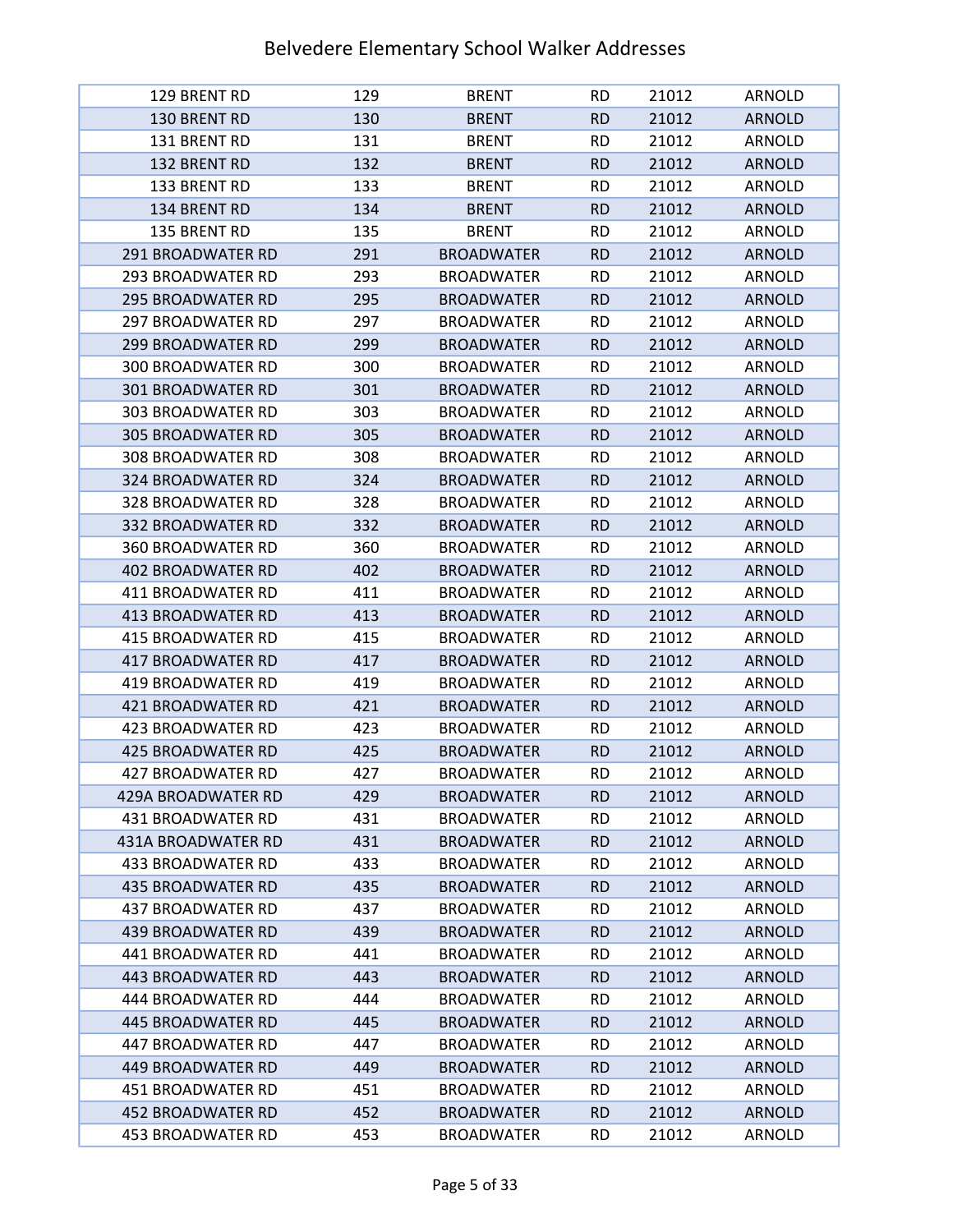| 455 BROADWATER RD         | 455 | <b>BROADWATER</b> | <b>RD</b> | 21012 | <b>ARNOLD</b> |
|---------------------------|-----|-------------------|-----------|-------|---------------|
| 456 BROADWATER RD         | 456 | <b>BROADWATER</b> | <b>RD</b> | 21012 | ARNOLD        |
| <b>460 BROADWATER RD</b>  | 460 | <b>BROADWATER</b> | <b>RD</b> | 21012 | <b>ARNOLD</b> |
| <b>461 BROADWATER RD</b>  | 461 | <b>BROADWATER</b> | <b>RD</b> | 21012 | ARNOLD        |
| 464 BROADWATER RD         | 464 | <b>BROADWATER</b> | <b>RD</b> | 21012 | <b>ARNOLD</b> |
| <b>465 BROADWATER RD</b>  | 465 | <b>BROADWATER</b> | <b>RD</b> | 21012 | ARNOLD        |
| 468 BROADWATER RD         | 468 | <b>BROADWATER</b> | <b>RD</b> | 21012 | <b>ARNOLD</b> |
| 469 BROADWATER RD         | 469 | <b>BROADWATER</b> | <b>RD</b> | 21012 | ARNOLD        |
| 471 BROADWATER RD         | 471 | <b>BROADWATER</b> | <b>RD</b> | 21012 | <b>ARNOLD</b> |
| 474 BROADWATER RD         | 474 | <b>BROADWATER</b> | <b>RD</b> | 21012 | ARNOLD        |
| <b>475 BROADWATER RD</b>  | 475 | <b>BROADWATER</b> | <b>RD</b> | 21012 | <b>ARNOLD</b> |
| 478 BROADWATER RD         | 478 | <b>BROADWATER</b> | <b>RD</b> | 21012 | ARNOLD        |
| <b>479 BROADWATER RD</b>  | 479 | <b>BROADWATER</b> | <b>RD</b> | 21012 | <b>ARNOLD</b> |
| 483 BROADWATER RD         | 483 | <b>BROADWATER</b> | <b>RD</b> | 21012 | ARNOLD        |
| <b>485B BROADWATER RD</b> | 485 | <b>BROADWATER</b> | <b>RD</b> | 21012 | <b>ARNOLD</b> |
| 485 BROADWATER RD         | 485 | <b>BROADWATER</b> | <b>RD</b> | 21012 | ARNOLD        |
| <b>487 BROADWATER RD</b>  | 487 | <b>BROADWATER</b> | <b>RD</b> | 21012 | <b>ARNOLD</b> |
| <b>489A BROADWATER RD</b> | 489 | <b>BROADWATER</b> | <b>RD</b> | 21012 | ARNOLD        |
| 491 BROADWATER RD         | 491 | <b>BROADWATER</b> | <b>RD</b> | 21012 | <b>ARNOLD</b> |
| 495 BROADWATER RD         | 495 | <b>BROADWATER</b> | <b>RD</b> | 21012 | <b>ARNOLD</b> |
| 499 BROADWATER RD         | 499 | <b>BROADWATER</b> | <b>RD</b> | 21012 | <b>ARNOLD</b> |
| 501 BROADWATER RD         | 501 | <b>BROADWATER</b> | <b>RD</b> | 21012 | ARNOLD        |
| 503 BROADWATER RD         | 503 | <b>BROADWATER</b> | <b>RD</b> | 21012 | <b>ARNOLD</b> |
| 505 BROADWATER RD         | 505 | <b>BROADWATER</b> | <b>RD</b> | 21012 | ARNOLD        |
| 507 BROADWATER RD         | 507 | <b>BROADWATER</b> | <b>RD</b> | 21012 | <b>ARNOLD</b> |
| 509 BROADWATER RD         | 509 | <b>BROADWATER</b> | <b>RD</b> | 21012 | ARNOLD        |
| 513 BROADWATER RD         | 513 | <b>BROADWATER</b> | <b>RD</b> | 21012 | <b>ARNOLD</b> |
| 517 BROADWATER RD         | 517 | <b>BROADWATER</b> | <b>RD</b> | 21012 | ARNOLD        |
| 519 BROADWATER RD         | 519 | <b>BROADWATER</b> | <b>RD</b> | 21012 | <b>ARNOLD</b> |
| 520 BROADWATER RD         | 520 | <b>BROADWATER</b> | <b>RD</b> | 21012 | <b>ARNOLD</b> |
| <b>521 BROADWATER RD</b>  | 521 | <b>BROADWATER</b> | <b>RD</b> | 21012 | <b>ARNOLD</b> |
| 522 BROADWATER RD         | 522 | <b>BROADWATER</b> | <b>RD</b> | 21012 | ARNOLD        |
| 524 BROADWATER RD         | 524 | <b>BROADWATER</b> | <b>RD</b> | 21012 | <b>ARNOLD</b> |
| 525 BROADWATER RD         | 525 | <b>BROADWATER</b> | <b>RD</b> | 21012 | ARNOLD        |
| 526 BROADWATER RD         | 526 | <b>BROADWATER</b> | <b>RD</b> | 21012 | <b>ARNOLD</b> |
| 528 BROADWATER RD         | 528 | <b>BROADWATER</b> | <b>RD</b> | 21012 | ARNOLD        |
| 529 BROADWATER RD         | 529 | <b>BROADWATER</b> | <b>RD</b> | 21012 | <b>ARNOLD</b> |
| 530 BROADWATER RD         | 530 | <b>BROADWATER</b> | <b>RD</b> | 21012 | <b>ARNOLD</b> |
| 531 BROADWATER RD         | 531 | <b>BROADWATER</b> | <b>RD</b> | 21012 | <b>ARNOLD</b> |
| 532 BROADWATER RD         | 532 | <b>BROADWATER</b> | <b>RD</b> | 21012 | ARNOLD        |
| 533 BROADWATER RD         | 533 | <b>BROADWATER</b> | <b>RD</b> | 21012 | <b>ARNOLD</b> |
| 533A BROADWATER RD        | 533 | <b>BROADWATER</b> | <b>RD</b> | 21012 | ARNOLD        |
| 534 BROADWATER RD         | 534 | <b>BROADWATER</b> | <b>RD</b> | 21012 | <b>ARNOLD</b> |
| 535 BROADWATER RD         | 535 | <b>BROADWATER</b> | <b>RD</b> | 21012 | ARNOLD        |
| 538 BROADWATER RD         | 538 | <b>BROADWATER</b> | <b>RD</b> | 21012 | <b>ARNOLD</b> |
| 539 BROADWATER RD         | 539 | <b>BROADWATER</b> | <b>RD</b> | 21012 | ARNOLD        |
| 542 BROADWATER RD         | 542 | <b>BROADWATER</b> | <b>RD</b> | 21012 | <b>ARNOLD</b> |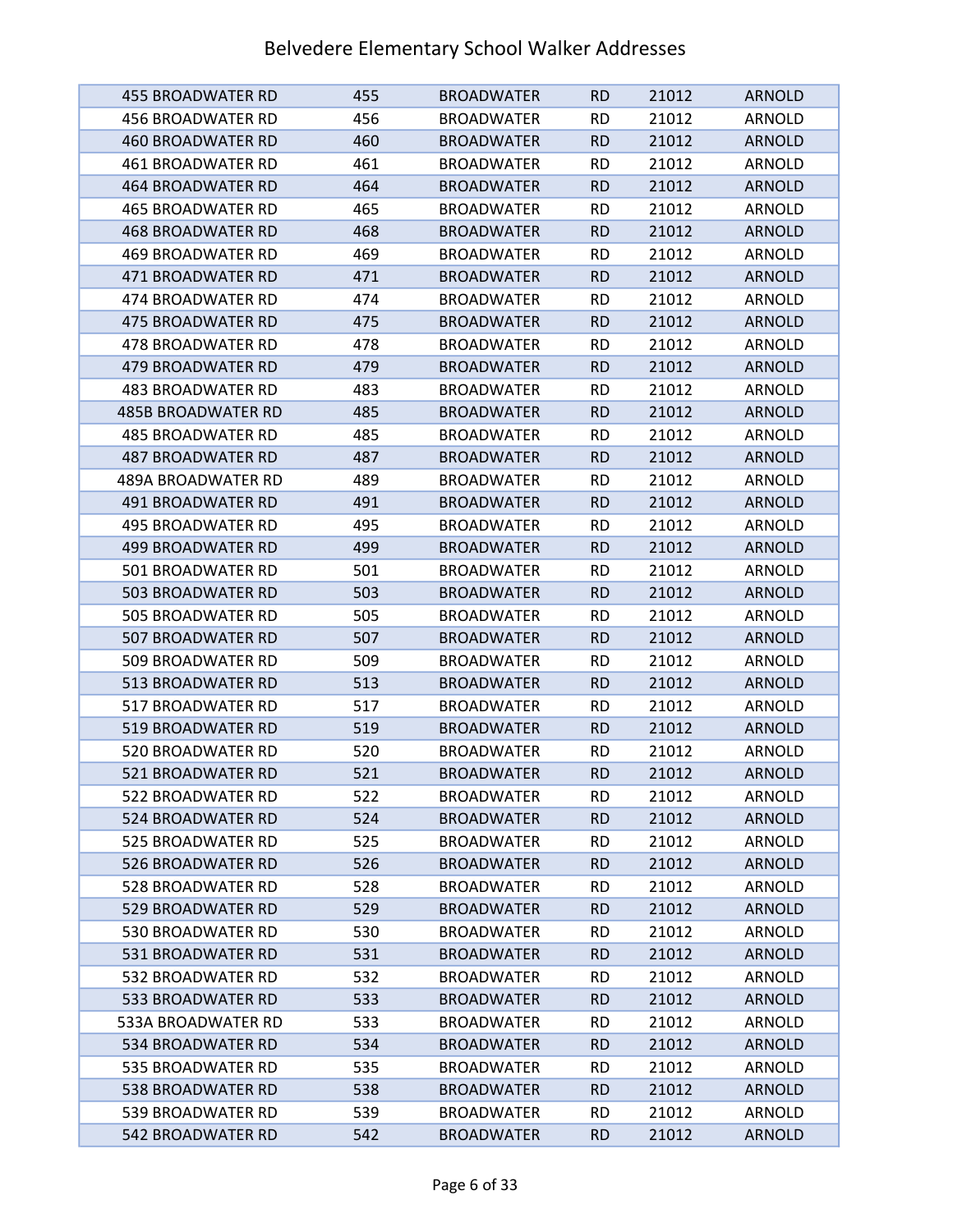| 543 BROADWATER RD          | 543 | <b>BROADWATER</b>  | <b>RD</b>  | 21012 | ARNOLD        |
|----------------------------|-----|--------------------|------------|-------|---------------|
| 544 BROADWATER RD          | 544 | <b>BROADWATER</b>  | <b>RD</b>  | 21012 | <b>ARNOLD</b> |
| 546 BROADWATER RD          | 546 | <b>BROADWATER</b>  | <b>RD</b>  | 21012 | ARNOLD        |
| 547 BROADWATER RD          | 547 | <b>BROADWATER</b>  | <b>RD</b>  | 21012 | <b>ARNOLD</b> |
| 548 BROADWATER RD          | 548 | <b>BROADWATER</b>  | <b>RD</b>  | 21012 | ARNOLD        |
| 549 BROADWATER RD          | 549 | <b>BROADWATER</b>  | <b>RD</b>  | 21012 | <b>ARNOLD</b> |
| 550 BROADWATER RD          | 550 | <b>BROADWATER</b>  | <b>RD</b>  | 21012 | ARNOLD        |
| 552 BROADWATER RD          | 552 | <b>BROADWATER</b>  | <b>RD</b>  | 21012 | <b>ARNOLD</b> |
| 553 BROADWATER RD          | 553 | <b>BROADWATER</b>  | <b>RD</b>  | 21012 | <b>ARNOLD</b> |
| 555 BROADWATER RD          | 555 | <b>BROADWATER</b>  | <b>RD</b>  | 21012 | <b>ARNOLD</b> |
| 557 BROADWATER RD          | 557 | <b>BROADWATER</b>  | <b>RD</b>  | 21012 | ARNOLD        |
| 559 BROADWATER RD          | 559 | <b>BROADWATER</b>  | <b>RD</b>  | 21012 | <b>ARNOLD</b> |
| 561 BROADWATER RD          | 561 | <b>BROADWATER</b>  | <b>RD</b>  | 21012 | ARNOLD        |
| 563 BROADWATER RD          | 563 | <b>BROADWATER</b>  | <b>RD</b>  | 21012 | <b>ARNOLD</b> |
| 566 BROADWATER RD          | 566 | <b>BROADWATER</b>  | <b>RD</b>  | 21012 | ARNOLD        |
| 567 BROADWATER RD          | 567 | <b>BROADWATER</b>  | <b>RD</b>  | 21012 | <b>ARNOLD</b> |
| 568 BROADWATER RD          | 568 | <b>BROADWATER</b>  | <b>RD</b>  | 21012 | ARNOLD        |
| 569 BROADWATER RD          | 569 | <b>BROADWATER</b>  | <b>RD</b>  | 21012 | <b>ARNOLD</b> |
| 573 BROADWATER RD          | 573 | <b>BROADWATER</b>  | <b>RD</b>  | 21012 | ARNOLD        |
| 577 BROADWATER RD          | 577 | <b>BROADWATER</b>  | <b>RD</b>  | 21012 | <b>ARNOLD</b> |
| <b>310 BUENA VISTA AVE</b> | 310 | <b>BUENA VISTA</b> | <b>AVE</b> | 21012 | ARNOLD        |
| 311 BUENA VISTA AVE        | 311 | <b>BUENA VISTA</b> | <b>AVE</b> | 21012 | <b>ARNOLD</b> |
| 312 BUENA VISTA AVE        | 312 | <b>BUENA VISTA</b> | AVE        | 21012 | ARNOLD        |
| 313 BUENA VISTA AVE        | 313 | <b>BUENA VISTA</b> | <b>AVE</b> | 21012 | <b>ARNOLD</b> |
| 314 BUENA VISTA AVE        | 314 | <b>BUENA VISTA</b> | <b>AVE</b> | 21012 | ARNOLD        |
| 315 BUENA VISTA AVE        | 315 | <b>BUENA VISTA</b> | <b>AVE</b> | 21012 | <b>ARNOLD</b> |
| 316 BUENA VISTA AVE        | 316 | <b>BUENA VISTA</b> | <b>AVE</b> | 21012 | ARNOLD        |
| 317 BUENA VISTA AVE        | 317 | <b>BUENA VISTA</b> | <b>AVE</b> | 21012 | <b>ARNOLD</b> |
| <b>318 BUENA VISTA AVE</b> | 318 | <b>BUENA VISTA</b> | AVE        | 21012 | <b>ARNOLD</b> |
| 319 BUENA VISTA AVE        | 319 | <b>BUENA VISTA</b> | <b>AVE</b> | 21012 | <b>ARNOLD</b> |
| 320 BUENA VISTA AVE        | 320 | <b>BUENA VISTA</b> | <b>AVE</b> | 21012 | ARNOLD        |
| 321 BUENA VISTA AVE        | 321 | <b>BUENA VISTA</b> | <b>AVE</b> | 21012 | <b>ARNOLD</b> |
| 322 BUENA VISTA AVE        | 322 | <b>BUENA VISTA</b> | <b>AVE</b> | 21012 | ARNOLD        |
| 323 BUENA VISTA AVE        | 323 | <b>BUENA VISTA</b> | <b>AVE</b> | 21012 | <b>ARNOLD</b> |
| 324 BUENA VISTA AVE        | 324 | <b>BUENA VISTA</b> | <b>AVE</b> | 21012 | ARNOLD        |
| 325 BUENA VISTA AVE        | 325 | <b>BUENA VISTA</b> | <b>AVE</b> | 21012 | <b>ARNOLD</b> |
| 326 BUENA VISTA AVE        | 326 | <b>BUENA VISTA</b> | <b>AVE</b> | 21012 | ARNOLD        |
| 327 BUENA VISTA AVE        | 327 | <b>BUENA VISTA</b> | <b>AVE</b> | 21012 | <b>ARNOLD</b> |
| 328 BUENA VISTA AVE        | 328 | <b>BUENA VISTA</b> | AVE        | 21012 | ARNOLD        |
| 329 BUENA VISTA AVE        | 329 | <b>BUENA VISTA</b> | <b>AVE</b> | 21012 | <b>ARNOLD</b> |
| 330 BUENA VISTA AVE        | 330 | <b>BUENA VISTA</b> | <b>AVE</b> | 21012 | ARNOLD        |
| 331 BUENA VISTA AVE        | 331 | <b>BUENA VISTA</b> | <b>AVE</b> | 21012 | <b>ARNOLD</b> |
| 332 BUENA VISTA AVE        | 332 | <b>BUENA VISTA</b> | <b>AVE</b> | 21012 | ARNOLD        |
| 333 BUENA VISTA AVE        | 333 | <b>BUENA VISTA</b> | <b>AVE</b> | 21012 | <b>ARNOLD</b> |
| 334 BUENA VISTA AVE        | 334 | <b>BUENA VISTA</b> | <b>AVE</b> | 21012 | ARNOLD        |
| 336 BUENA VISTA AVE        | 336 | <b>BUENA VISTA</b> | <b>AVE</b> | 21012 | <b>ARNOLD</b> |
| 338 BUENA VISTA AVE        | 338 | <b>BUENA VISTA</b> | <b>AVE</b> | 21012 | ARNOLD        |
|                            |     |                    |            |       |               |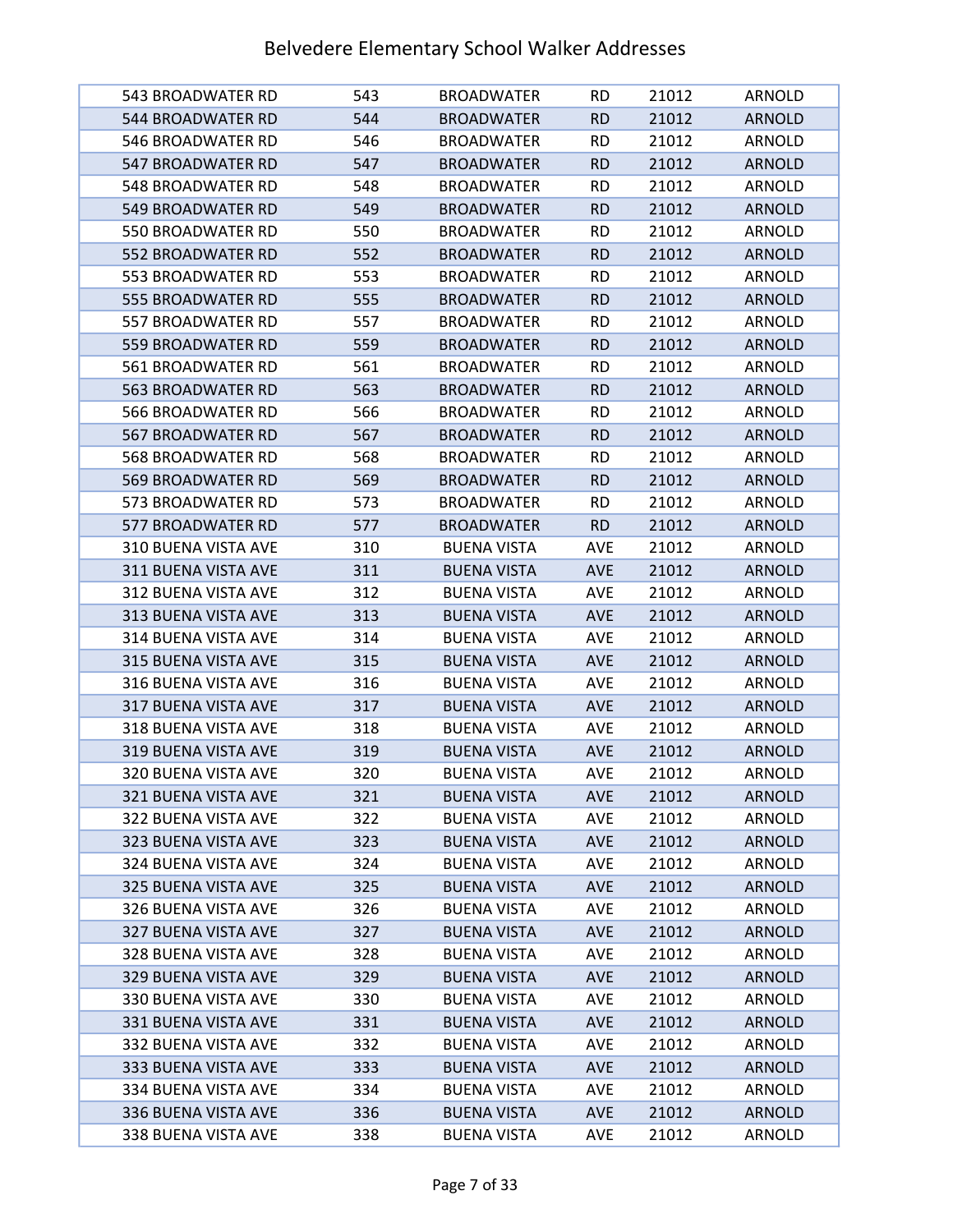| 340 BUENA VISTA AVE        | 340 | <b>BUENA VISTA</b> | <b>AVE</b> | 21012 | <b>ARNOLD</b> |
|----------------------------|-----|--------------------|------------|-------|---------------|
| 341 BUENA VISTA AVE        | 341 | <b>BUENA VISTA</b> | <b>AVE</b> | 21012 | ARNOLD        |
| 342 BUENA VISTA AVE        | 342 | <b>BUENA VISTA</b> | <b>AVE</b> | 21012 | <b>ARNOLD</b> |
| 343 BUENA VISTA AVE        | 343 | <b>BUENA VISTA</b> | <b>AVE</b> | 21012 | ARNOLD        |
| 344 BUENA VISTA AVE        | 344 | <b>BUENA VISTA</b> | <b>AVE</b> | 21012 | <b>ARNOLD</b> |
| 345 BUENA VISTA AVE        | 345 | <b>BUENA VISTA</b> | <b>AVE</b> | 21012 | ARNOLD        |
| 347 BUENA VISTA AVE        | 347 | <b>BUENA VISTA</b> | <b>AVE</b> | 21012 | <b>ARNOLD</b> |
| 352 BUENA VISTA AVE        | 352 | <b>BUENA VISTA</b> | <b>AVE</b> | 21012 | ARNOLD        |
| 353 BUENA VISTA AVE        | 353 | <b>BUENA VISTA</b> | <b>AVE</b> | 21012 | <b>ARNOLD</b> |
| 354 BUENA VISTA AVE        | 354 | <b>BUENA VISTA</b> | <b>AVE</b> | 21012 | <b>ARNOLD</b> |
| 355 BUENA VISTA AVE        | 355 | <b>BUENA VISTA</b> | <b>AVE</b> | 21012 | <b>ARNOLD</b> |
| 356 BUENA VISTA AVE        | 356 | <b>BUENA VISTA</b> | <b>AVE</b> | 21012 | ARNOLD        |
| 357 BUENA VISTA AVE        | 357 | <b>BUENA VISTA</b> | <b>AVE</b> | 21012 | <b>ARNOLD</b> |
| 358 BUENA VISTA AVE        | 358 | <b>BUENA VISTA</b> | <b>AVE</b> | 21012 | ARNOLD        |
| 359 BUENA VISTA AVE        | 359 | <b>BUENA VISTA</b> | <b>AVE</b> | 21012 | <b>ARNOLD</b> |
| 360 BUENA VISTA AVE        | 360 | <b>BUENA VISTA</b> | <b>AVE</b> | 21012 | ARNOLD        |
| <b>362 BUENA VISTA AVE</b> | 362 | <b>BUENA VISTA</b> | <b>AVE</b> | 21012 | <b>ARNOLD</b> |
| 363 BUENA VISTA AVE        | 363 | <b>BUENA VISTA</b> | <b>AVE</b> | 21012 | ARNOLD        |
| 365 BUENA VISTA AVE        | 365 | <b>BUENA VISTA</b> | <b>AVE</b> | 21012 | <b>ARNOLD</b> |
| 367 BUENA VISTA AVE        | 367 | <b>BUENA VISTA</b> | <b>AVE</b> | 21012 | ARNOLD        |
| 800 BUENA VISTA AVE        | 800 | <b>BUENA VISTA</b> | <b>AVE</b> | 21012 | <b>ARNOLD</b> |
| 802 BUENA VISTA AVE        | 802 | <b>BUENA VISTA</b> | <b>AVE</b> | 21012 | ARNOLD        |
| 803 BUENA VISTA AVE        | 803 | <b>BUENA VISTA</b> | <b>AVE</b> | 21012 | <b>ARNOLD</b> |
| 804 BUENA VISTA AVE        | 804 | <b>BUENA VISTA</b> | <b>AVE</b> | 21012 | ARNOLD        |
| 805 BUENA VISTA AVE        | 805 | <b>BUENA VISTA</b> | <b>AVE</b> | 21012 | <b>ARNOLD</b> |
| 806 BUENA VISTA AVE        | 806 | <b>BUENA VISTA</b> | <b>AVE</b> | 21012 | ARNOLD        |
| 806A BUENA VISTA AVE       | 806 | <b>BUENA VISTA</b> | <b>AVE</b> | 21012 | <b>ARNOLD</b> |
| 807 BUENA VISTA AVE        | 807 | <b>BUENA VISTA</b> | <b>AVE</b> | 21012 | ARNOLD        |
| 808 BUENA VISTA AVE        | 808 | <b>BUENA VISTA</b> | <b>AVE</b> | 21012 | <b>ARNOLD</b> |
| 809 BUENA VISTA AVE        | 809 | <b>BUENA VISTA</b> | <b>AVE</b> | 21012 | ARNOLD        |
| 810 BUENA VISTA AVE        | 810 | <b>BUENA VISTA</b> | <b>AVE</b> | 21012 | <b>ARNOLD</b> |
| 811 BUENA VISTA AVE        | 811 | <b>BUENA VISTA</b> | <b>AVE</b> | 21012 | ARNOLD        |
| 812 BUENA VISTA AVE        | 812 | <b>BUENA VISTA</b> | <b>AVE</b> | 21012 | <b>ARNOLD</b> |
| 813 BUENA VISTA AVE        | 813 | <b>BUENA VISTA</b> | AVE        | 21012 | ARNOLD        |
| 814 BUENA VISTA AVE        | 814 | <b>BUENA VISTA</b> | <b>AVE</b> | 21012 | <b>ARNOLD</b> |
| 815 BUENA VISTA AVE        | 815 | <b>BUENA VISTA</b> | <b>AVE</b> | 21012 | <b>ARNOLD</b> |
| 816 BUENA VISTA AVE        | 816 | <b>BUENA VISTA</b> | <b>AVE</b> | 21012 | <b>ARNOLD</b> |
| 817 BUENA VISTA AVE        | 817 | <b>BUENA VISTA</b> | AVE        | 21012 | ARNOLD        |
| 818 BUENA VISTA AVE        | 818 | <b>BUENA VISTA</b> | <b>AVE</b> | 21012 | <b>ARNOLD</b> |
| 819 BUENA VISTA AVE        | 819 | <b>BUENA VISTA</b> | <b>AVE</b> | 21012 | ARNOLD        |
| 820 BUENA VISTA AVE        | 820 | <b>BUENA VISTA</b> | <b>AVE</b> | 21012 | <b>ARNOLD</b> |
| 822 BUENA VISTA AVE        | 822 | <b>BUENA VISTA</b> | <b>AVE</b> | 21012 | ARNOLD        |
| 823 BUENA VISTA AVE        | 823 | <b>BUENA VISTA</b> | <b>AVE</b> | 21012 | <b>ARNOLD</b> |
| 824 BUENA VISTA AVE        | 824 | <b>BUENA VISTA</b> | <b>AVE</b> | 21012 | ARNOLD        |
| 825 BUENA VISTA AVE        | 825 | <b>BUENA VISTA</b> | <b>AVE</b> | 21012 | <b>ARNOLD</b> |
| 827 BUENA VISTA AVE        | 827 | <b>BUENA VISTA</b> | <b>AVE</b> | 21012 | ARNOLD        |
| 829 BUENA VISTA AVE        | 829 | <b>BUENA VISTA</b> | <b>AVE</b> | 21012 | <b>ARNOLD</b> |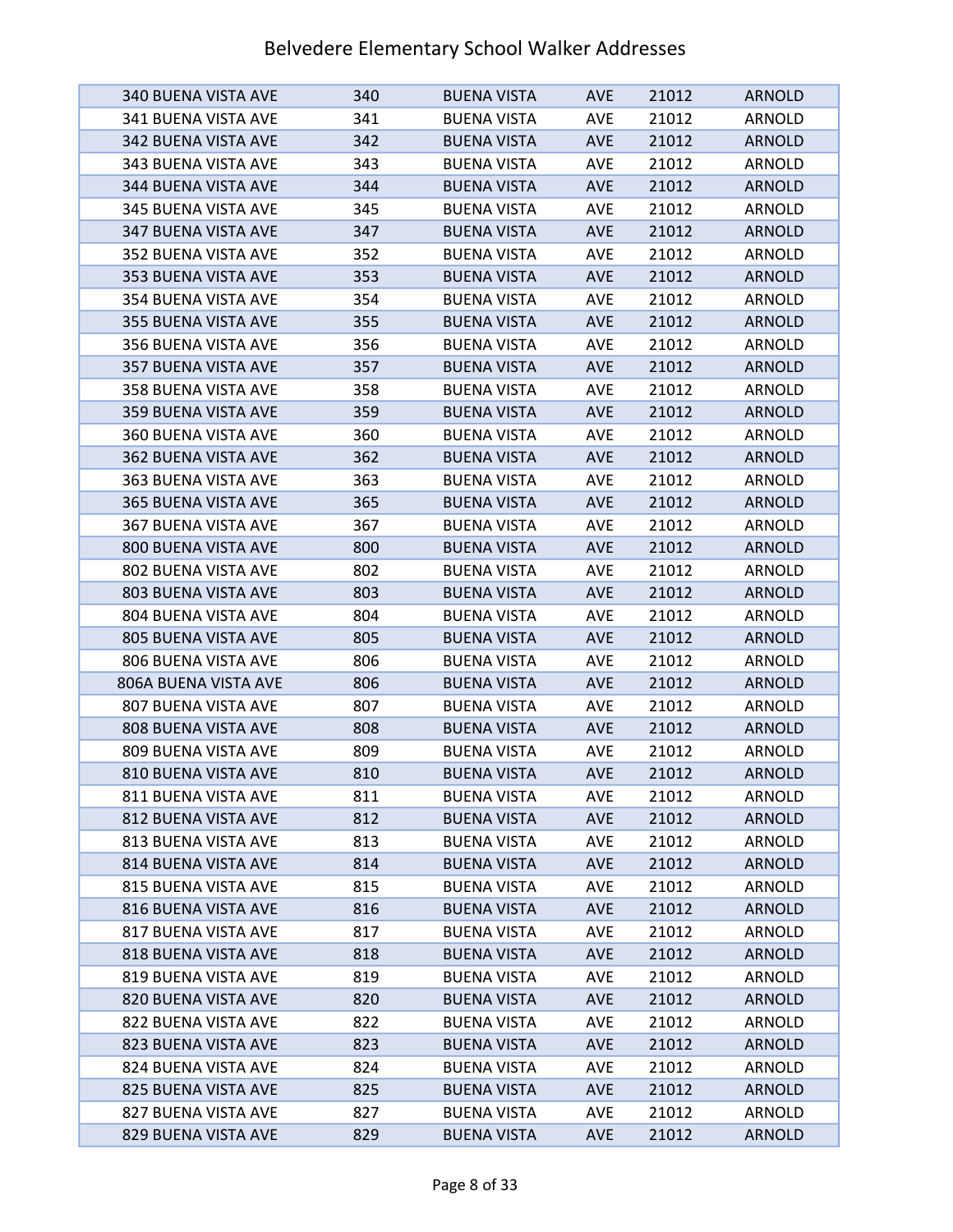| 831 BUENA VISTA AVE         | 831 | <b>BUENA VISTA</b>   | <b>AVE</b> | 21012 | ARNOLD        |
|-----------------------------|-----|----------------------|------------|-------|---------------|
| 833 BUENA VISTA AVE         | 833 | <b>BUENA VISTA</b>   | <b>AVE</b> | 21012 | <b>ARNOLD</b> |
| 835 BUENA VISTA AVE         | 835 | <b>BUENA VISTA</b>   | AVE        | 21012 | ARNOLD        |
| <b>400 CENTURY VISTA DR</b> | 400 | <b>CENTURY VISTA</b> | <b>DR</b>  | 21012 | <b>ARNOLD</b> |
| 402 CENTURY VISTA DR        | 402 | <b>CENTURY VISTA</b> | DR         | 21012 | ARNOLD        |
| <b>403 CENTURY VISTA DR</b> | 403 | <b>CENTURY VISTA</b> | DR.        | 21012 | <b>ARNOLD</b> |
| <b>404 CENTURY VISTA DR</b> | 404 | <b>CENTURY VISTA</b> | DR         | 21012 | ARNOLD        |
| <b>405 CENTURY VISTA DR</b> | 405 | <b>CENTURY VISTA</b> | DR         | 21012 | <b>ARNOLD</b> |
| 406 CENTURY VISTA DR        | 406 | <b>CENTURY VISTA</b> | DR         | 21012 | ARNOLD        |
| 408 CENTURY VISTA DR        | 408 | <b>CENTURY VISTA</b> | DR.        | 21012 | <b>ARNOLD</b> |
| 410 CENTURY VISTA DR        | 410 | <b>CENTURY VISTA</b> | DR         | 21012 | ARNOLD        |
| 411 CENTURY VISTA DR        | 411 | <b>CENTURY VISTA</b> | DR         | 21012 | <b>ARNOLD</b> |
| 412 CENTURY VISTA DR        | 412 | <b>CENTURY VISTA</b> | DR         | 21012 | ARNOLD        |
| <b>413 CENTURY VISTA DR</b> | 413 | <b>CENTURY VISTA</b> | <b>DR</b>  | 21012 | <b>ARNOLD</b> |
| 414 CENTURY VISTA DR        | 414 | <b>CENTURY VISTA</b> | DR         | 21012 | ARNOLD        |
| 416 CENTURY VISTA DR        | 416 | <b>CENTURY VISTA</b> | <b>DR</b>  | 21012 | <b>ARNOLD</b> |
| <b>418 CENTURY VISTA DR</b> | 418 | <b>CENTURY VISTA</b> | DR         | 21012 | <b>ARNOLD</b> |
| <b>420 CENTURY VISTA DR</b> | 420 | <b>CENTURY VISTA</b> | <b>DR</b>  | 21012 | <b>ARNOLD</b> |
| 421 CENTURY VISTA DR        | 421 | <b>CENTURY VISTA</b> | DR         | 21012 | ARNOLD        |
| <b>422 CENTURY VISTA DR</b> | 422 | <b>CENTURY VISTA</b> | DR         | 21012 | <b>ARNOLD</b> |
| 423 CENTURY VISTA DR        | 423 | <b>CENTURY VISTA</b> | DR         | 21012 | ARNOLD        |
| 424 CENTURY VISTA DR        | 424 | <b>CENTURY VISTA</b> | DR         | 21012 | <b>ARNOLD</b> |
| 425 CENTURY VISTA DR        | 425 | <b>CENTURY VISTA</b> | DR         | 21012 | ARNOLD        |
| <b>427 CENTURY VISTA DR</b> | 427 | <b>CENTURY VISTA</b> | DR         | 21012 | <b>ARNOLD</b> |
| 428 CENTURY VISTA DR        | 428 | <b>CENTURY VISTA</b> | DR         | 21012 | ARNOLD        |
| 429 CENTURY VISTA DR        | 429 | <b>CENTURY VISTA</b> | <b>DR</b>  | 21012 | <b>ARNOLD</b> |
| 430 CENTURY VISTA DR        | 430 | <b>CENTURY VISTA</b> | DR         | 21012 | ARNOLD        |
| <b>431 CENTURY VISTA DR</b> | 431 | <b>CENTURY VISTA</b> | <b>DR</b>  | 21012 | <b>ARNOLD</b> |
| 432 CENTURY VISTA DR        | 432 | <b>CENTURY VISTA</b> | DR         | 21012 | ARNOLD        |
| 433 CENTURY VISTA DR        | 433 | <b>CENTURY VISTA</b> | <b>DR</b>  | 21012 | <b>ARNOLD</b> |
| 434 CENTURY VISTA DR        | 434 | <b>CENTURY VISTA</b> | DR         | 21012 | ARNOLD        |
| 435 CENTURY VISTA DR        | 435 | <b>CENTURY VISTA</b> | DR         | 21012 | <b>ARNOLD</b> |
| 436 CENTURY VISTA DR        | 436 | <b>CENTURY VISTA</b> | DR         | 21012 | ARNOLD        |
| <b>437 CENTURY VISTA DR</b> | 437 | <b>CENTURY VISTA</b> | DR.        | 21012 | <b>ARNOLD</b> |
| <b>438 CENTURY VISTA DR</b> | 438 | <b>CENTURY VISTA</b> | DR         | 21012 | ARNOLD        |
| <b>439 CENTURY VISTA DR</b> | 439 | <b>CENTURY VISTA</b> | <b>DR</b>  | 21012 | <b>ARNOLD</b> |
| 440 CENTURY VISTA DR        | 440 | <b>CENTURY VISTA</b> | DR         | 21012 | ARNOLD        |
| 441 CENTURY VISTA DR        | 441 | <b>CENTURY VISTA</b> | <b>DR</b>  | 21012 | <b>ARNOLD</b> |
| 442 CENTURY VISTA DR        | 442 | <b>CENTURY VISTA</b> | DR         | 21012 | ARNOLD        |
| 443 CENTURY VISTA DR        | 443 | <b>CENTURY VISTA</b> | DR         | 21012 | <b>ARNOLD</b> |
| 444 CENTURY VISTA DR        | 444 | <b>CENTURY VISTA</b> | DR         | 21012 | ARNOLD        |
| 445 CENTURY VISTA DR        | 445 | <b>CENTURY VISTA</b> | <b>DR</b>  | 21012 | <b>ARNOLD</b> |
| 446 CENTURY VISTA DR        | 446 | <b>CENTURY VISTA</b> | DR         | 21012 | ARNOLD        |
| 447 CENTURY VISTA DR        | 447 | <b>CENTURY VISTA</b> | DR         | 21012 | <b>ARNOLD</b> |
| 448 CENTURY VISTA DR        | 448 | <b>CENTURY VISTA</b> | DR         | 21012 | ARNOLD        |
| 449 CENTURY VISTA DR        | 449 | <b>CENTURY VISTA</b> | DR         | 21012 | <b>ARNOLD</b> |
| 450 CENTURY VISTA DR        | 450 | <b>CENTURY VISTA</b> | DR         | 21012 | ARNOLD        |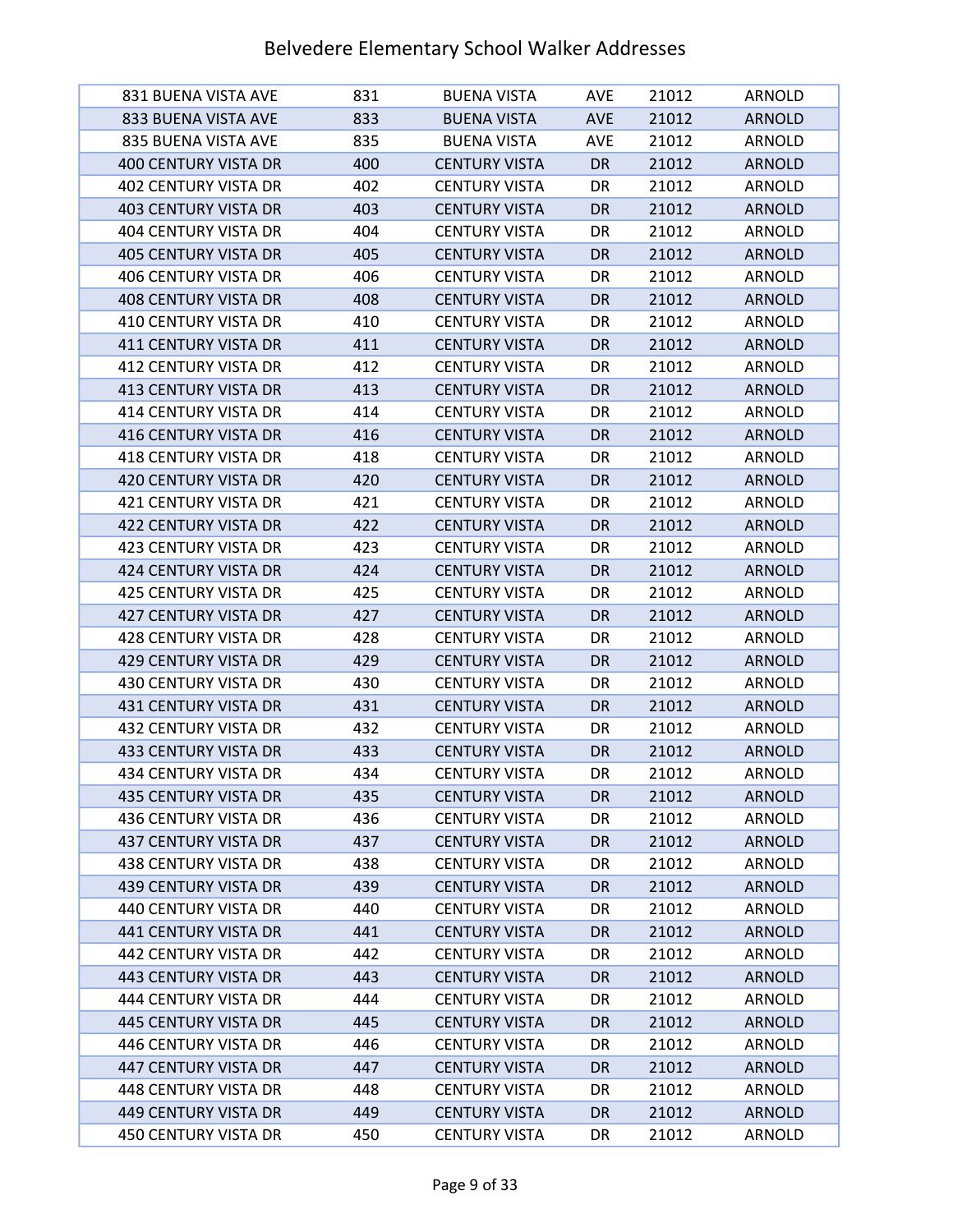| 451 CENTURY VISTA DR        | 451 | <b>CENTURY VISTA</b> | DR.        | 21012 | <b>ARNOLD</b> |
|-----------------------------|-----|----------------------|------------|-------|---------------|
| 452 CENTURY VISTA DR        | 452 | <b>CENTURY VISTA</b> | DR         | 21012 | ARNOLD        |
| 453 CENTURY VISTA DR        | 453 | <b>CENTURY VISTA</b> | DR.        | 21012 | <b>ARNOLD</b> |
| 454 CENTURY VISTA DR        | 454 | <b>CENTURY VISTA</b> | DR         | 21012 | ARNOLD        |
| <b>456 CENTURY VISTA DR</b> | 456 | <b>CENTURY VISTA</b> | <b>DR</b>  | 21012 | <b>ARNOLD</b> |
| 458 CENTURY VISTA DR        | 458 | <b>CENTURY VISTA</b> | DR         | 21012 | ARNOLD        |
| <b>460 CENTURY VISTA DR</b> | 460 | <b>CENTURY VISTA</b> | <b>DR</b>  | 21012 | <b>ARNOLD</b> |
| 462 CENTURY VISTA DR        | 462 | <b>CENTURY VISTA</b> | DR         | 21012 | ARNOLD        |
| <b>463 CENTURY VISTA DR</b> | 463 | <b>CENTURY VISTA</b> | <b>DR</b>  | 21012 | <b>ARNOLD</b> |
| <b>464 CENTURY VISTA DR</b> | 464 | <b>CENTURY VISTA</b> | DR         | 21012 | ARNOLD        |
| <b>465 CENTURY VISTA DR</b> | 465 | <b>CENTURY VISTA</b> | <b>DR</b>  | 21012 | <b>ARNOLD</b> |
| 466 CENTURY VISTA DR        | 466 | <b>CENTURY VISTA</b> | DR         | 21012 | ARNOLD        |
| <b>467 CENTURY VISTA DR</b> | 467 | <b>CENTURY VISTA</b> | DR         | 21012 | <b>ARNOLD</b> |
| 468 CENTURY VISTA DR        | 468 | <b>CENTURY VISTA</b> | DR         | 21012 | ARNOLD        |
| 469 CENTURY VISTA DR        | 469 | <b>CENTURY VISTA</b> | <b>DR</b>  | 21012 | <b>ARNOLD</b> |
| 470 CENTURY VISTA DR        | 470 | <b>CENTURY VISTA</b> | DR         | 21012 | ARNOLD        |
| 471 CENTURY VISTA DR        | 471 | <b>CENTURY VISTA</b> | <b>DR</b>  | 21012 | <b>ARNOLD</b> |
| 472 CENTURY VISTA DR        | 472 | <b>CENTURY VISTA</b> | DR         | 21012 | ARNOLD        |
| 473 CENTURY VISTA DR        | 473 | <b>CENTURY VISTA</b> | <b>DR</b>  | 21012 | <b>ARNOLD</b> |
| 474 CENTURY VISTA DR        | 474 | <b>CENTURY VISTA</b> | DR         | 21012 | ARNOLD        |
| 475 CENTURY VISTA DR        | 475 | <b>CENTURY VISTA</b> | <b>DR</b>  | 21012 | <b>ARNOLD</b> |
| 476 CENTURY VISTA DR        | 476 | <b>CENTURY VISTA</b> | DR         | 21012 | ARNOLD        |
| 477 CENTURY VISTA DR        | 477 | <b>CENTURY VISTA</b> | <b>DR</b>  | 21012 | <b>ARNOLD</b> |
| 478 CENTURY VISTA DR        | 478 | <b>CENTURY VISTA</b> | DR         | 21012 | ARNOLD        |
| 479 CENTURY VISTA DR        | 479 | <b>CENTURY VISTA</b> | DR         | 21012 | <b>ARNOLD</b> |
| 480 CENTURY VISTA DR        | 480 | <b>CENTURY VISTA</b> | DR         | 21012 | ARNOLD        |
| 481 CENTURY VISTA DR        | 481 | <b>CENTURY VISTA</b> | <b>DR</b>  | 21012 | <b>ARNOLD</b> |
| 482 CENTURY VISTA DR        | 482 | <b>CENTURY VISTA</b> | DR         | 21012 | ARNOLD        |
| <b>484 CENTURY VISTA DR</b> | 484 | <b>CENTURY VISTA</b> | <b>DR</b>  | 21012 | <b>ARNOLD</b> |
| <b>486 CENTURY VISTA DR</b> | 486 | <b>CENTURY VISTA</b> | DR         | 21012 | ARNOLD        |
| <b>488 CENTURY VISTA DR</b> | 488 | <b>CENTURY VISTA</b> | <b>DR</b>  | 21012 | <b>ARNOLD</b> |
| 490 CENTURY VISTA DR        | 490 | <b>CENTURY VISTA</b> | DR         | 21012 | ARNOLD        |
| 492 CENTURY VISTA DR        | 492 | <b>CENTURY VISTA</b> | DR         | 21012 | <b>ARNOLD</b> |
| 493 CENTURY VISTA DR        | 493 | <b>CENTURY VISTA</b> | DR         | 21012 | ARNOLD        |
| 494 CENTURY VISTA DR        | 494 | <b>CENTURY VISTA</b> | <b>DR</b>  | 21012 | <b>ARNOLD</b> |
| 495 CENTURY VISTA DR        | 495 | <b>CENTURY VISTA</b> | DR         | 21012 | ARNOLD        |
| 496 CENTURY VISTA DR        | 496 | <b>CENTURY VISTA</b> | DR         | 21012 | <b>ARNOLD</b> |
| 497 CENTURY VISTA DR        | 497 | <b>CENTURY VISTA</b> | DR         | 21012 | ARNOLD        |
| 498 CENTURY VISTA DR        | 498 | <b>CENTURY VISTA</b> | DR         | 21012 | <b>ARNOLD</b> |
| 499 CENTURY VISTA DR        | 499 | <b>CENTURY VISTA</b> | DR         | 21012 | ARNOLD        |
| <b>500 CENTURY VISTA DR</b> | 500 | <b>CENTURY VISTA</b> | DR         | 21012 | <b>ARNOLD</b> |
| 501 CENTURY VISTA DR        | 501 | <b>CENTURY VISTA</b> | DR         | 21012 | ARNOLD        |
| 305 CLIFTON AVE             | 305 | <b>CLIFTON</b>       | <b>AVE</b> | 21012 | <b>ARNOLD</b> |
| 306 CLIFTON AVE             | 306 | <b>CLIFTON</b>       | <b>AVE</b> | 21012 | ARNOLD        |
| 307 CLIFTON AVE             | 307 | <b>CLIFTON</b>       | <b>AVE</b> | 21012 | <b>ARNOLD</b> |
| 308 CLIFTON AVE             | 308 | <b>CLIFTON</b>       | <b>AVE</b> | 21012 | ARNOLD        |
| 309 CLIFTON AVE             | 309 | <b>CLIFTON</b>       | <b>AVE</b> | 21012 | <b>ARNOLD</b> |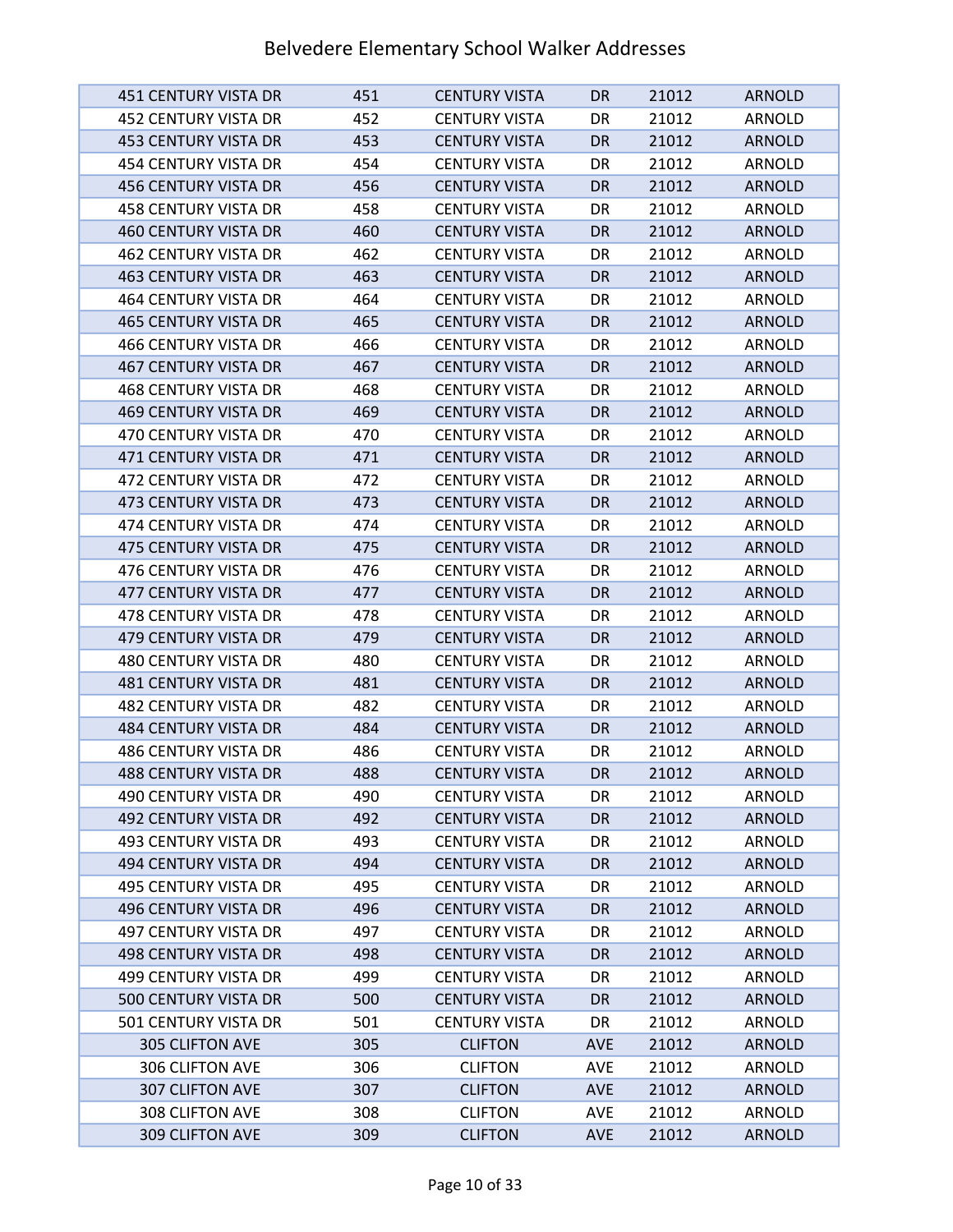| 310 CLIFTON AVE        | 310 | <b>CLIFTON</b> | AVE        | 21012 | <b>ARNOLD</b> |
|------------------------|-----|----------------|------------|-------|---------------|
| 311 CLIFTON AVE        | 311 | <b>CLIFTON</b> | <b>AVE</b> | 21012 | <b>ARNOLD</b> |
| 312 CLIFTON AVE        | 312 | <b>CLIFTON</b> | <b>AVE</b> | 21012 | <b>ARNOLD</b> |
| 313 CLIFTON AVE        | 313 | <b>CLIFTON</b> | <b>AVE</b> | 21012 | <b>ARNOLD</b> |
| 314 CLIFTON AVE        | 314 | <b>CLIFTON</b> | <b>AVE</b> | 21012 | <b>ARNOLD</b> |
| 315 CLIFTON AVE        | 315 | <b>CLIFTON</b> | <b>AVE</b> | 21012 | <b>ARNOLD</b> |
| 316 CLIFTON AVE        | 316 | <b>CLIFTON</b> | <b>AVE</b> | 21012 | ARNOLD        |
| 317 CLIFTON AVE        | 317 | <b>CLIFTON</b> | <b>AVE</b> | 21012 | <b>ARNOLD</b> |
| 318 CLIFTON AVE        | 318 | <b>CLIFTON</b> | AVE        | 21012 | <b>ARNOLD</b> |
| 319 CLIFTON AVE        | 319 | <b>CLIFTON</b> | <b>AVE</b> | 21012 | <b>ARNOLD</b> |
| 320 CLIFTON AVE        | 320 | <b>CLIFTON</b> | <b>AVE</b> | 21012 | ARNOLD        |
| 321 CLIFTON AVE        | 321 | <b>CLIFTON</b> | <b>AVE</b> | 21012 | <b>ARNOLD</b> |
| 322 CLIFTON AVE        | 322 | <b>CLIFTON</b> | <b>AVE</b> | 21012 | ARNOLD        |
| 323 CLIFTON AVE        | 323 | <b>CLIFTON</b> | <b>AVE</b> | 21012 | <b>ARNOLD</b> |
| 324 CLIFTON AVE        | 324 | <b>CLIFTON</b> | <b>AVE</b> | 21012 | ARNOLD        |
| 325 CLIFTON AVE        | 325 | <b>CLIFTON</b> | <b>AVE</b> | 21012 | <b>ARNOLD</b> |
| 326 CLIFTON AVE        | 326 | <b>CLIFTON</b> | AVE        | 21012 | <b>ARNOLD</b> |
| 327 CLIFTON AVE        | 327 | <b>CLIFTON</b> | <b>AVE</b> | 21012 | <b>ARNOLD</b> |
| 328 CLIFTON AVE        | 328 | <b>CLIFTON</b> | <b>AVE</b> | 21012 | ARNOLD        |
| 329 CLIFTON AVE        | 329 | <b>CLIFTON</b> | <b>AVE</b> | 21012 | <b>ARNOLD</b> |
| 330 CLIFTON AVE        | 330 | <b>CLIFTON</b> | AVE        | 21012 | ARNOLD        |
| 331 CLIFTON AVE        | 331 | <b>CLIFTON</b> | <b>AVE</b> | 21012 | <b>ARNOLD</b> |
| 332 CLIFTON AVE        | 332 | <b>CLIFTON</b> | AVE        | 21012 | ARNOLD        |
| 333 CLIFTON AVE        | 333 | <b>CLIFTON</b> | <b>AVE</b> | 21012 | <b>ARNOLD</b> |
| 335 CLIFTON AVE        | 335 | <b>CLIFTON</b> | <b>AVE</b> | 21012 | ARNOLD        |
| 337 CLIFTON AVE        | 337 | <b>CLIFTON</b> | <b>AVE</b> | 21012 | <b>ARNOLD</b> |
| 339 CLIFTON AVE        | 339 | <b>CLIFTON</b> | AVE        | 21012 | ARNOLD        |
| 812 CLIFTON AVE        | 812 | <b>CLIFTON</b> | <b>AVE</b> | 21012 | <b>ARNOLD</b> |
| 813 CLIFTON AVE        | 813 | <b>CLIFTON</b> | <b>AVE</b> | 21012 | <b>ARNOLD</b> |
| 814 CLIFTON AVE        | 814 | <b>CLIFTON</b> | AVE        | 21012 | <b>ARNOLD</b> |
| 815 CLIFTON AVE        | 815 | <b>CLIFTON</b> | AVE        | 21012 | ARNOLD        |
| 816 CLIFTON AVE        | 816 | <b>CLIFTON</b> | <b>AVE</b> | 21012 | <b>ARNOLD</b> |
| 817 CLIFTON AVE        | 817 | <b>CLIFTON</b> | <b>AVE</b> | 21012 | ARNOLD        |
| 818 CLIFTON AVE        | 818 | <b>CLIFTON</b> | <b>AVE</b> | 21012 | <b>ARNOLD</b> |
| 819 CLIFTON AVE        | 819 | <b>CLIFTON</b> | <b>AVE</b> | 21012 | <b>ARNOLD</b> |
| 820 CLIFTON AVE        | 820 | <b>CLIFTON</b> | <b>AVE</b> | 21012 | <b>ARNOLD</b> |
| 821 CLIFTON AVE        | 821 | <b>CLIFTON</b> | <b>AVE</b> | 21012 | ARNOLD        |
| 824 CLIFTON AVE        | 824 | <b>CLIFTON</b> | <b>AVE</b> | 21012 | <b>ARNOLD</b> |
| 826 CLIFTON AVE        | 826 | <b>CLIFTON</b> | <b>AVE</b> | 21012 | ARNOLD        |
| <b>827 CLIFTON AVE</b> | 827 | <b>CLIFTON</b> | <b>AVE</b> | 21012 | <b>ARNOLD</b> |
| 828 CLIFTON AVE        | 828 | <b>CLIFTON</b> | <b>AVE</b> | 21012 | ARNOLD        |
| 829 CLIFTON AVE        | 829 | <b>CLIFTON</b> | <b>AVE</b> | 21012 | <b>ARNOLD</b> |
| 830 CLIFTON AVE        | 830 | <b>CLIFTON</b> | <b>AVE</b> | 21012 | ARNOLD        |
| 831 CLIFTON AVE        | 831 | <b>CLIFTON</b> | <b>AVE</b> | 21012 | <b>ARNOLD</b> |
| 832 CLIFTON AVE        | 832 | <b>CLIFTON</b> | <b>AVE</b> | 21012 | ARNOLD        |
| 833 CLIFTON AVE        | 833 | <b>CLIFTON</b> | <b>AVE</b> | 21012 | <b>ARNOLD</b> |
| 834 CLIFTON AVE        | 834 | <b>CLIFTON</b> | <b>AVE</b> | 21012 | ARNOLD        |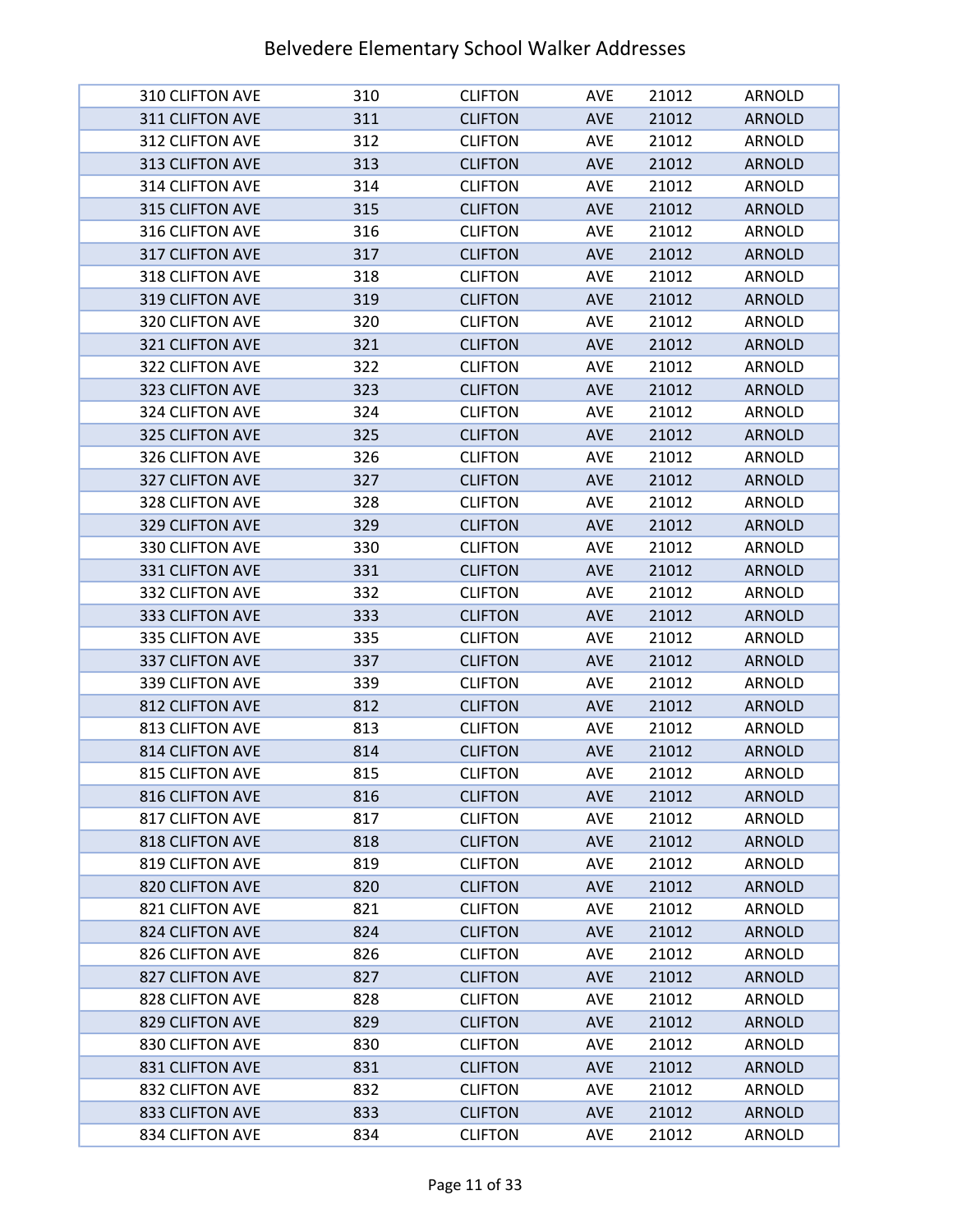| 835 CLIFTON AVE        | 835 | <b>CLIFTON</b>  | <b>AVE</b> | 21012 | <b>ARNOLD</b> |
|------------------------|-----|-----------------|------------|-------|---------------|
| 836 CLIFTON AVE        | 836 | <b>CLIFTON</b>  | AVE        | 21012 | ARNOLD        |
| 837 CLIFTON AVE        | 837 | <b>CLIFTON</b>  | <b>AVE</b> | 21012 | <b>ARNOLD</b> |
| 838 CLIFTON AVE        | 838 | <b>CLIFTON</b>  | <b>AVE</b> | 21012 | ARNOLD        |
| 839 CLIFTON AVE        | 839 | <b>CLIFTON</b>  | <b>AVE</b> | 21012 | <b>ARNOLD</b> |
| 841 CLIFTON AVE        | 841 | <b>CLIFTON</b>  | <b>AVE</b> | 21012 | ARNOLD        |
| 843 CLIFTON AVE        | 843 | <b>CLIFTON</b>  | <b>AVE</b> | 21012 | <b>ARNOLD</b> |
| <b>202 DAUNTSEY DR</b> | 202 | <b>DAUNTSEY</b> | DR         | 21012 | ARNOLD        |
| <b>203 DAUNTSEY DR</b> | 203 | <b>DAUNTSEY</b> | <b>DR</b>  | 21012 | <b>ARNOLD</b> |
| <b>205 DAUNTSEY DR</b> | 205 | <b>DAUNTSEY</b> | DR         | 21012 | ARNOLD        |
| <b>206 DAUNTSEY DR</b> | 206 | <b>DAUNTSEY</b> | <b>DR</b>  | 21012 | <b>ARNOLD</b> |
| <b>207 DAUNTSEY DR</b> | 207 | <b>DAUNTSEY</b> | DR         | 21012 | ARNOLD        |
| <b>208 DAUNTSEY DR</b> | 208 | <b>DAUNTSEY</b> | <b>DR</b>  | 21012 | <b>ARNOLD</b> |
| <b>209 DAUNTSEY DR</b> | 209 | <b>DAUNTSEY</b> | DR         | 21012 | ARNOLD        |
| 210 DAUNTSEY DR        | 210 | <b>DAUNTSEY</b> | DR         | 21012 | <b>ARNOLD</b> |
| <b>211 DAUNTSEY DR</b> | 211 | <b>DAUNTSEY</b> | DR         | 21012 | ARNOLD        |
| 213 DAUNTSEY DR        | 213 | <b>DAUNTSEY</b> | <b>DR</b>  | 21012 | <b>ARNOLD</b> |
| 214 DAUNTSEY DR        | 214 | <b>DAUNTSEY</b> | DR         | 21012 | ARNOLD        |
| <b>215 DAUNTSEY DR</b> | 215 | <b>DAUNTSEY</b> | <b>DR</b>  | 21012 | <b>ARNOLD</b> |
| <b>217 DAUNTSEY DR</b> | 217 | <b>DAUNTSEY</b> | DR         | 21012 | ARNOLD        |
| <b>219 DAUNTSEY DR</b> | 219 | <b>DAUNTSEY</b> | <b>DR</b>  | 21012 | <b>ARNOLD</b> |
| 221 DAUNTSEY DR        | 221 | <b>DAUNTSEY</b> | DR         | 21012 | ARNOLD        |
| <b>223 DAUNTSEY DR</b> | 223 | <b>DAUNTSEY</b> | <b>DR</b>  | 21012 | <b>ARNOLD</b> |
| 413 DAVID DR           | 413 | <b>DAVID</b>    | DR         | 21012 | ARNOLD        |
| 417 DAVID DR           | 417 | <b>DAVID</b>    | DR         | 21012 | <b>ARNOLD</b> |
| 420 DAVID DR           | 420 | <b>DAVID</b>    | DR         | 21012 | ARNOLD        |
| 421 DAVID DR           | 421 | <b>DAVID</b>    | DR         | 21012 | <b>ARNOLD</b> |
| 424 DAVID DR           | 424 | <b>DAVID</b>    | DR         | 21012 | ARNOLD        |
| 425 DAVID DR           | 425 | <b>DAVID</b>    | DR         | 21012 | <b>ARNOLD</b> |
| 428 DAVID DR           | 428 | <b>DAVID</b>    | DR         | 21012 | ARNOLD        |
| 429 DAVID DR           | 429 | <b>DAVID</b>    | <b>DR</b>  | 21012 | <b>ARNOLD</b> |
| 432 DAVID DR           | 432 | <b>DAVID</b>    | DR         | 21012 | ARNOLD        |
| 433 DAVID DR           | 433 | <b>DAVID</b>    | DR         | 21012 | <b>ARNOLD</b> |
| 436 DAVID DR           | 436 | <b>DAVID</b>    | DR         | 21012 | ARNOLD        |
| 437 DAVID DR           | 437 | <b>DAVID</b>    | <b>DR</b>  | 21012 | <b>ARNOLD</b> |
| 440 DAVID DR           | 440 | <b>DAVID</b>    | DR         | 21012 | ARNOLD        |
| 441 DAVID DR           | 441 | <b>DAVID</b>    | DR         | 21012 | <b>ARNOLD</b> |
| 444 DAVID DR           | 444 | <b>DAVID</b>    | DR         | 21012 | ARNOLD        |
| 445 DAVID DR           | 445 | <b>DAVID</b>    | DR         | 21012 | <b>ARNOLD</b> |
| 449 DAVID DR           | 449 | <b>DAVID</b>    | DR         | 21012 | ARNOLD        |
| 789 DAVID DR           | 789 | <b>DAVID</b>    | DR         | 21012 | <b>ARNOLD</b> |
| 790 DAVID DR           | 790 | <b>DAVID</b>    | DR         | 21012 | ARNOLD        |
| 796 DAVID DR           | 796 | <b>DAVID</b>    | DR         | 21012 | <b>ARNOLD</b> |
| 797 DAVID DR           | 797 | <b>DAVID</b>    | DR         | 21012 | ARNOLD        |
| 800 DAVID DR           | 800 | <b>DAVID</b>    | DR         | 21012 | <b>ARNOLD</b> |
| 801 DAVID DR           | 801 | <b>DAVID</b>    | DR         | 21012 | ARNOLD        |
| 804 DAVID DR           | 804 | <b>DAVID</b>    | DR         | 21012 | <b>ARNOLD</b> |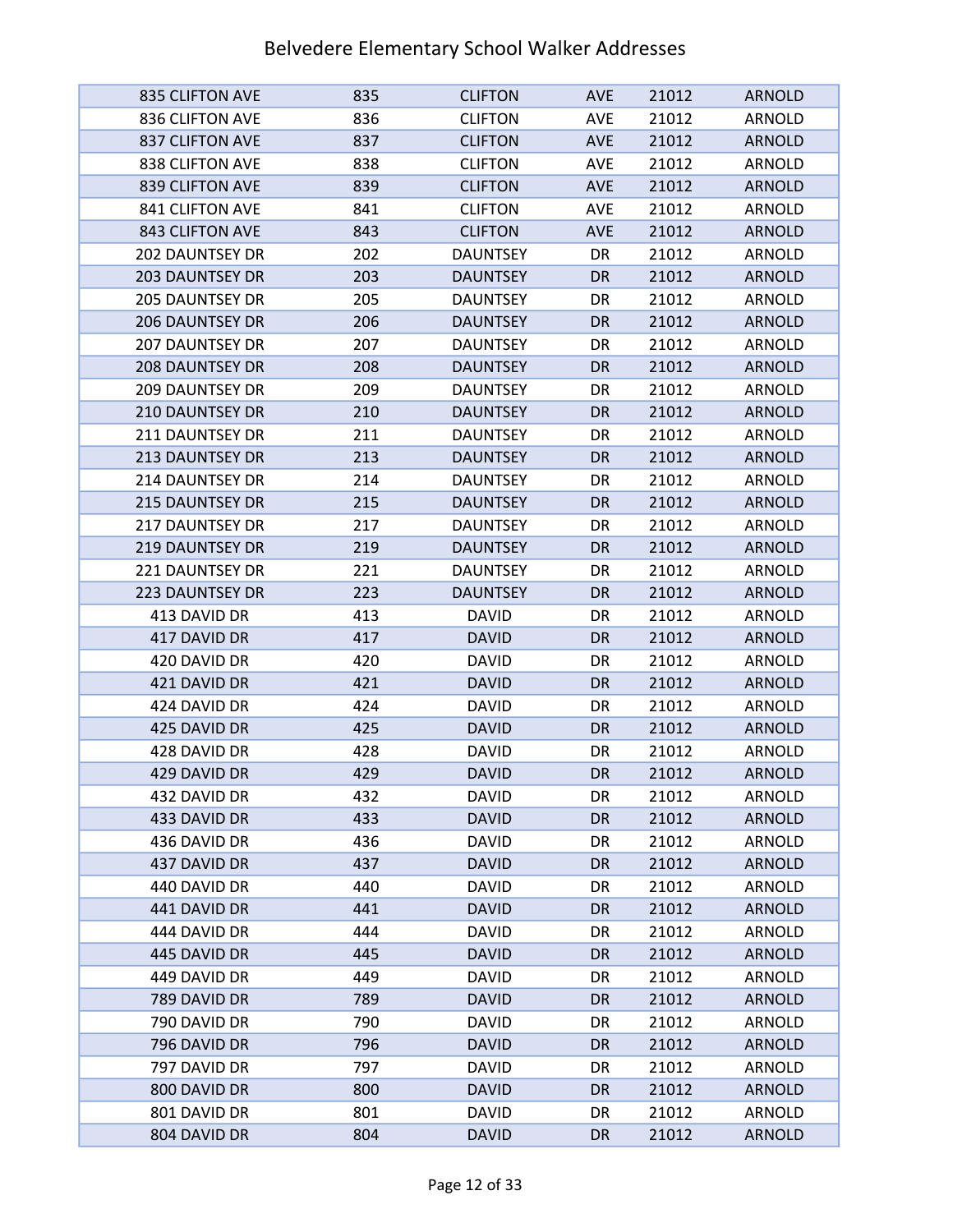| 805 DAVID DR  | 805 | <b>DAVID</b> | DR        | 21012 | ARNOLD        |
|---------------|-----|--------------|-----------|-------|---------------|
| 808 DAVID DR  | 808 | <b>DAVID</b> | <b>DR</b> | 21012 | <b>ARNOLD</b> |
| 814 DAVID DR  | 814 | <b>DAVID</b> | DR        | 21012 | ARNOLD        |
| 816 DAVID DR  | 816 | <b>DAVID</b> | <b>DR</b> | 21012 | <b>ARNOLD</b> |
| 820 DAVID DR  | 820 | <b>DAVID</b> | DR        | 21012 | ARNOLD        |
| 856 DORIS DR  | 856 | <b>DORIS</b> | <b>DR</b> | 21012 | <b>ARNOLD</b> |
| 856A DORIS DR | 856 | <b>DORIS</b> | DR        | 21012 | ARNOLD        |
| 858 DORIS DR  | 858 | <b>DORIS</b> | DR        | 21012 | <b>ARNOLD</b> |
| 859 DORIS DR  | 859 | <b>DORIS</b> | DR        | 21012 | ARNOLD        |
| 860 DORIS DR  | 860 | <b>DORIS</b> | DR        | 21012 | <b>ARNOLD</b> |
| 861 DORIS DR  | 861 | <b>DORIS</b> | DR        | 21012 | ARNOLD        |
| 862 DORIS DR  | 862 | <b>DORIS</b> | <b>DR</b> | 21012 | <b>ARNOLD</b> |
| 863 DORIS DR  | 863 | <b>DORIS</b> | DR        | 21012 | ARNOLD        |
| 864 DORIS DR  | 864 | <b>DORIS</b> | DR        | 21012 | <b>ARNOLD</b> |
| 866 DORIS DR  | 866 | <b>DORIS</b> | DR        | 21012 | ARNOLD        |
| 868A DORIS DR | 868 | <b>DORIS</b> | DR        | 21012 | <b>ARNOLD</b> |
| 868 DORIS DR  | 868 | <b>DORIS</b> | DR        | 21012 | ARNOLD        |
| 870 DORIS DR  | 870 | <b>DORIS</b> | <b>DR</b> | 21012 | <b>ARNOLD</b> |
| 870A DORIS DR | 870 | <b>DORIS</b> | DR        | 21012 | ARNOLD        |
| 871 DORIS DR  | 871 | <b>DORIS</b> | DR        | 21012 | <b>ARNOLD</b> |
| 872 DORIS DR  | 872 | <b>DORIS</b> | DR        | 21012 | ARNOLD        |
| 872R DORIS DR | 872 | <b>DORIS</b> | DR        | 21012 | <b>ARNOLD</b> |
| 874 DORIS DR  | 874 | <b>DORIS</b> | DR        | 21012 | ARNOLD        |
| 875 DORIS DR  | 875 | <b>DORIS</b> | DR.       | 21012 | <b>ARNOLD</b> |
| 876 DORIS DR  | 876 | <b>DORIS</b> | DR        | 21012 | ARNOLD        |
| 877 DORIS DR  | 877 | <b>DORIS</b> | DR        | 21012 | <b>ARNOLD</b> |
| 878 DORIS DR  | 878 | <b>DORIS</b> | DR        | 21012 | ARNOLD        |
| 878A DORIS DR | 878 | <b>DORIS</b> | <b>DR</b> | 21012 | <b>ARNOLD</b> |
| 880 DORIS DR  | 880 | <b>DORIS</b> | DR        | 21012 | ARNOLD        |
| 881 DORIS DR  | 881 | <b>DORIS</b> | <b>DR</b> | 21012 | <b>ARNOLD</b> |
| 882 DORIS DR  | 882 | <b>DORIS</b> | DR        | 21012 | ARNOLD        |
| 883 DORIS DR  | 883 | <b>DORIS</b> | DR        | 21012 | <b>ARNOLD</b> |
| 884 DORIS DR  | 884 | <b>DORIS</b> | DR        | 21012 | ARNOLD        |
| 885 DORIS DR  | 885 | <b>DORIS</b> | DR        | 21012 | <b>ARNOLD</b> |
| 886 DORIS DR  | 886 | <b>DORIS</b> | DR        | 21012 | ARNOLD        |
| 887 DORIS DR  | 887 | <b>DORIS</b> | DR        | 21012 | <b>ARNOLD</b> |
| 888 DORIS DR  | 888 | <b>DORIS</b> | DR        | 21012 | ARNOLD        |
| 889 DORIS DR  | 889 | <b>DORIS</b> | DR        | 21012 | <b>ARNOLD</b> |
| 890 DORIS DR  | 890 | <b>DORIS</b> | DR        | 21012 | ARNOLD        |
| 891 DORIS DR  | 891 | <b>DORIS</b> | DR        | 21012 | <b>ARNOLD</b> |
| 892 DORIS DR  | 892 | <b>DORIS</b> | DR        | 21012 | ARNOLD        |
| 893 DORIS DR  | 893 | <b>DORIS</b> | DR        | 21012 | <b>ARNOLD</b> |
| 894 DORIS DR  | 894 | <b>DORIS</b> | DR        | 21012 | ARNOLD        |
| 895 DORIS DR  | 895 | <b>DORIS</b> | DR        | 21012 | <b>ARNOLD</b> |
| 896 DORIS DR  | 896 | <b>DORIS</b> | DR        | 21012 | ARNOLD        |
| 897 DORIS DR  | 897 | <b>DORIS</b> | DR        | 21012 | <b>ARNOLD</b> |
| 898 DORIS DR  | 898 | <b>DORIS</b> | DR        | 21012 | ARNOLD        |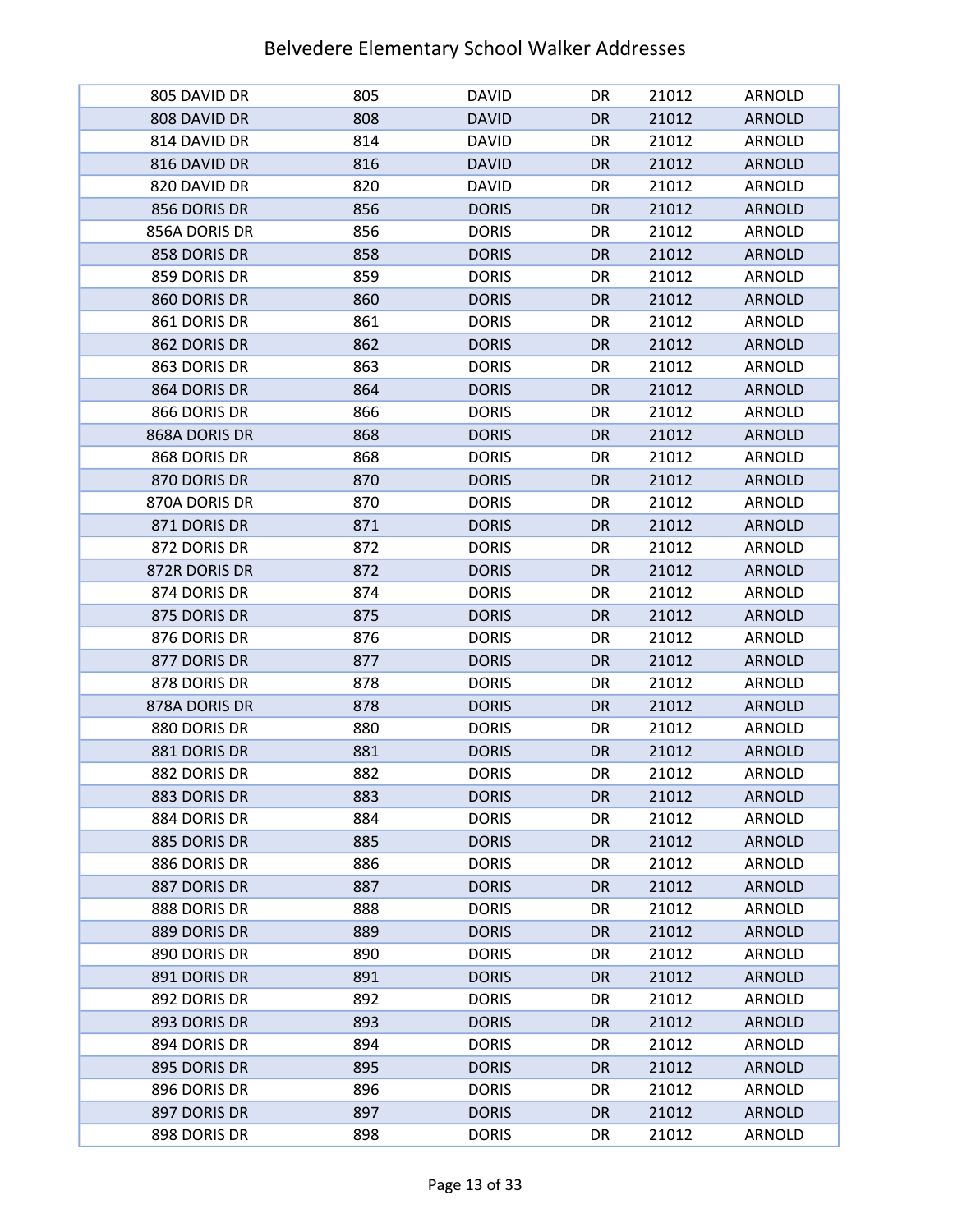| 919 DREAMS POINT RD   | 919 | <b>DREAMS POINT</b> | <b>RD</b> | 21012 | <b>ARNOLD</b> |
|-----------------------|-----|---------------------|-----------|-------|---------------|
| 920 DREAMS POINT RD   | 920 | DREAMS POINT        | <b>RD</b> | 21012 | ARNOLD        |
| 921 DREAMS POINT RD   | 921 | <b>DREAMS POINT</b> | <b>RD</b> | 21012 | <b>ARNOLD</b> |
| 922 DREAMS POINT RD   | 922 | <b>DREAMS POINT</b> | <b>RD</b> | 21012 | ARNOLD        |
| 923 DREAMS POINT RD   | 923 | <b>DREAMS POINT</b> | <b>RD</b> | 21012 | <b>ARNOLD</b> |
| 484 ELEANOR LN        | 484 | <b>ELEANOR</b>      | LN        | 21012 | ARNOLD        |
| <b>485 ELEANOR LN</b> | 485 | <b>ELEANOR</b>      | LN        | 21012 | <b>ARNOLD</b> |
| <b>486 ELEANOR LN</b> | 486 | <b>ELEANOR</b>      | LN        | 21012 | ARNOLD        |
| <b>487 ELEANOR LN</b> | 487 | <b>ELEANOR</b>      | LN        | 21012 | <b>ARNOLD</b> |
| <b>488 ELEANOR LN</b> | 488 | <b>ELEANOR</b>      | LN        | 21012 | ARNOLD        |
| <b>489 ELEANOR LN</b> | 489 | <b>ELEANOR</b>      | LN        | 21012 | <b>ARNOLD</b> |
| 490 ELEANOR LN        | 490 | <b>ELEANOR</b>      | LN        | 21012 | ARNOLD        |
| 491 ELEANOR LN        | 491 | <b>ELEANOR</b>      | LN        | 21012 | <b>ARNOLD</b> |
| <b>492 ELEANOR LN</b> | 492 | <b>ELEANOR</b>      | LN        | 21012 | ARNOLD        |
| <b>493 ELEANOR LN</b> | 493 | <b>ELEANOR</b>      | LN        | 21012 | <b>ARNOLD</b> |
| 494 ELEANOR LN        | 494 | <b>ELEANOR</b>      | LN        | 21012 | <b>ARNOLD</b> |
| 495 ELEANOR LN        | 495 | <b>ELEANOR</b>      | LN        | 21012 | <b>ARNOLD</b> |
| <b>497 ELEANOR LN</b> | 497 | <b>ELEANOR</b>      | LN        | 21012 | <b>ARNOLD</b> |
| 400 ELMWOOD CT        | 400 | <b>ELMWOOD</b>      | <b>CT</b> | 21012 | <b>ARNOLD</b> |
| 401 ELMWOOD CT        | 401 | <b>ELMWOOD</b>      | СT        | 21012 | ARNOLD        |
| 402 ELMWOOD CT        | 402 | <b>ELMWOOD</b>      | <b>CT</b> | 21012 | <b>ARNOLD</b> |
| 403 ELMWOOD CT        | 403 | <b>ELMWOOD</b>      | СT        | 21012 | ARNOLD        |
| 404 ELMWOOD CT        | 404 | <b>ELMWOOD</b>      | <b>CT</b> | 21012 | <b>ARNOLD</b> |
| 405 ELMWOOD CT        | 405 | <b>ELMWOOD</b>      | <b>CT</b> | 21012 | ARNOLD        |
| 406 ELMWOOD CT        | 406 | <b>ELMWOOD</b>      | <b>CT</b> | 21012 | <b>ARNOLD</b> |
| 407 ELMWOOD CT        | 407 | <b>ELMWOOD</b>      | СT        | 21012 | ARNOLD        |
| 290 FOREST LN         | 290 | <b>FOREST</b>       | LN        | 21012 | <b>ARNOLD</b> |
| 294 FOREST LN         | 294 | <b>FOREST</b>       | LN        | 21012 | ARNOLD        |
| 808 GALWAY GARTH      | 808 | <b>GALWAY GARTH</b> |           | 21012 | <b>ARNOLD</b> |
| 810 GALWAY GARTH      | 810 | <b>GALWAY GARTH</b> |           | 21012 | <b>ARNOLD</b> |
| 811 GALWAY GARTH      | 811 | <b>GALWAY GARTH</b> |           | 21012 | <b>ARNOLD</b> |
| 812 GALWAY GARTH      | 812 | <b>GALWAY GARTH</b> |           | 21012 | ARNOLD        |
| 813 GALWAY GARTH      | 813 | <b>GALWAY GARTH</b> |           | 21012 | <b>ARNOLD</b> |
| 814 GALWAY GARTH      | 814 | <b>GALWAY GARTH</b> |           | 21012 | ARNOLD        |
| 815 GALWAY GARTH      | 815 | <b>GALWAY GARTH</b> |           | 21012 | <b>ARNOLD</b> |
| 816 GALWAY GARTH      | 816 | <b>GALWAY GARTH</b> |           | 21012 | ARNOLD        |
| 817 GALWAY GARTH      | 817 | <b>GALWAY GARTH</b> |           | 21012 | <b>ARNOLD</b> |
| 818 GALWAY GARTH      | 818 | <b>GALWAY GARTH</b> |           | 21012 | ARNOLD        |
| 819 GALWAY GARTH      | 819 | <b>GALWAY GARTH</b> |           | 21012 | <b>ARNOLD</b> |
| 820 GALWAY GARTH      | 820 | <b>GALWAY GARTH</b> |           | 21012 | ARNOLD        |
| 419 GLEN VIEW CT      | 419 | <b>GLEN VIEW</b>    | <b>CT</b> | 21012 | ARNOLD        |
| 420 GLEN VIEW CT      | 420 | <b>GLEN VIEW</b>    | <b>CT</b> | 21012 | ARNOLD        |
| 421 GLEN VIEW CT      | 421 | <b>GLEN VIEW</b>    | <b>CT</b> | 21012 | <b>ARNOLD</b> |
| 422 GLEN VIEW CT      | 422 | <b>GLEN VIEW</b>    | <b>CT</b> | 21012 | ARNOLD        |
| 423 GLEN VIEW CT      | 423 | <b>GLEN VIEW</b>    | <b>CT</b> | 21012 | <b>ARNOLD</b> |
| 424 GLEN VIEW CT      | 424 | <b>GLEN VIEW</b>    | <b>CT</b> | 21012 | ARNOLD        |
| 425 GLEN VIEW CT      | 425 | <b>GLEN VIEW</b>    | <b>CT</b> | 21012 | <b>ARNOLD</b> |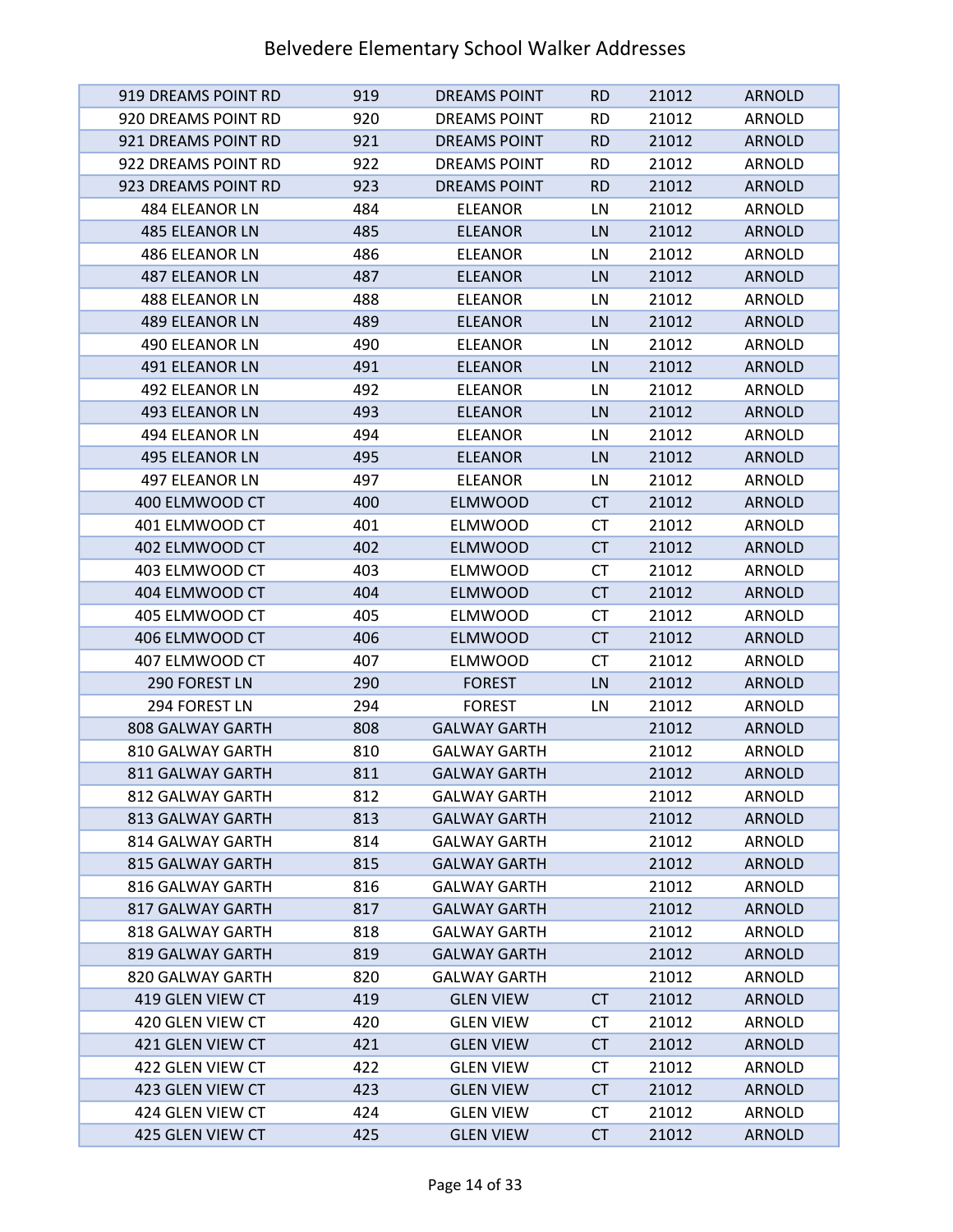| 426 GLEN VIEW CT       | 426 | <b>GLEN VIEW</b>     | СT         | 21012 | ARNOLD        |
|------------------------|-----|----------------------|------------|-------|---------------|
| 427 GLEN VIEW CT       | 427 | <b>GLEN VIEW</b>     | <b>CT</b>  | 21012 | <b>ARNOLD</b> |
| 900 GOLDEN EYE CT      | 900 | <b>GOLDEN EYE</b>    | <b>CT</b>  | 21012 | ARNOLD        |
| 901 GOLDEN EYE CT      | 901 | <b>GOLDEN EYE</b>    | <b>CT</b>  | 21012 | <b>ARNOLD</b> |
| 902 GOLDEN EYE CT      | 902 | <b>GOLDEN EYE</b>    | <b>CT</b>  | 21012 | ARNOLD        |
| 903 GOLDEN EYE CT      | 903 | <b>GOLDEN EYE</b>    | CT         | 21012 | <b>ARNOLD</b> |
| 904 GOLDEN EYE CT      | 904 | <b>GOLDEN EYE</b>    | СT         | 21012 | ARNOLD        |
| 905 GOLDEN EYE CT      | 905 | <b>GOLDEN EYE</b>    | <b>CT</b>  | 21012 | <b>ARNOLD</b> |
| 906 GOLDEN EYE CT      | 906 | <b>GOLDEN EYE</b>    | <b>CT</b>  | 21012 | ARNOLD        |
| 907 GOLDEN EYE CT      | 907 | <b>GOLDEN EYE</b>    | <b>CT</b>  | 21012 | <b>ARNOLD</b> |
| 820 GRIMSBY GARTH      | 820 | <b>GRIMSBY GARTH</b> |            | 21012 | ARNOLD        |
| 822 GRIMSBY GARTH      | 822 | <b>GRIMSBY GARTH</b> |            | 21012 | <b>ARNOLD</b> |
| 824 GRIMSBY GARTH      | 824 | <b>GRIMSBY GARTH</b> |            | 21012 | ARNOLD        |
| 826 GRIMSBY GARTH      | 826 | <b>GRIMSBY GARTH</b> |            | 21012 | <b>ARNOLD</b> |
| 828 GRIMSBY GARTH      | 828 | <b>GRIMSBY GARTH</b> |            | 21012 | ARNOLD        |
| 830 GRIMSBY GARTH      | 830 | <b>GRIMSBY GARTH</b> |            | 21012 | <b>ARNOLD</b> |
| 772 HARMONY AVE        | 772 | <b>HARMONY</b>       | <b>AVE</b> | 21012 | ARNOLD        |
| 773 HARMONY AVE        | 773 | <b>HARMONY</b>       | <b>AVE</b> | 21012 | <b>ARNOLD</b> |
| 774 HARMONY AVE        | 774 | <b>HARMONY</b>       | <b>AVE</b> | 21012 | ARNOLD        |
| 775 HARMONY AVE        | 775 | <b>HARMONY</b>       | <b>AVE</b> | 21012 | <b>ARNOLD</b> |
| 776 HARMONY AVE        | 776 | <b>HARMONY</b>       | AVE        | 21012 | ARNOLD        |
| 777 HARMONY AVE        | 777 | <b>HARMONY</b>       | <b>AVE</b> | 21012 | <b>ARNOLD</b> |
| 778 HARMONY AVE        | 778 | <b>HARMONY</b>       | <b>AVE</b> | 21012 | ARNOLD        |
| 779 HARMONY AVE        | 779 | <b>HARMONY</b>       | <b>AVE</b> | 21012 | <b>ARNOLD</b> |
| 780 HARMONY AVE        | 780 | <b>HARMONY</b>       | <b>AVE</b> | 21012 | ARNOLD        |
| 781 HARMONY AVE        | 781 | <b>HARMONY</b>       | <b>AVE</b> | 21012 | <b>ARNOLD</b> |
| 782 HARMONY AVE        | 782 | <b>HARMONY</b>       | AVE        | 21012 | ARNOLD        |
| <b>783 HARMONY AVE</b> | 783 | <b>HARMONY</b>       | <b>AVE</b> | 21012 | <b>ARNOLD</b> |
| 784 HARMONY AVE        | 784 | <b>HARMONY</b>       | <b>AVE</b> | 21012 | ARNOLD        |
| 785 HARMONY AVE        | 785 | <b>HARMONY</b>       | <b>AVE</b> | 21012 | <b>ARNOLD</b> |
| 786 HARMONY AVE        | 786 | <b>HARMONY</b>       | <b>AVE</b> | 21012 | ARNOLD        |
| <b>787 HARMONY AVE</b> | 787 | <b>HARMONY</b>       | <b>AVE</b> | 21012 | <b>ARNOLD</b> |
| 788 HARMONY AVE        | 788 | <b>HARMONY</b>       | AVE        | 21012 | ARNOLD        |
| <b>789 HARMONY AVE</b> | 789 | <b>HARMONY</b>       | <b>AVE</b> | 21012 | <b>ARNOLD</b> |
| 790 HARMONY AVE        | 790 | <b>HARMONY</b>       | <b>AVE</b> | 21012 | ARNOLD        |
| 791 HARMONY AVE        | 791 | <b>HARMONY</b>       | <b>AVE</b> | 21012 | <b>ARNOLD</b> |
| 800 HARMONY AVE        | 800 | <b>HARMONY</b>       | <b>AVE</b> | 21012 | ARNOLD        |
| 801 HARMONY AVE        | 801 | <b>HARMONY</b>       | <b>AVE</b> | 21012 | <b>ARNOLD</b> |
| 802 HARMONY AVE        | 802 | <b>HARMONY</b>       | <b>AVE</b> | 21012 | ARNOLD        |
| <b>803 HARMONY AVE</b> | 803 | <b>HARMONY</b>       | <b>AVE</b> | 21012 | <b>ARNOLD</b> |
| 804 HARMONY AVE        | 804 | <b>HARMONY</b>       | <b>AVE</b> | 21012 | ARNOLD        |
| <b>805 HARMONY AVE</b> | 805 | <b>HARMONY</b>       | <b>AVE</b> | 21012 | <b>ARNOLD</b> |
| 806 HARMONY AVE        | 806 | <b>HARMONY</b>       | <b>AVE</b> | 21012 | ARNOLD        |
| 807A HARMONY AVE       | 807 | <b>HARMONY</b>       | <b>AVE</b> | 21012 | <b>ARNOLD</b> |
| 809 HARMONY AVE        | 809 | <b>HARMONY</b>       | <b>AVE</b> | 21012 | ARNOLD        |
| 811 HARMONY AVE        | 811 | <b>HARMONY</b>       | <b>AVE</b> | 21012 | <b>ARNOLD</b> |
| 813 HARMONY AVE        | 813 | <b>HARMONY</b>       | <b>AVE</b> | 21012 | ARNOLD        |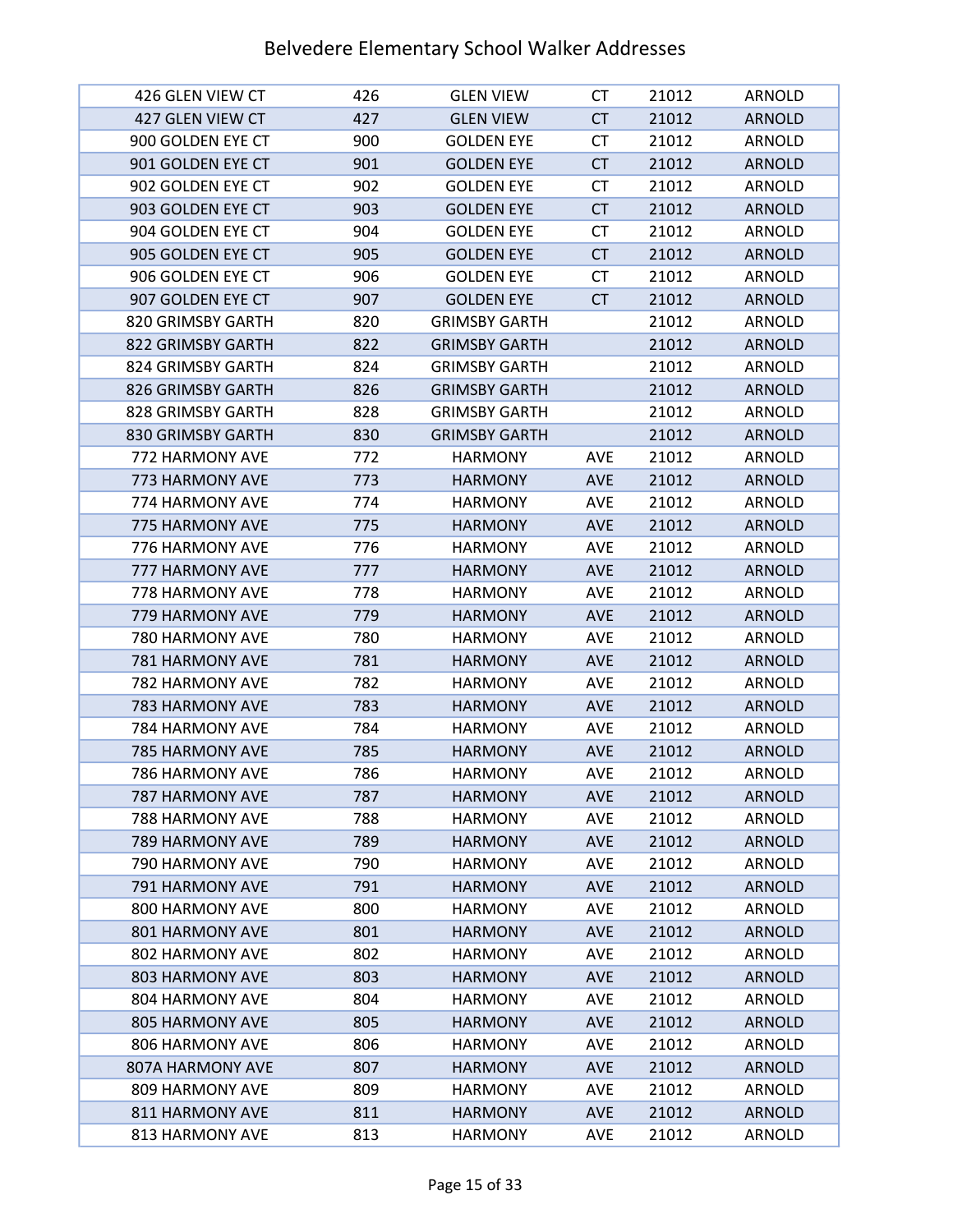| <b>815 HARMONY AVE</b> | 815  | <b>HARMONY</b>      | <b>AVE</b> | 21012 | <b>ARNOLD</b> |
|------------------------|------|---------------------|------------|-------|---------------|
| 817 HARMONY AVE        | 817  | <b>HARMONY</b>      | <b>AVE</b> | 21012 | ARNOLD        |
| 820 HARMONY AVE        | 820  | <b>HARMONY</b>      | <b>AVE</b> | 21012 | <b>ARNOLD</b> |
| 902 HARMONY AVE        | 902  | <b>HARMONY</b>      | <b>AVE</b> | 21012 | ARNOLD        |
| 903 HARMONY AVE        | 903  | <b>HARMONY</b>      | <b>AVE</b> | 21012 | <b>ARNOLD</b> |
| 904 HARMONY AVE        | 904  | <b>HARMONY</b>      | <b>AVE</b> | 21012 | ARNOLD        |
| 905 HARMONY AVE        | 905  | <b>HARMONY</b>      | <b>AVE</b> | 21012 | <b>ARNOLD</b> |
| 906 HARMONY AVE        | 906  | <b>HARMONY</b>      | <b>AVE</b> | 21012 | ARNOLD        |
| 907 HARMONY AVE        | 907  | <b>HARMONY</b>      | <b>AVE</b> | 21012 | <b>ARNOLD</b> |
| 908 HARMONY AVE        | 908  | <b>HARMONY</b>      | <b>AVE</b> | 21012 | ARNOLD        |
| 910 HARMONY AVE        | 910  | <b>HARMONY</b>      | <b>AVE</b> | 21012 | <b>ARNOLD</b> |
| 911 HARMONY AVE        | 911  | <b>HARMONY</b>      | <b>AVE</b> | 21012 | ARNOLD        |
| 912 HARMONY AVE        | 912  | <b>HARMONY</b>      | <b>AVE</b> | 21012 | <b>ARNOLD</b> |
| 998 HARTING FARM DR    | 998  | <b>HARTING FARM</b> | DR         | 21012 | ARNOLD        |
| 1000 HARTING FARM DR   | 1000 | <b>HARTING FARM</b> | DR         | 21012 | <b>ARNOLD</b> |
| 1002 HARTING FARM DR   | 1002 | <b>HARTING FARM</b> | DR         | 21012 | ARNOLD        |
| 1003 HARTING FARM DR   | 1003 | <b>HARTING FARM</b> | <b>DR</b>  | 21012 | <b>ARNOLD</b> |
| 1004 HARTING FARM DR   | 1004 | <b>HARTING FARM</b> | DR         | 21012 | ARNOLD        |
| 1005 HARTING FARM DR   | 1005 | <b>HARTING FARM</b> | DR         | 21012 | <b>ARNOLD</b> |
| 1006 HARTING FARM DR   | 1006 | <b>HARTING FARM</b> | DR         | 21012 | ARNOLD        |
| 1007 HARTING FARM DR   | 1007 | <b>HARTING FARM</b> | DR         | 21012 | <b>ARNOLD</b> |
| 1009 HARTING FARM DR   | 1009 | <b>HARTING FARM</b> | DR         | 21012 | ARNOLD        |
| 1011 HARTING FARM DR   | 1011 | <b>HARTING FARM</b> | <b>DR</b>  | 21012 | <b>ARNOLD</b> |
| 301 HASKELL DR         | 301  | <b>HASKELL</b>      | DR         | 21012 | ARNOLD        |
| 302 HASKELL DR         | 302  | <b>HASKELL</b>      | <b>DR</b>  | 21012 | <b>ARNOLD</b> |
| 303 HASKELL DR         | 303  | <b>HASKELL</b>      | DR         | 21012 | ARNOLD        |
| 304 HASKELL DR         | 304  | <b>HASKELL</b>      | DR         | 21012 | <b>ARNOLD</b> |
| 305 HASKELL DR         | 305  | <b>HASKELL</b>      | DR         | 21012 | ARNOLD        |
| <b>306 HASKELL DR</b>  | 306  | <b>HASKELL</b>      | DR         | 21012 | <b>ARNOLD</b> |
| 307 HASKELL DR         | 307  | <b>HASKELL</b>      | DR         | 21012 | ARNOLD        |
| <b>309 HASKELL DR</b>  | 309  | <b>HASKELL</b>      | <b>DR</b>  | 21012 | <b>ARNOLD</b> |
| 400 HASKELL DR         | 400  | <b>HASKELL</b>      | DR         | 21012 | ARNOLD        |
| 401 HASKELL DR         | 401  | <b>HASKELL</b>      | DR         | 21012 | <b>ARNOLD</b> |
| 402 HASKELL DR         | 402  | <b>HASKELL</b>      | DR         | 21012 | <b>ARNOLD</b> |
| 403 HASKELL DR         | 403  | <b>HASKELL</b>      | DR         | 21012 | <b>ARNOLD</b> |
| 405 HASKELL DR         | 405  | <b>HASKELL</b>      | DR         | 21012 | ARNOLD        |
| 407 HASKELL DR         | 407  | <b>HASKELL</b>      | DR         | 21012 | <b>ARNOLD</b> |
| 409 HASKELL DR         | 409  | HASKELL             | DR         | 21012 | ARNOLD        |
| 411 HASKELL DR         | 411  | <b>HASKELL</b>      | DR         | 21012 | <b>ARNOLD</b> |
| 413 HASKELL DR         | 413  | <b>HASKELL</b>      | DR         | 21012 | ARNOLD        |
| 415 HASKELL DR         | 415  | <b>HASKELL</b>      | DR         | 21012 | <b>ARNOLD</b> |
| 417 HASKELL DR         | 417  | <b>HASKELL</b>      | DR         | 21012 | ARNOLD        |
| 419 HASKELL DR         | 419  | <b>HASKELL</b>      | DR         | 21012 | <b>ARNOLD</b> |
| 421 HASKELL DR         | 421  | <b>HASKELL</b>      | DR         | 21012 | ARNOLD        |
| 422 HASKELL DR         | 422  | <b>HASKELL</b>      | DR         | 21012 | <b>ARNOLD</b> |
| 423 HASKELL DR         | 423  | <b>HASKELL</b>      | DR         | 21012 | ARNOLD        |
| 201 HOLLINS LN         | 201  | <b>HOLLINS</b>      | LN         | 21012 | <b>ARNOLD</b> |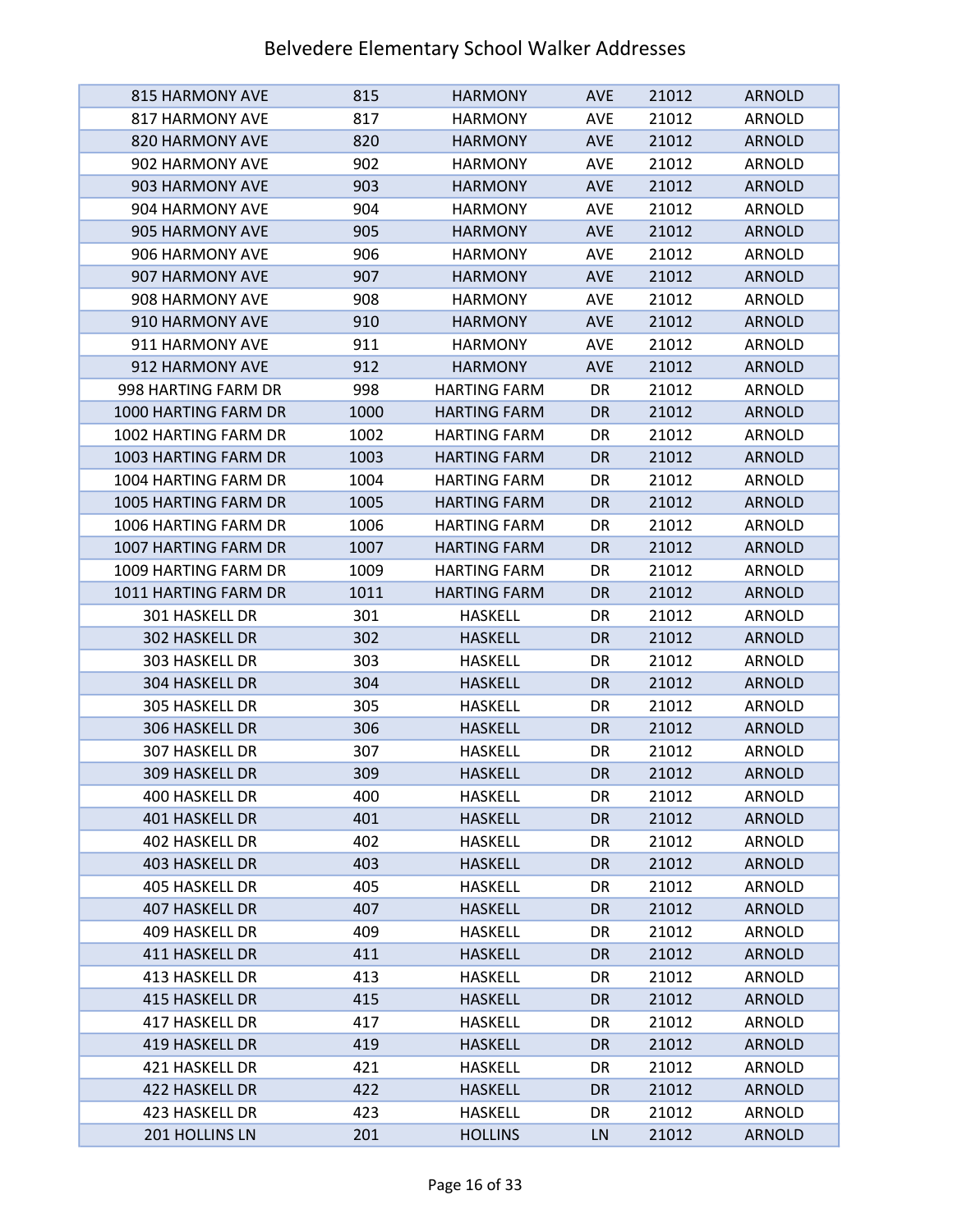| <b>203 HOLLINS LN</b>       | 203 | <b>HOLLINS</b>       | LN         | 21012 | ARNOLD        |
|-----------------------------|-----|----------------------|------------|-------|---------------|
| 205 HOLLINS LN              | 205 | <b>HOLLINS</b>       | LN         | 21012 | <b>ARNOLD</b> |
| 207 HOLLINS LN              | 207 | <b>HOLLINS</b>       | LN         | 21012 | ARNOLD        |
| 210 HOLLINS LN              | 210 | <b>HOLLINS</b>       | LN         | 21012 | <b>ARNOLD</b> |
| 212 HOLLINS LN              | 212 | <b>HOLLINS</b>       | LN         | 21012 | ARNOLD        |
| 214 HOLLINS LN              | 214 | <b>HOLLINS</b>       | LN         | 21012 | <b>ARNOLD</b> |
| 216 HOLLINS LN              | 216 | <b>HOLLINS</b>       | LN         | 21012 | ARNOLD        |
| 218 HOLLINS LN              | 218 | <b>HOLLINS</b>       | LN         | 21012 | <b>ARNOLD</b> |
| 220 HOLLINS LN              | 220 | <b>HOLLINS</b>       | LN         | 21012 | ARNOLD        |
| 101 HOWARD AVE              | 101 | <b>HOWARD</b>        | <b>AVE</b> | 21012 | <b>ARNOLD</b> |
| 102 HOWARD AVE              | 102 | <b>HOWARD</b>        | <b>AVE</b> | 21012 | ARNOLD        |
| 104 HOWARD AVE              | 104 | <b>HOWARD</b>        | <b>AVE</b> | 21012 | <b>ARNOLD</b> |
| 108 HOWARD AVE              | 108 | <b>HOWARD</b>        | AVE        | 21012 | ARNOLD        |
| 110 HOWARD AVE              | 110 | <b>HOWARD</b>        | <b>AVE</b> | 21012 | <b>ARNOLD</b> |
| 112 HOWARD AVE              | 112 | <b>HOWARD</b>        | <b>AVE</b> | 21012 | ARNOLD        |
| 114 HOWARD AVE              | 114 | <b>HOWARD</b>        | <b>AVE</b> | 21012 | <b>ARNOLD</b> |
| 116 HOWARD AVE              | 116 | <b>HOWARD</b>        | AVE        | 21012 | <b>ARNOLD</b> |
| 315 HOWARD AVE              | 315 | <b>HOWARD</b>        | <b>AVE</b> | 21012 | <b>ARNOLD</b> |
| 400 HOWARD AVE              | 400 | <b>HOWARD</b>        | <b>AVE</b> | 21012 | ARNOLD        |
| 401 HOWARD AVE              | 401 | <b>HOWARD</b>        | <b>AVE</b> | 21012 | <b>ARNOLD</b> |
| 402 HOWARD AVE              | 402 | <b>HOWARD</b>        | AVE        | 21012 | ARNOLD        |
| 404 HOWARD AVE              | 404 | <b>HOWARD</b>        | <b>AVE</b> | 21012 | <b>ARNOLD</b> |
| 406 HOWARD AVE              | 406 | <b>HOWARD</b>        | AVE        | 21012 | ARNOLD        |
| 858 IMPERIAL RD             | 858 | <b>IMPERIAL</b>      | <b>RD</b>  | 21012 | <b>ARNOLD</b> |
| 808 JOE DEB LN              | 808 | <b>JOE DEB</b>       | LN         | 21012 | ARNOLD        |
| <b>296 JONES STATION RD</b> | 296 | <b>JONES STATION</b> | <b>RD</b>  | 21012 | <b>ARNOLD</b> |
| 302 JONES STATION RD        | 302 | <b>JONES STATION</b> | <b>RD</b>  | 21012 | ARNOLD        |
| <b>304 JONES STATION RD</b> | 304 | <b>JONES STATION</b> | <b>RD</b>  | 21012 | <b>ARNOLD</b> |
| <b>306 JONES STATION RD</b> | 306 | <b>JONES STATION</b> | <b>RD</b>  | 21012 | ARNOLD        |
| <b>308 JONES STATION RD</b> | 308 | <b>JONES STATION</b> | <b>RD</b>  | 21012 | <b>ARNOLD</b> |
| 788 N LAKEVIEW DR           | 788 | LAKEVIEW             | DR         | 21012 | <b>ARNOLD</b> |
| 300 LONG MEADOW WAY         | 300 | LONG MEADOW          | <b>WAY</b> | 21012 | <b>ARNOLD</b> |
| 301 LONG MEADOW WAY         | 301 | LONG MEADOW          | <b>WAY</b> | 21012 | ARNOLD        |
| 302 LONG MEADOW WAY         | 302 | LONG MEADOW          | <b>WAY</b> | 21012 | <b>ARNOLD</b> |
| 303 LONG MEADOW WAY         | 303 | LONG MEADOW          | <b>WAY</b> | 21012 | ARNOLD        |
| 304 LONG MEADOW WAY         | 304 | <b>LONG MEADOW</b>   | <b>WAY</b> | 21012 | <b>ARNOLD</b> |
| 305 LONG MEADOW WAY         | 305 | LONG MEADOW          | <b>WAY</b> | 21012 | ARNOLD        |
| 306 LONG MEADOW WAY         | 306 | LONG MEADOW          | <b>WAY</b> | 21012 | <b>ARNOLD</b> |
| 309 LONG MEADOW WAY         | 309 | LONG MEADOW          | <b>WAY</b> | 21012 | ARNOLD        |
| 311 LONG MEADOW WAY         | 311 | LONG MEADOW          | <b>WAY</b> | 21012 | <b>ARNOLD</b> |
| 313 LONG MEADOW WAY         | 313 | LONG MEADOW          | <b>WAY</b> | 21012 | ARNOLD        |
| 315 LONG MEADOW WAY         | 315 | LONG MEADOW          | <b>WAY</b> | 21012 | <b>ARNOLD</b> |
| 317 LONG MEADOW WAY         | 317 | LONG MEADOW          | <b>WAY</b> | 21012 | ARNOLD        |
| 318 LONG MEADOW WAY         | 318 | LONG MEADOW          | <b>WAY</b> | 21012 | <b>ARNOLD</b> |
| 320 LONG MEADOW WAY         | 320 | LONG MEADOW          | <b>WAY</b> | 21012 | ARNOLD        |
| 322 LONG MEADOW WAY         | 322 | LONG MEADOW          | <b>WAY</b> | 21012 | <b>ARNOLD</b> |
| 323 LONG MEADOW WAY         | 323 | LONG MEADOW          | <b>WAY</b> | 21012 | ARNOLD        |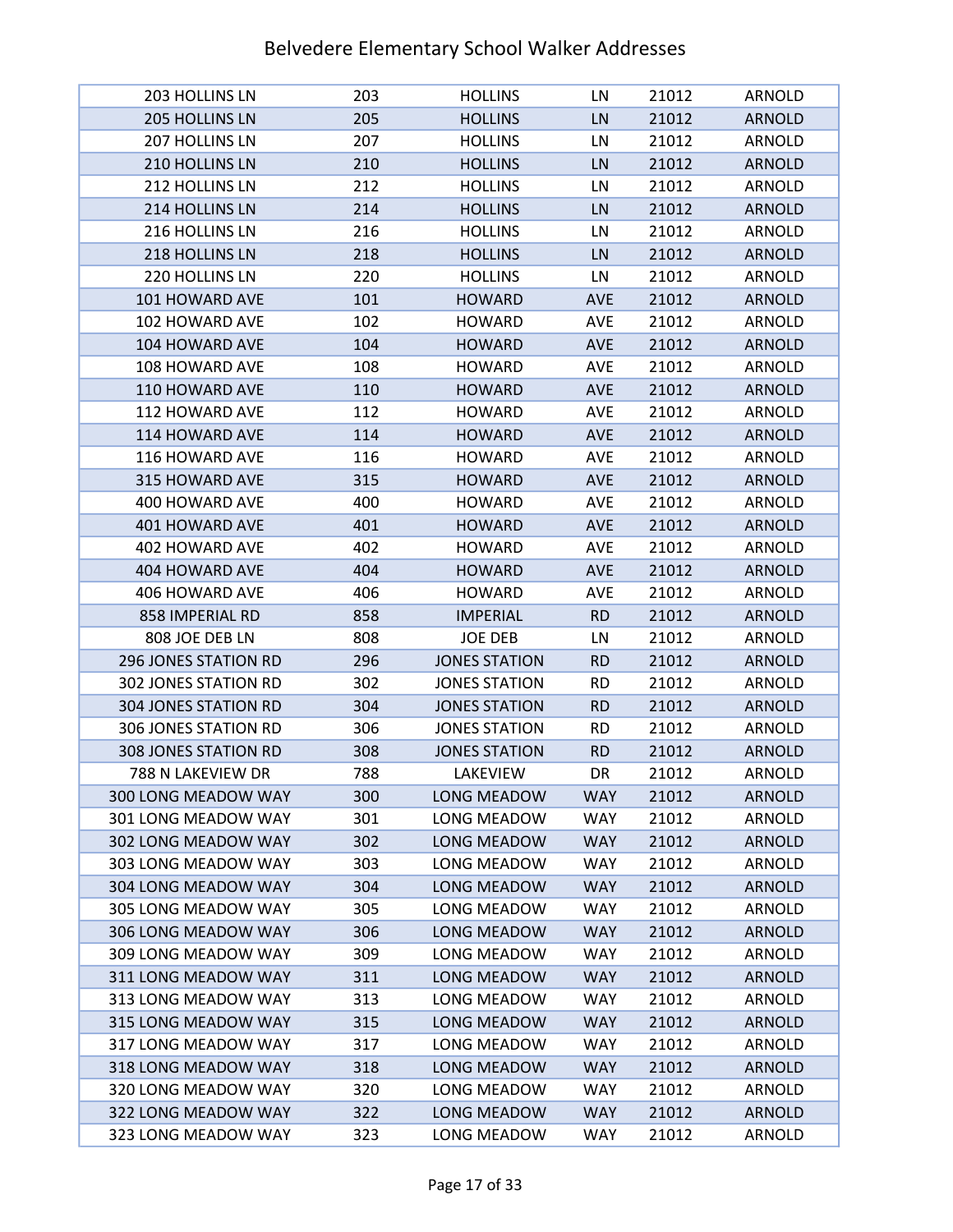| 325 LONG MEADOW WAY        | 325 | LONG MEADOW        | <b>WAY</b> | 21012 | <b>ARNOLD</b> |
|----------------------------|-----|--------------------|------------|-------|---------------|
| 326 LONG MEADOW WAY        | 326 | LONG MEADOW        | <b>WAY</b> | 21012 | ARNOLD        |
| 327 LONG MEADOW WAY        | 327 | <b>LONG MEADOW</b> | <b>WAY</b> | 21012 | <b>ARNOLD</b> |
| 328 LONG MEADOW WAY        | 328 | LONG MEADOW        | <b>WAY</b> | 21012 | ARNOLD        |
| 329 LONG MEADOW WAY        | 329 | LONG MEADOW        | <b>WAY</b> | 21012 | <b>ARNOLD</b> |
| 330 LONG MEADOW WAY        | 330 | LONG MEADOW        | <b>WAY</b> | 21012 | ARNOLD        |
| 334 LONG MEADOW WAY        | 334 | LONG MEADOW        | <b>WAY</b> | 21012 | <b>ARNOLD</b> |
| 335 LONG MEADOW WAY        | 335 | LONG MEADOW        | <b>WAY</b> | 21012 | ARNOLD        |
| 336 LONG MEADOW WAY        | 336 | LONG MEADOW        | <b>WAY</b> | 21012 | <b>ARNOLD</b> |
| 337 LONG MEADOW WAY        | 337 | LONG MEADOW        | <b>WAY</b> | 21012 | ARNOLD        |
| 338 LONG MEADOW WAY        | 338 | LONG MEADOW        | <b>WAY</b> | 21012 | <b>ARNOLD</b> |
| 339 LONG MEADOW WAY        | 339 | LONG MEADOW        | <b>WAY</b> | 21012 | ARNOLD        |
| 340 LONG MEADOW WAY        | 340 | <b>LONG MEADOW</b> | <b>WAY</b> | 21012 | <b>ARNOLD</b> |
| 341 LONG MEADOW WAY        | 341 | LONG MEADOW        | <b>WAY</b> | 21012 | ARNOLD        |
| 342 LONG MEADOW WAY        | 342 | LONG MEADOW        | <b>WAY</b> | 21012 | <b>ARNOLD</b> |
| 344 LONG MEADOW WAY        | 344 | LONG MEADOW        | <b>WAY</b> | 21012 | ARNOLD        |
| 346 LONG MEADOW WAY        | 346 | <b>LONG MEADOW</b> | <b>WAY</b> | 21012 | <b>ARNOLD</b> |
| 348 LONG MEADOW WAY        | 348 | LONG MEADOW        | <b>WAY</b> | 21012 | ARNOLD        |
| 349 LONG MEADOW WAY        | 349 | <b>LONG MEADOW</b> | <b>WAY</b> | 21012 | <b>ARNOLD</b> |
| 350 LONG MEADOW WAY        | 350 | LONG MEADOW        | <b>WAY</b> | 21012 | ARNOLD        |
| 351 LONG MEADOW WAY        | 351 | LONG MEADOW        | <b>WAY</b> | 21012 | <b>ARNOLD</b> |
| 352 LONG MEADOW WAY        | 352 | LONG MEADOW        | <b>WAY</b> | 21012 | ARNOLD        |
| 356 LONG MEADOW WAY        | 356 | LONG MEADOW        | <b>WAY</b> | 21012 | <b>ARNOLD</b> |
| 358 LONG MEADOW WAY        | 358 | LONG MEADOW        | <b>WAY</b> | 21012 | ARNOLD        |
| 359 LONG MEADOW WAY        | 359 | <b>LONG MEADOW</b> | <b>WAY</b> | 21012 | <b>ARNOLD</b> |
| 360 LONG MEADOW WAY        | 360 | LONG MEADOW        | <b>WAY</b> | 21012 | ARNOLD        |
| 361 LONG MEADOW WAY        | 361 | LONG MEADOW        | <b>WAY</b> | 21012 | <b>ARNOLD</b> |
| 362 LONG MEADOW WAY        | 362 | LONG MEADOW        | <b>WAY</b> | 21012 | ARNOLD        |
| 363 LONG MEADOW WAY        | 363 | <b>LONG MEADOW</b> | <b>WAY</b> | 21012 | <b>ARNOLD</b> |
| 364 LONG MEADOW WAY        | 364 | LONG MEADOW        | <b>WAY</b> | 21012 | ARNOLD        |
| <b>365 LONG MEADOW WAY</b> | 365 | <b>LONG MEADOW</b> | <b>WAY</b> | 21012 | <b>ARNOLD</b> |
| 366 LONG MEADOW WAY        | 366 | LONG MEADOW        | <b>WAY</b> | 21012 | ARNOLD        |
| 367 LONG MEADOW WAY        | 367 | LONG MEADOW        | <b>WAY</b> | 21012 | <b>ARNOLD</b> |
| 368 LONG MEADOW WAY        | 368 | LONG MEADOW        | <b>WAY</b> | 21012 | ARNOLD        |
| 369 LONG MEADOW WAY        | 369 | <b>LONG MEADOW</b> | <b>WAY</b> | 21012 | <b>ARNOLD</b> |
| 370 LONG MEADOW WAY        | 370 | LONG MEADOW        | <b>WAY</b> | 21012 | ARNOLD        |
| 371 LONG MEADOW WAY        | 371 | LONG MEADOW        | <b>WAY</b> | 21012 | <b>ARNOLD</b> |
| 372 LONG MEADOW WAY        | 372 | LONG MEADOW        | <b>WAY</b> | 21012 | ARNOLD        |
| 376 LONG MEADOW WAY        | 376 | LONG MEADOW        | <b>WAY</b> | 21012 | <b>ARNOLD</b> |
| 378 LONG MEADOW WAY        | 378 | LONG MEADOW        | <b>WAY</b> | 21012 | ARNOLD        |
| 380 LONG MEADOW WAY        | 380 | LONG MEADOW        | <b>WAY</b> | 21012 | <b>ARNOLD</b> |
| 381 LONG MEADOW WAY        | 381 | LONG MEADOW        | <b>WAY</b> | 21012 | ARNOLD        |
| 382 LONG MEADOW WAY        | 382 | LONG MEADOW        | <b>WAY</b> | 21012 | <b>ARNOLD</b> |
| 383 LONG MEADOW WAY        | 383 | LONG MEADOW        | <b>WAY</b> | 21012 | ARNOLD        |
| 384 LONG MEADOW WAY        | 384 | LONG MEADOW        | <b>WAY</b> | 21012 | <b>ARNOLD</b> |
| 385 LONG MEADOW WAY        | 385 | LONG MEADOW        | <b>WAY</b> | 21012 | ARNOLD        |
| 386 LONG MEADOW WAY        | 386 | LONG MEADOW        | <b>WAY</b> | 21012 | <b>ARNOLD</b> |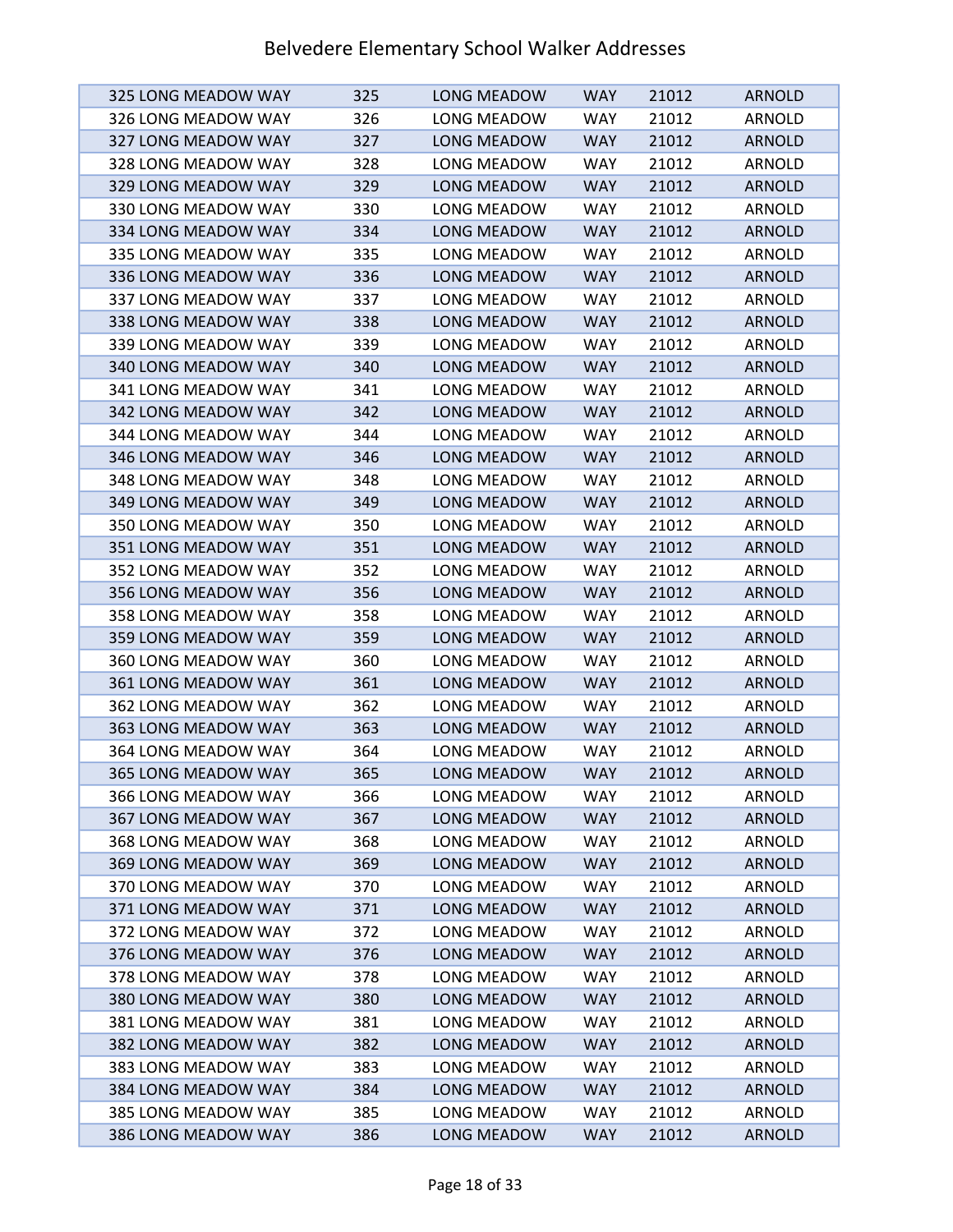| 387 LONG MEADOW WAY | 387 | LONG MEADOW      | <b>WAY</b> | 21012 | ARNOLD        |
|---------------------|-----|------------------|------------|-------|---------------|
| 388 LONG MEADOW WAY | 388 | LONG MEADOW      | <b>WAY</b> | 21012 | <b>ARNOLD</b> |
| 389 LONG MEADOW WAY | 389 | LONG MEADOW      | <b>WAY</b> | 21012 | ARNOLD        |
| 390 LONG MEADOW WAY | 390 | LONG MEADOW      | <b>WAY</b> | 21012 | <b>ARNOLD</b> |
| 391 LONG MEADOW WAY | 391 | LONG MEADOW      | <b>WAY</b> | 21012 | ARNOLD        |
| 392 LONG MEADOW WAY | 392 | LONG MEADOW      | <b>WAY</b> | 21012 | <b>ARNOLD</b> |
| 469 LOUISE LN       | 469 | LOUISE           | LN         | 21012 | ARNOLD        |
| 475 LOUISE LN       | 475 | <b>LOUISE</b>    | LN         | 21012 | <b>ARNOLD</b> |
| 478 LOUISE LN       | 478 | LOUISE           | LN         | 21012 | ARNOLD        |
| 479 LOUISE LN       | 479 | <b>LOUISE</b>    | LN         | 21012 | <b>ARNOLD</b> |
| 482 LOUISE LN       | 482 | LOUISE           | LN         | 21012 | ARNOLD        |
| 483 LOUISE LN       | 483 | <b>LOUISE</b>    | LN         | 21012 | <b>ARNOLD</b> |
| 486 LOUISE LN       | 486 | LOUISE           | LN         | 21012 | ARNOLD        |
| 487 LOUISE LN       | 487 | <b>LOUISE</b>    | LN         | 21012 | <b>ARNOLD</b> |
| 489 LOUISE LN       | 489 | LOUISE           | LN         | 21012 | ARNOLD        |
| 491 LOUISE LN       | 491 | <b>LOUISE</b>    | LN         | 21012 | <b>ARNOLD</b> |
| 493 LOUISE LN       | 493 | LOUISE           | LN         | 21012 | ARNOLD        |
| 771 MACSHERRY DR    | 771 | <b>MACSHERRY</b> | <b>DR</b>  | 21012 | <b>ARNOLD</b> |
| 773 MACSHERRY DR    | 773 | <b>MACSHERRY</b> | DR         | 21012 | ARNOLD        |
| 775 MACSHERRY DR    | 775 | <b>MACSHERRY</b> | DR         | 21012 | <b>ARNOLD</b> |
| 777 MACSHERRY DR    | 777 | <b>MACSHERRY</b> | DR         | 21012 | ARNOLD        |
| 778 MACSHERRY DR    | 778 | <b>MACSHERRY</b> | <b>DR</b>  | 21012 | <b>ARNOLD</b> |
| 779 MACSHERRY DR    | 779 | <b>MACSHERRY</b> | DR         | 21012 | ARNOLD        |
| 780 MACSHERRY DR    | 780 | <b>MACSHERRY</b> | DR         | 21012 | <b>ARNOLD</b> |
| 782 MACSHERRY DR    | 782 | <b>MACSHERRY</b> | DR         | 21012 | ARNOLD        |
| 783 MACSHERRY DR    | 783 | <b>MACSHERRY</b> | <b>DR</b>  | 21012 | <b>ARNOLD</b> |
| 784 MACSHERRY DR    | 784 | <b>MACSHERRY</b> | DR         | 21012 | ARNOLD        |
| 785 MACSHERRY DR    | 785 | <b>MACSHERRY</b> | <b>DR</b>  | 21012 | <b>ARNOLD</b> |
| 786 MACSHERRY DR    | 786 | <b>MACSHERRY</b> | DR         | 21012 | ARNOLD        |
| 787 MACSHERRY DR    | 787 | <b>MACSHERRY</b> | <b>DR</b>  | 21012 | <b>ARNOLD</b> |
| 788 MACSHERRY DR    | 788 | <b>MACSHERRY</b> | DR         | 21012 | <b>ARNOLD</b> |
| 789 MACSHERRY DR    | 789 | <b>MACSHERRY</b> | DR.        | 21012 | <b>ARNOLD</b> |
| 790 MACSHERRY DR    | 790 | <b>MACSHERRY</b> | DR         | 21012 | ARNOLD        |
| 792 MACSHERRY DR    | 792 | <b>MACSHERRY</b> | DR         | 21012 | <b>ARNOLD</b> |
| 794 MACSHERRY DR    | 794 | <b>MACSHERRY</b> | DR         | 21012 | ARNOLD        |
| 796 MACSHERRY DR    | 796 | <b>MACSHERRY</b> | DR         | 21012 | <b>ARNOLD</b> |
| 798 MACSHERRY DR    | 798 | <b>MACSHERRY</b> | DR         | 21012 | ARNOLD        |
| 800 MACSHERRY DR    | 800 | <b>MACSHERRY</b> | DR         | 21012 | <b>ARNOLD</b> |
| 801 MACSHERRY DR    | 801 | <b>MACSHERRY</b> | DR         | 21012 | ARNOLD        |
| 802 MACSHERRY DR    | 802 | <b>MACSHERRY</b> | DR         | 21012 | <b>ARNOLD</b> |
| 803 MACSHERRY DR    | 803 | <b>MACSHERRY</b> | DR         | 21012 | ARNOLD        |
| 804 MACSHERRY DR    | 804 | <b>MACSHERRY</b> | DR         | 21012 | <b>ARNOLD</b> |
| 805 MACSHERRY DR    | 805 | <b>MACSHERRY</b> | DR         | 21012 | ARNOLD        |
| 806 MACSHERRY DR    | 806 | <b>MACSHERRY</b> | DR         | 21012 | <b>ARNOLD</b> |
| 808 MACSHERRY DR    | 808 | <b>MACSHERRY</b> | DR         | 21012 | ARNOLD        |
| 810 MACSHERRY DR    | 810 | <b>MACSHERRY</b> | DR         | 21012 | <b>ARNOLD</b> |
| 812 MACSHERRY DR    | 812 | <b>MACSHERRY</b> | DR         | 21012 | ARNOLD        |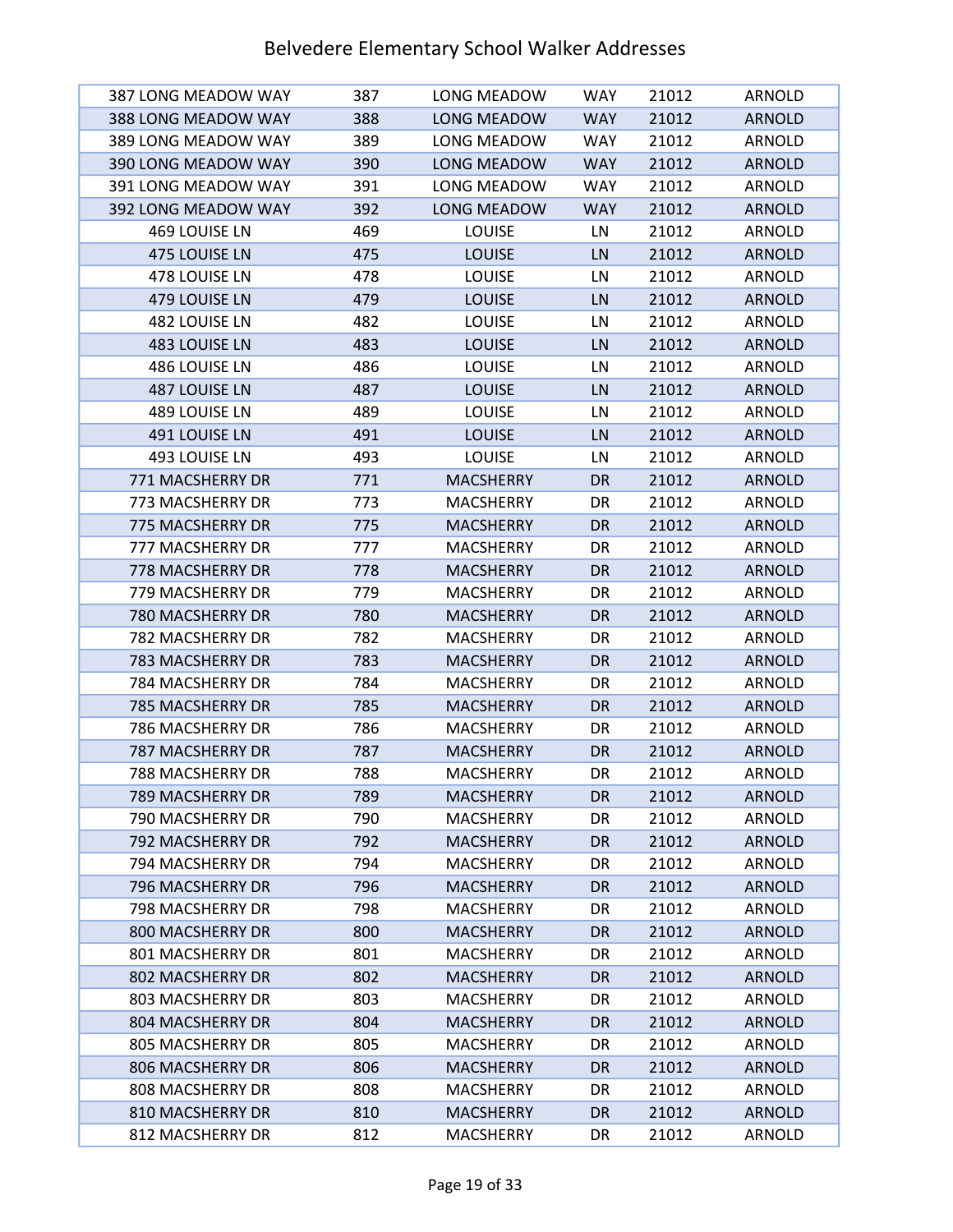| 814 MACSHERRY DR  | 814 | <b>MACSHERRY</b>  | DR.       | 21012 | <b>ARNOLD</b> |
|-------------------|-----|-------------------|-----------|-------|---------------|
| 815 MACSHERRY DR  | 815 | <b>MACSHERRY</b>  | DR        | 21012 | ARNOLD        |
| 816 MACSHERRY DR  | 816 | <b>MACSHERRY</b>  | DR.       | 21012 | <b>ARNOLD</b> |
| 817 MACSHERRY DR  | 817 | <b>MACSHERRY</b>  | DR        | 21012 | ARNOLD        |
| 818 MACSHERRY DR  | 818 | <b>MACSHERRY</b>  | <b>DR</b> | 21012 | <b>ARNOLD</b> |
| 819 MACSHERRY DR  | 819 | MACSHERRY         | DR        | 21012 | ARNOLD        |
| 821 MACSHERRY DR  | 821 | <b>MACSHERRY</b>  | DR.       | 21012 | ARNOLD        |
| 832 MACSHERRY DR  | 832 | <b>MACSHERRY</b>  | DR        | 21012 | ARNOLD        |
| 744 MAGO VISTA RD | 744 | <b>MAGO VISTA</b> | <b>RD</b> | 21012 | <b>ARNOLD</b> |
| 746 MAGO VISTA RD | 746 | <b>MAGO VISTA</b> | <b>RD</b> | 21012 | ARNOLD        |
| 747 MAGO VISTA RD | 747 | <b>MAGO VISTA</b> | <b>RD</b> | 21012 | <b>ARNOLD</b> |
| 748 MAGO VISTA RD | 748 | <b>MAGO VISTA</b> | <b>RD</b> | 21012 | ARNOLD        |
| 749 MAGO VISTA RD | 749 | <b>MAGO VISTA</b> | <b>RD</b> | 21012 | <b>ARNOLD</b> |
| 750 MAGO VISTA RD | 750 | <b>MAGO VISTA</b> | <b>RD</b> | 21012 | ARNOLD        |
| 751 MAGO VISTA RD | 751 | <b>MAGO VISTA</b> | <b>RD</b> | 21012 | <b>ARNOLD</b> |
| 752 MAGO VISTA RD | 752 | <b>MAGO VISTA</b> | RD.       | 21012 | ARNOLD        |
| 754 MAGO VISTA RD | 754 | <b>MAGO VISTA</b> | <b>RD</b> | 21012 | <b>ARNOLD</b> |
| 756 MAGO VISTA RD | 756 | <b>MAGO VISTA</b> | <b>RD</b> | 21012 | ARNOLD        |
| 758 MAGO VISTA RD | 758 | <b>MAGO VISTA</b> | <b>RD</b> | 21012 | <b>ARNOLD</b> |
| 760 MAGO VISTA RD | 760 | <b>MAGO VISTA</b> | <b>RD</b> | 21012 | ARNOLD        |
| 762 MAGO VISTA RD | 762 | <b>MAGO VISTA</b> | <b>RD</b> | 21012 | <b>ARNOLD</b> |
| 764 MAGO VISTA RD | 764 | MAGO VISTA        | <b>RD</b> | 21012 | ARNOLD        |
| 766 MAGO VISTA RD | 766 | <b>MAGO VISTA</b> | <b>RD</b> | 21012 | <b>ARNOLD</b> |
| 768 MAGO VISTA RD | 768 | MAGO VISTA        | <b>RD</b> | 21012 | ARNOLD        |
| 770 MAGO VISTA RD | 770 | <b>MAGO VISTA</b> | <b>RD</b> | 21012 | <b>ARNOLD</b> |
| 772 MAGO VISTA RD | 772 | MAGO VISTA        | <b>RD</b> | 21012 | ARNOLD        |
| 774 MAGO VISTA RD | 774 | <b>MAGO VISTA</b> | <b>RD</b> | 21012 | <b>ARNOLD</b> |
| 776 MAGO VISTA RD | 776 | MAGO VISTA        | <b>RD</b> | 21012 | ARNOLD        |
| 778 MAGO VISTA RD | 778 | <b>MAGO VISTA</b> | <b>RD</b> | 21012 | <b>ARNOLD</b> |
| 779 MAGO VISTA RD | 779 | <b>MAGO VISTA</b> | <b>RD</b> | 21012 | ARNOLD        |
| 780 MAGO VISTA RD | 780 | <b>MAGO VISTA</b> | <b>RD</b> | 21012 | <b>ARNOLD</b> |
| 782 MAGO VISTA RD | 782 | <b>MAGO VISTA</b> | <b>RD</b> | 21012 | ARNOLD        |
| 783 MAGO VISTA RD | 783 | <b>MAGO VISTA</b> | <b>RD</b> | 21012 | <b>ARNOLD</b> |
| 784 MAGO VISTA RD | 784 | <b>MAGO VISTA</b> | <b>RD</b> | 21012 | ARNOLD        |
| 786 MAGO VISTA RD | 786 | <b>MAGO VISTA</b> | <b>RD</b> | 21012 | <b>ARNOLD</b> |
| 787 MAGO VISTA RD | 787 | <b>MAGO VISTA</b> | <b>RD</b> | 21012 | ARNOLD        |
| 788 MAGO VISTA RD | 788 | <b>MAGO VISTA</b> | <b>RD</b> | 21012 | <b>ARNOLD</b> |
| 790 MAGO VISTA RD | 790 | <b>MAGO VISTA</b> | <b>RD</b> | 21012 | ARNOLD        |
| 792 MAGO VISTA RD | 792 | <b>MAGO VISTA</b> | <b>RD</b> | 21012 | <b>ARNOLD</b> |
| 794 MAGO VISTA RD | 794 | <b>MAGO VISTA</b> | <b>RD</b> | 21012 | ARNOLD        |
| 796 MAGO VISTA RD | 796 | <b>MAGO VISTA</b> | <b>RD</b> | 21012 | <b>ARNOLD</b> |
| 798 MAGO VISTA RD | 798 | <b>MAGO VISTA</b> | <b>RD</b> | 21012 | ARNOLD        |
| 800 MAGO VISTA RD | 800 | <b>MAGO VISTA</b> | <b>RD</b> | 21012 | <b>ARNOLD</b> |
| 801 MAGO VISTA RD | 801 | <b>MAGO VISTA</b> | <b>RD</b> | 21012 | ARNOLD        |
| 802 MAGO VISTA RD | 802 | <b>MAGO VISTA</b> | <b>RD</b> | 21012 | <b>ARNOLD</b> |
| 804 MAGO VISTA RD | 804 | <b>MAGO VISTA</b> | <b>RD</b> | 21012 | ARNOLD        |
| 805 MAGO VISTA RD | 805 | <b>MAGO VISTA</b> | <b>RD</b> | 21012 | <b>ARNOLD</b> |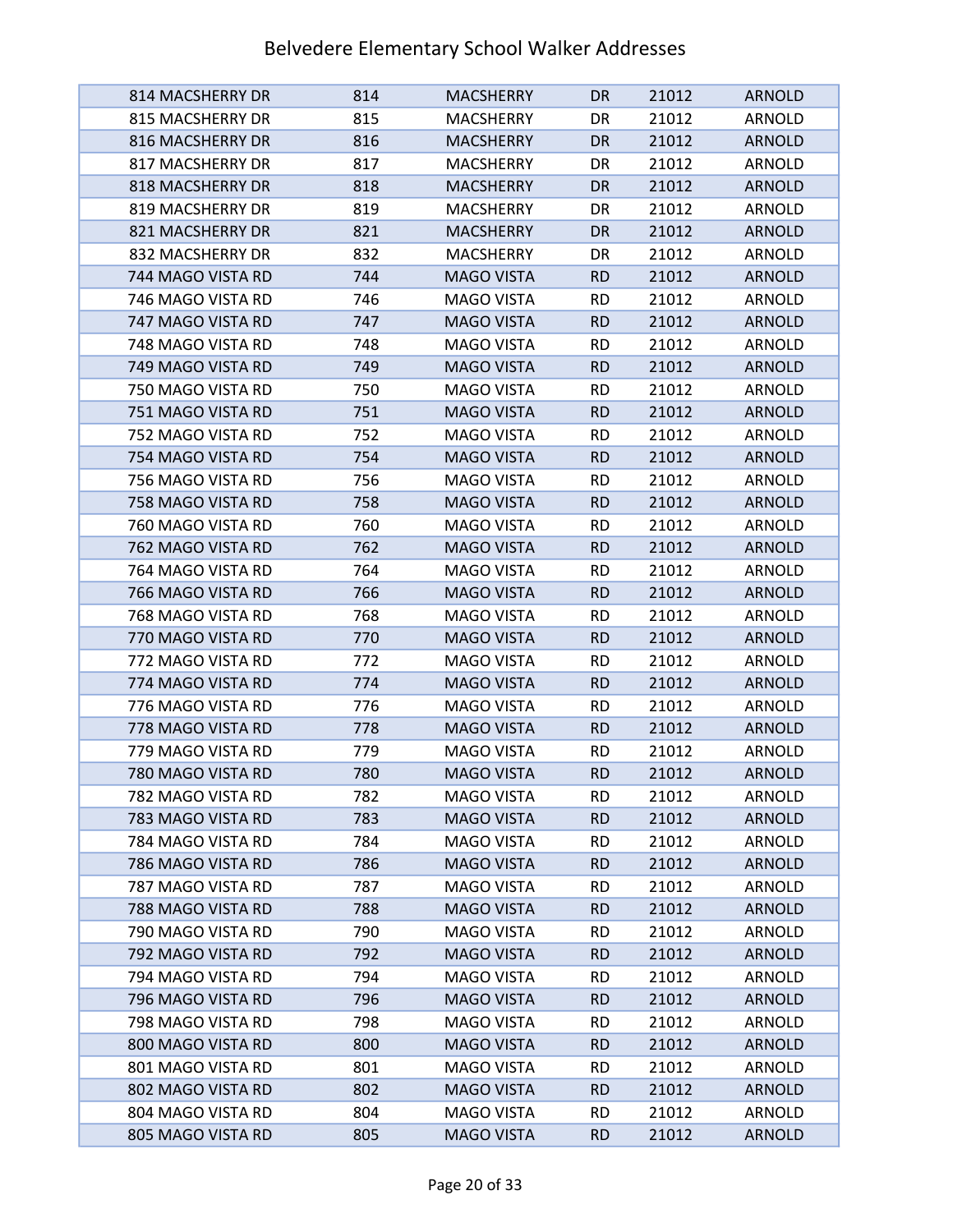| 806 MAGO VISTA RD | 806 | MAGO VISTA        | <b>RD</b> | 21012 | ARNOLD        |
|-------------------|-----|-------------------|-----------|-------|---------------|
| 808 MAGO VISTA RD | 808 | <b>MAGO VISTA</b> | <b>RD</b> | 21012 | <b>ARNOLD</b> |
| 810 MAGO VISTA RD | 810 | <b>MAGO VISTA</b> | <b>RD</b> | 21012 | ARNOLD        |
| 811 MAGO VISTA RD | 811 | <b>MAGO VISTA</b> | <b>RD</b> | 21012 | <b>ARNOLD</b> |
| 813 MAGO VISTA RD | 813 | MAGO VISTA        | <b>RD</b> | 21012 | ARNOLD        |
| 817 MAGO VISTA RD | 817 | <b>MAGO VISTA</b> | <b>RD</b> | 21012 | <b>ARNOLD</b> |
| 821 MAGO VISTA RD | 821 | MAGO VISTA        | RD.       | 21012 | ARNOLD        |
| 825 MAGO VISTA RD | 825 | <b>MAGO VISTA</b> | <b>RD</b> | 21012 | <b>ARNOLD</b> |
| 829 MAGO VISTA RD | 829 | MAGO VISTA        | <b>RD</b> | 21012 | ARNOLD        |
| 832 MAGO VISTA RD | 832 | <b>MAGO VISTA</b> | <b>RD</b> | 21012 | <b>ARNOLD</b> |
| 833 MAGO VISTA RD | 833 | <b>MAGO VISTA</b> | <b>RD</b> | 21012 | ARNOLD        |
| 834 MAGO VISTA RD | 834 | <b>MAGO VISTA</b> | <b>RD</b> | 21012 | <b>ARNOLD</b> |
| 836 MAGO VISTA RD | 836 | MAGO VISTA        | <b>RD</b> | 21012 | ARNOLD        |
| 837 MAGO VISTA RD | 837 | <b>MAGO VISTA</b> | <b>RD</b> | 21012 | <b>ARNOLD</b> |
| 842 MAGO VISTA RD | 842 | <b>MAGO VISTA</b> | <b>RD</b> | 21012 | <b>ARNOLD</b> |
| 844 MAGO VISTA RD | 844 | <b>MAGO VISTA</b> | <b>RD</b> | 21012 | <b>ARNOLD</b> |
| 845 MAGO VISTA RD | 845 | MAGO VISTA        | <b>RD</b> | 21012 | ARNOLD        |
| 846 MAGO VISTA RD | 846 | <b>MAGO VISTA</b> | <b>RD</b> | 21012 | <b>ARNOLD</b> |
| 848 MAGO VISTA RD | 848 | MAGO VISTA        | RD.       | 21012 | ARNOLD        |
| 850 MAGO VISTA RD | 850 | <b>MAGO VISTA</b> | <b>RD</b> | 21012 | <b>ARNOLD</b> |
| 852 MAGO VISTA RD | 852 | MAGO VISTA        | RD.       | 21012 | ARNOLD        |
| 854 MAGO VISTA RD | 854 | <b>MAGO VISTA</b> | <b>RD</b> | 21012 | <b>ARNOLD</b> |
| 856 MAGO VISTA RD | 856 | MAGO VISTA        | <b>RD</b> | 21012 | ARNOLD        |
| 857 MAGO VISTA RD | 857 | <b>MAGO VISTA</b> | <b>RD</b> | 21012 | <b>ARNOLD</b> |
| 858 MAGO VISTA RD | 858 | <b>MAGO VISTA</b> | RD        | 21012 | ARNOLD        |
| 860 MAGO VISTA RD | 860 | <b>MAGO VISTA</b> | <b>RD</b> | 21012 | <b>ARNOLD</b> |
| 862 MAGO VISTA RD | 862 | MAGO VISTA        | <b>RD</b> | 21012 | ARNOLD        |
| 864 MAGO VISTA RD | 864 | <b>MAGO VISTA</b> | <b>RD</b> | 21012 | <b>ARNOLD</b> |
| 866 MAGO VISTA RD | 866 | MAGO VISTA        | RD        | 21012 | <b>ARNOLD</b> |
| 868 MAGO VISTA RD | 868 | <b>MAGO VISTA</b> | <b>RD</b> | 21012 | <b>ARNOLD</b> |
| 870 MAGO VISTA RD | 870 | <b>MAGO VISTA</b> | <b>RD</b> | 21012 | ARNOLD        |
| 872 MAGO VISTA RD | 872 | <b>MAGO VISTA</b> | <b>RD</b> | 21012 | <b>ARNOLD</b> |
| 874 MAGO VISTA RD | 874 | MAGO VISTA        | <b>RD</b> | 21012 | ARNOLD        |
| 875 MAGO VISTA RD | 875 | <b>MAGO VISTA</b> | <b>RD</b> | 21012 | <b>ARNOLD</b> |
| 878 MAGO VISTA RD | 878 | MAGO VISTA        | <b>RD</b> | 21012 | ARNOLD        |
| 880 MAGO VISTA RD | 880 | <b>MAGO VISTA</b> | <b>RD</b> | 21012 | <b>ARNOLD</b> |
| 900 MAGO VISTA RD | 900 | <b>MAGO VISTA</b> | <b>RD</b> | 21012 | ARNOLD        |
| 904 MAGO VISTA RD | 904 | <b>MAGO VISTA</b> | <b>RD</b> | 21012 | <b>ARNOLD</b> |
| 905 MAGO VISTA RD | 905 | MAGO VISTA        | <b>RD</b> | 21012 | ARNOLD        |
| 907 MAGO VISTA RD | 907 | <b>MAGO VISTA</b> | <b>RD</b> | 21012 | <b>ARNOLD</b> |
| 909 MAGO VISTA RD | 909 | MAGO VISTA        | <b>RD</b> | 21012 | ARNOLD        |
| 911 MAGO VISTA RD | 911 | <b>MAGO VISTA</b> | <b>RD</b> | 21012 | <b>ARNOLD</b> |
| 912 MAGO VISTA RD | 912 | <b>MAGO VISTA</b> | <b>RD</b> | 21012 | ARNOLD        |
| 913 MAGO VISTA RD | 913 | <b>MAGO VISTA</b> | <b>RD</b> | 21012 | <b>ARNOLD</b> |
| 914 MAGO VISTA RD | 914 | MAGO VISTA        | RD.       | 21012 | ARNOLD        |
| 915 MAGO VISTA RD | 915 | <b>MAGO VISTA</b> | <b>RD</b> | 21012 | <b>ARNOLD</b> |
| 916 MAGO VISTA RD | 916 | MAGO VISTA        | RD.       | 21012 | ARNOLD        |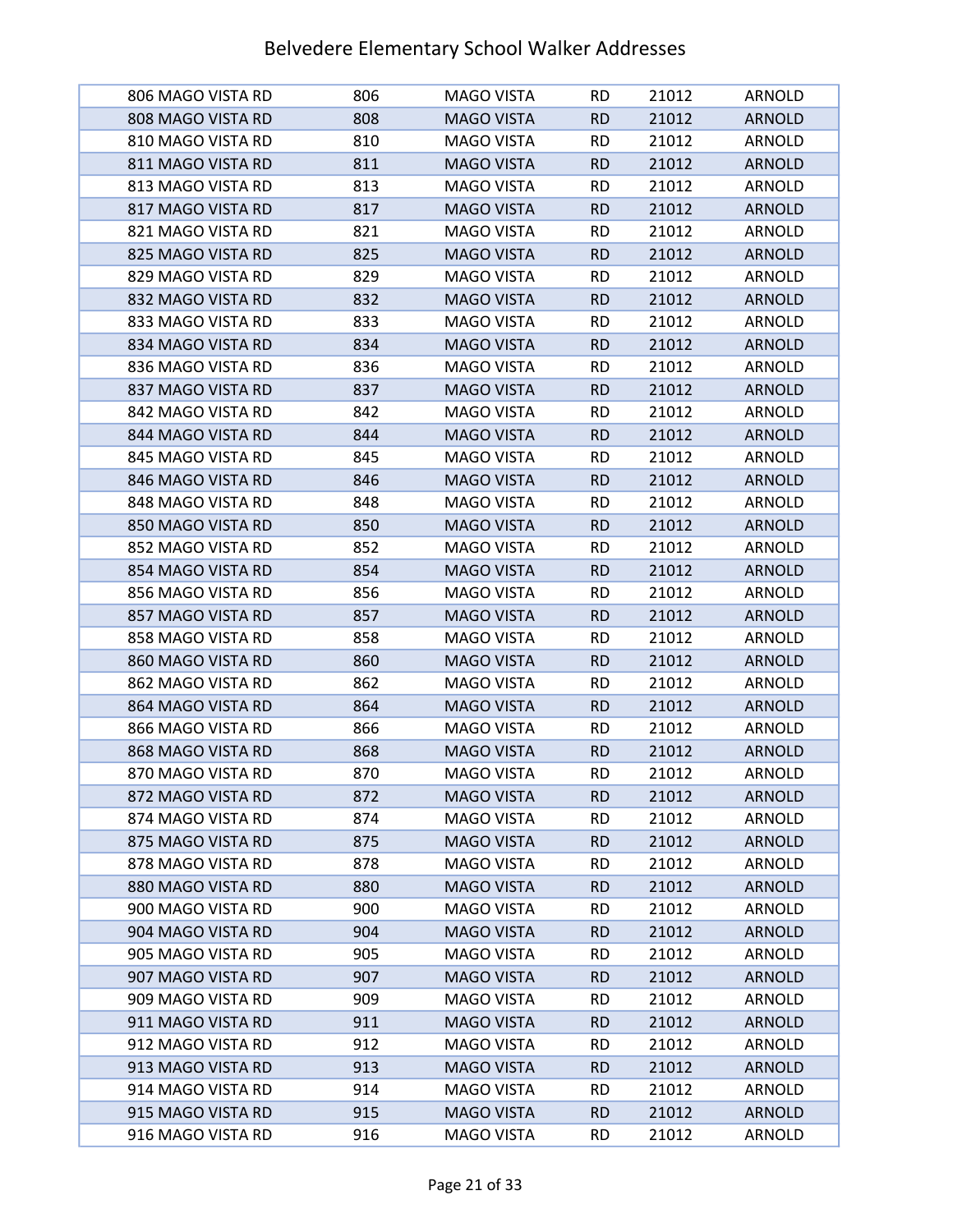| 917 MAGO VISTA RD                  | 917        | <b>MAGO VISTA</b>           | <b>RD</b> | 21012          | ARNOLD                  |
|------------------------------------|------------|-----------------------------|-----------|----------------|-------------------------|
| 919 MAGO VISTA RD                  | 919        | <b>MAGO VISTA</b>           | <b>RD</b> | 21012          | ARNOLD                  |
| 920 MAGO VISTA RD                  | 920        | <b>MAGO VISTA</b>           | <b>RD</b> | 21012          | <b>ARNOLD</b>           |
| 921 MAGO VISTA RD                  | 921        | <b>MAGO VISTA</b>           | <b>RD</b> | 21012          | ARNOLD                  |
| 922 MAGO VISTA RD                  | 922        | <b>MAGO VISTA</b>           | <b>RD</b> | 21012          | <b>ARNOLD</b>           |
| 923 MAGO VISTA RD                  | 923        | <b>MAGO VISTA</b>           | <b>RD</b> | 21012          | ARNOLD                  |
| 924 MAGO VISTA RD                  | 924        | <b>MAGO VISTA</b>           | <b>RD</b> | 21012          | <b>ARNOLD</b>           |
| 925 MAGO VISTA RD                  | 925        | <b>MAGO VISTA</b>           | <b>RD</b> | 21012          | ARNOLD                  |
| 926 MAGO VISTA RD                  | 926        | <b>MAGO VISTA</b>           | <b>RD</b> | 21012          | <b>ARNOLD</b>           |
| 927 MAGO VISTA RD                  | 927        | <b>MAGO VISTA</b>           | <b>RD</b> | 21012          | ARNOLD                  |
| 928 MAGO VISTA RD                  | 928        | <b>MAGO VISTA</b>           | <b>RD</b> | 21012          | <b>ARNOLD</b>           |
| 930 MAGO VISTA RD                  | 930        | <b>MAGO VISTA</b>           | <b>RD</b> | 21012          | ARNOLD                  |
| 932 MAGO VISTA RD                  | 932        | <b>MAGO VISTA</b>           | <b>RD</b> | 21012          | <b>ARNOLD</b>           |
| 412 MANOR RD                       | 412        | <b>MANOR</b>                | <b>RD</b> | 21012          | ARNOLD                  |
| 416 MANOR RD                       | 416        | <b>MANOR</b>                | <b>RD</b> | 21012          | <b>ARNOLD</b>           |
| 420 MANOR RD                       | 420        | <b>MANOR</b>                | <b>RD</b> | 21012          | <b>ARNOLD</b>           |
| 424 MANOR RD                       | 424        | <b>MANOR</b>                | <b>RD</b> | 21012          | <b>ARNOLD</b>           |
| 427 MANOR RD                       | 427        | <b>MANOR</b>                | <b>RD</b> | 21012          | ARNOLD                  |
| 428 MANOR RD                       | 428        | <b>MANOR</b>                | <b>RD</b> | 21012          | <b>ARNOLD</b>           |
| 431 MANOR RD                       | 431        | <b>MANOR</b>                | <b>RD</b> | 21012          | ARNOLD                  |
| 432 MANOR RD                       | 432        | <b>MANOR</b>                | <b>RD</b> | 21012          | <b>ARNOLD</b>           |
| 435 MANOR RD                       | 435        | <b>MANOR</b>                | <b>RD</b> | 21012          | ARNOLD                  |
| 438 MANOR RD                       | 438        | <b>MANOR</b>                | <b>RD</b> | 21012          | <b>ARNOLD</b>           |
| 439 MANOR RD                       | 439        | <b>MANOR</b>                | <b>RD</b> | 21012          | ARNOLD                  |
| 442 MANOR RD                       | 442        | <b>MANOR</b>                | <b>RD</b> | 21012          | <b>ARNOLD</b>           |
| 443 MANOR RD                       | 443        | <b>MANOR</b>                | <b>RD</b> | 21012          | ARNOLD                  |
| 446 MANOR RD                       | 446        | <b>MANOR</b>                | <b>RD</b> | 21012          | <b>ARNOLD</b>           |
| 447 MANOR RD                       | 447        | <b>MANOR</b>                | <b>RD</b> | 21012          | <b>ARNOLD</b>           |
| 450 MANOR RD                       | 450        | <b>MANOR</b>                | <b>RD</b> | 21012          | <b>ARNOLD</b>           |
| 453 MANOR RD                       | 453        | <b>MANOR</b>                | <b>RD</b> | 21012          | ARNOLD                  |
| 454 MANOR RD                       | 454        | <b>MANOR</b>                | <b>RD</b> | 21012          | <b>ARNOLD</b>           |
| 457 MANOR RD                       | 457        | <b>MANOR</b>                | <b>RD</b> | 21012          | ARNOLD                  |
| 458 MANOR RD                       | 458        | <b>MANOR</b>                | <b>RD</b> | 21012          | <b>ARNOLD</b>           |
| 461 MANOR RD                       | 461        | <b>MANOR</b>                | <b>RD</b> | 21012          | ARNOLD                  |
| 462 MANOR RD                       | 462        | <b>MANOR</b>                | <b>RD</b> | 21012          | <b>ARNOLD</b>           |
| 465 MANOR RD                       | 465        | <b>MANOR</b>                | <b>RD</b> | 21012          | ARNOLD                  |
| 466 MANOR RD                       | 466        | <b>MANOR</b>                | <b>RD</b> | 21012          | <b>ARNOLD</b>           |
| 485 MARGARET LN                    | 485        | <b>MARGARET</b>             | LN        | 21012          | ARNOLD                  |
| <b>487 MARGARET LN</b>             | 487        | <b>MARGARET</b>             | LN        | 21012          | <b>ARNOLD</b>           |
| 489 MARGARET LN<br>491 MARGARET LN | 489<br>491 | MARGARET<br><b>MARGARET</b> | LN<br>LN  | 21012<br>21012 | ARNOLD<br><b>ARNOLD</b> |
| 493 MARGARET LN                    | 493        | MARGARET                    | LN        | 21012          | ARNOLD                  |
| 494 MARGARET LN                    | 494        | <b>MARGARET</b>             | LN        | 21012          | <b>ARNOLD</b>           |
| 495 MARGARET LN                    | 495        | MARGARET                    | LN        | 21012          | ARNOLD                  |
| 496 MARGARET LN                    | 496        | <b>MARGARET</b>             | LN        | 21012          | <b>ARNOLD</b>           |
| 497 MARGARET LN                    | 497        | MARGARET                    | LN        | 21012          | ARNOLD                  |
| 498 MARGARET LN                    | 498        | <b>MARGARET</b>             | LN        | 21012          | <b>ARNOLD</b>           |
|                                    |            |                             |           |                |                         |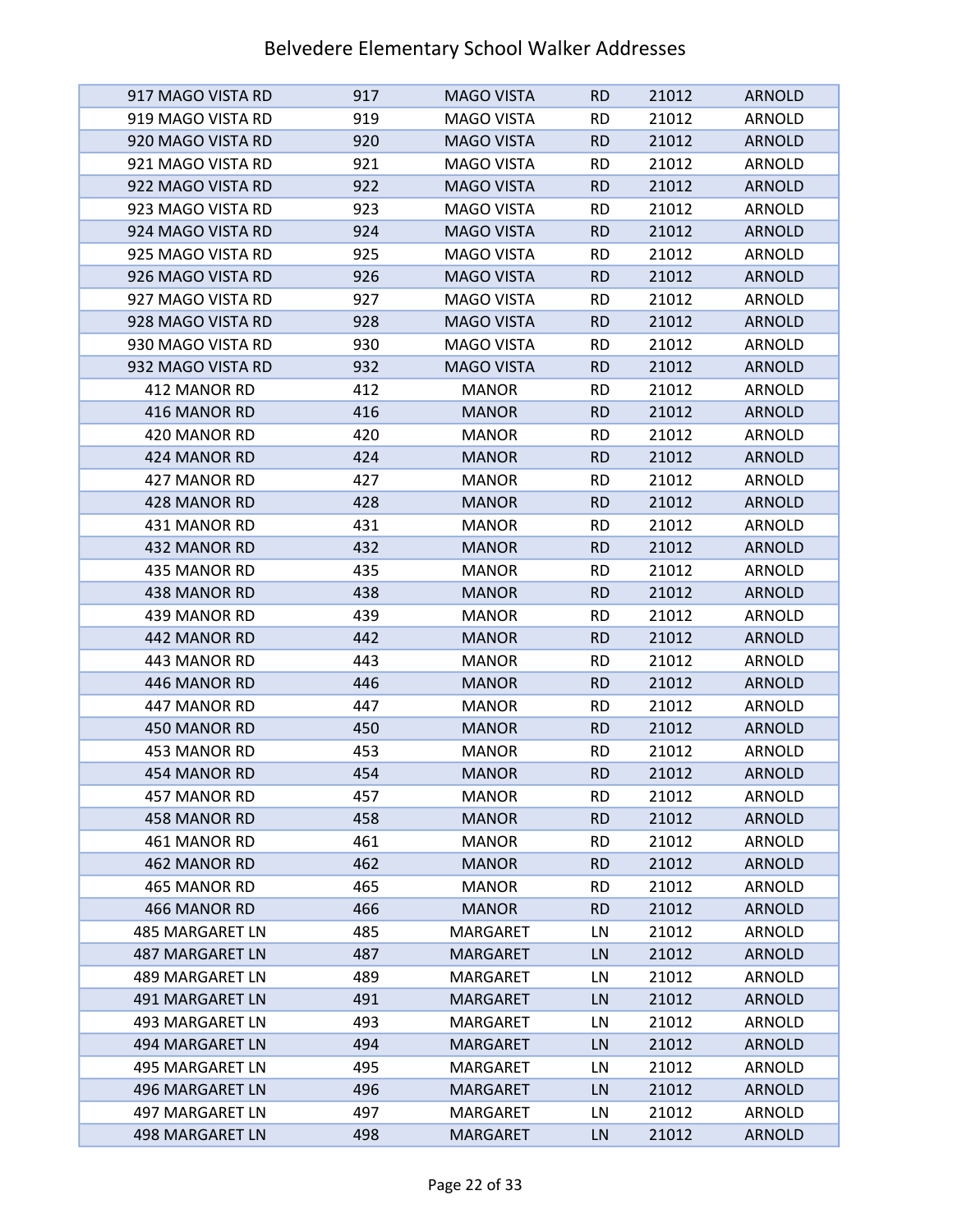| 455 MASON LN              | 455 | <b>MASON</b>       | LN        | 21012 | ARNOLD        |
|---------------------------|-----|--------------------|-----------|-------|---------------|
| 457 MASON LN              | 457 | <b>MASON</b>       | LN        | 21012 | <b>ARNOLD</b> |
| 458 MASON LN              | 458 | <b>MASON</b>       | LN        | 21012 | ARNOLD        |
| 461 MASON LN              | 461 | <b>MASON</b>       | LN        | 21012 | <b>ARNOLD</b> |
| 462 MASON LN              | 462 | <b>MASON</b>       | LN        | 21012 | ARNOLD        |
| 465 MASON LN              | 465 | <b>MASON</b>       | LN        | 21012 | <b>ARNOLD</b> |
| 726 MATCH POINT DR        | 726 | <b>MATCH POINT</b> | DR        | 21012 | ARNOLD        |
| 728 MATCH POINT DR        | 728 | <b>MATCH POINT</b> | <b>DR</b> | 21012 | <b>ARNOLD</b> |
| 730 MATCH POINT DR        | 730 | <b>MATCH POINT</b> | DR        | 21012 | ARNOLD        |
| 732 MATCH POINT DR        | 732 | <b>MATCH POINT</b> | <b>DR</b> | 21012 | <b>ARNOLD</b> |
| 733 MATCH POINT DR        | 733 | <b>MATCH POINT</b> | DR        | 21012 | ARNOLD        |
| 734 MATCH POINT DR        | 734 | <b>MATCH POINT</b> | DR        | 21012 | <b>ARNOLD</b> |
| 735 MATCH POINT DR        | 735 | <b>MATCH POINT</b> | DR        | 21012 | ARNOLD        |
| 736 MATCH POINT DR        | 736 | <b>MATCH POINT</b> | <b>DR</b> | 21012 | <b>ARNOLD</b> |
| 737 MATCH POINT DR        | 737 | <b>MATCH POINT</b> | DR        | 21012 | ARNOLD        |
| 738 MATCH POINT DR        | 738 | <b>MATCH POINT</b> | <b>DR</b> | 21012 | <b>ARNOLD</b> |
| 739 MATCH POINT DR        | 739 | <b>MATCH POINT</b> | DR        | 21012 | ARNOLD        |
| 740 MATCH POINT DR        | 740 | <b>MATCH POINT</b> | <b>DR</b> | 21012 | <b>ARNOLD</b> |
| 741 MATCH POINT DR        | 741 | <b>MATCH POINT</b> | DR        | 21012 | ARNOLD        |
| 742 MATCH POINT DR        | 742 | <b>MATCH POINT</b> | DR.       | 21012 | <b>ARNOLD</b> |
| 743 MATCH POINT DR        | 743 | <b>MATCH POINT</b> | DR        | 21012 | ARNOLD        |
| 744 MATCH POINT DR        | 744 | <b>MATCH POINT</b> | DR        | 21012 | <b>ARNOLD</b> |
| 745 MATCH POINT DR        | 745 | <b>MATCH POINT</b> | DR        | 21012 | ARNOLD        |
| 746 MATCH POINT DR        | 746 | <b>MATCH POINT</b> | <b>DR</b> | 21012 | <b>ARNOLD</b> |
| 747 MATCH POINT DR        | 747 | <b>MATCH POINT</b> | DR        | 21012 | ARNOLD        |
| 748 MATCH POINT DR        | 748 | <b>MATCH POINT</b> | <b>DR</b> | 21012 | <b>ARNOLD</b> |
| 749 MATCH POINT DR        | 749 | <b>MATCH POINT</b> | DR        | 21012 | ARNOLD        |
| 750 MATCH POINT DR        | 750 | <b>MATCH POINT</b> | <b>DR</b> | 21012 | <b>ARNOLD</b> |
| 751 MATCH POINT DR        | 751 | <b>MATCH POINT</b> | DR        | 21012 | ARNOLD        |
| 752 MATCH POINT DR        | 752 | <b>MATCH POINT</b> | <b>DR</b> | 21012 | <b>ARNOLD</b> |
| <b>753 MATCH POINT DR</b> | 753 | <b>MATCH POINT</b> | DR        | 21012 | <b>ARNOLD</b> |
| 754 MATCH POINT DR        | 754 | <b>MATCH POINT</b> | DR        | 21012 | <b>ARNOLD</b> |
| 755 MATCH POINT DR        | 755 | <b>MATCH POINT</b> | DR        | 21012 | ARNOLD        |
| 756 MATCH POINT DR        | 756 | <b>MATCH POINT</b> | DR        | 21012 | <b>ARNOLD</b> |
| 757 MATCH POINT DR        | 757 | <b>MATCH POINT</b> | DR        | 21012 | ARNOLD        |
| 758 MATCH POINT DR        | 758 | <b>MATCH POINT</b> | <b>DR</b> | 21012 | <b>ARNOLD</b> |
| 759 MATCH POINT DR        | 759 | <b>MATCH POINT</b> | DR        | 21012 | ARNOLD        |
| 760 MATCH POINT DR        | 760 | <b>MATCH POINT</b> | DR        | 21012 | <b>ARNOLD</b> |
| 761 MATCH POINT DR        | 761 | <b>MATCH POINT</b> | DR        | 21012 | ARNOLD        |
| 762 MATCH POINT DR        | 762 | <b>MATCH POINT</b> | DR        | 21012 | <b>ARNOLD</b> |
| 763 MATCH POINT DR        | 763 | <b>MATCH POINT</b> | DR        | 21012 | ARNOLD        |
| 764 MATCH POINT DR        | 764 | <b>MATCH POINT</b> | <b>DR</b> | 21012 | <b>ARNOLD</b> |
| 766 MATCH POINT DR        | 766 | <b>MATCH POINT</b> | DR        | 21012 | ARNOLD        |
| 768 MATCH POINT DR        | 768 | <b>MATCH POINT</b> | DR        | 21012 | <b>ARNOLD</b> |
| 770 MATCH POINT DR        | 770 | <b>MATCH POINT</b> | DR        | 21012 | ARNOLD        |
| 772 MATCH POINT DR        | 772 | <b>MATCH POINT</b> | DR        | 21012 | <b>ARNOLD</b> |
| 773 MATCH POINT DR        | 773 | <b>MATCH POINT</b> | DR        | 21012 | ARNOLD        |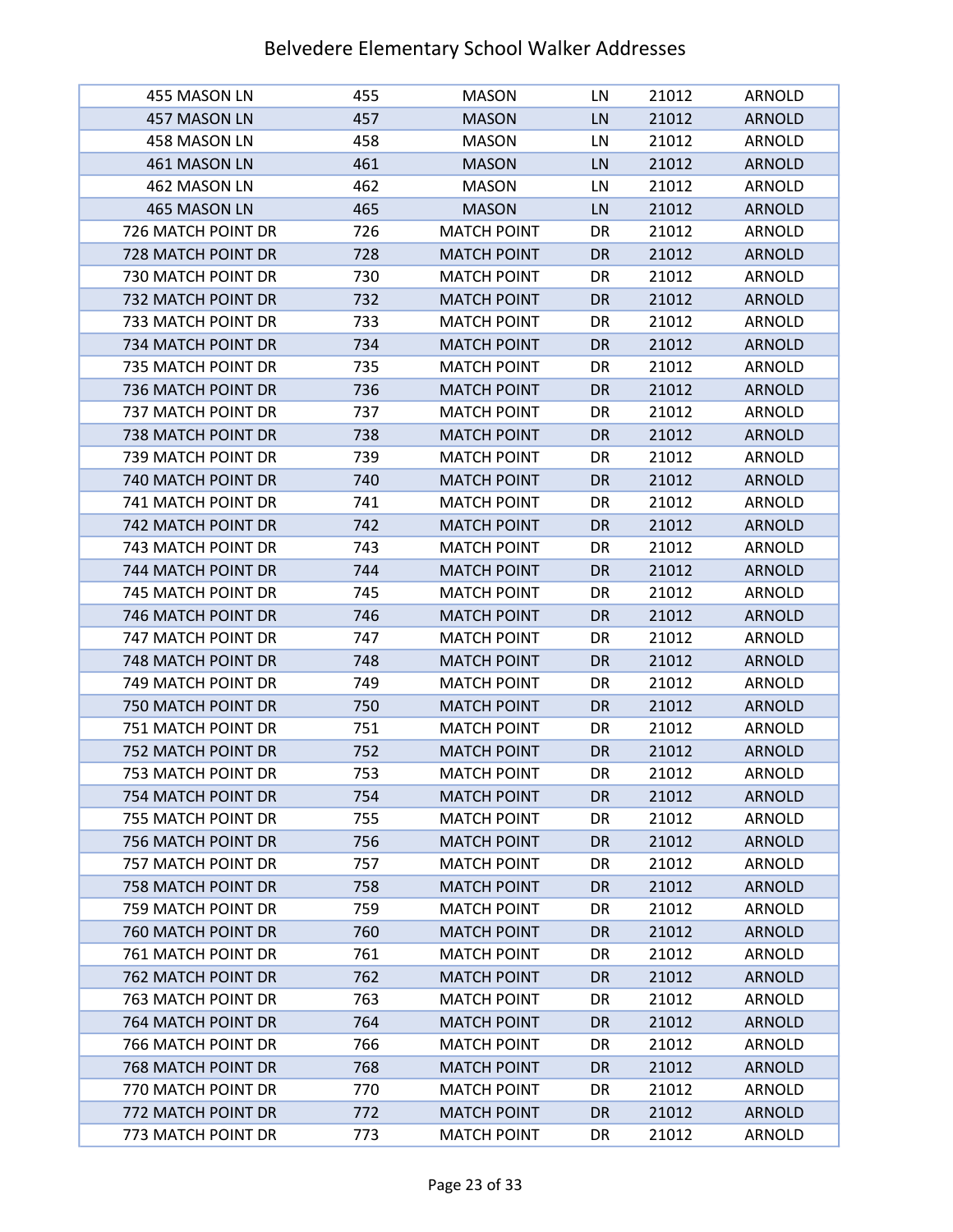| 774 MATCH POINT DR        | 774 | <b>MATCH POINT</b>    | DR.       | 21012 | <b>ARNOLD</b> |
|---------------------------|-----|-----------------------|-----------|-------|---------------|
| 775 MATCH POINT DR        | 775 | <b>MATCH POINT</b>    | DR        | 21012 | ARNOLD        |
| 776 MATCH POINT DR        | 776 | <b>MATCH POINT</b>    | <b>DR</b> | 21012 | <b>ARNOLD</b> |
| 777 MATCH POINT DR        | 777 | <b>MATCH POINT</b>    | DR        | 21012 | ARNOLD        |
| 778 MATCH POINT DR        | 778 | <b>MATCH POINT</b>    | <b>DR</b> | 21012 | <b>ARNOLD</b> |
| 779 MATCH POINT DR        | 779 | <b>MATCH POINT</b>    | DR        | 21012 | ARNOLD        |
| 780 MATCH POINT DR        | 780 | <b>MATCH POINT</b>    | <b>DR</b> | 21012 | <b>ARNOLD</b> |
| 781 MATCH POINT DR        | 781 | <b>MATCH POINT</b>    | DR        | 21012 | ARNOLD        |
| 782 MATCH POINT DR        | 782 | <b>MATCH POINT</b>    | <b>DR</b> | 21012 | <b>ARNOLD</b> |
| 783 MATCH POINT DR        | 783 | <b>MATCH POINT</b>    | DR        | 21012 | ARNOLD        |
| 784 MATCH POINT DR        | 784 | <b>MATCH POINT</b>    | <b>DR</b> | 21012 | <b>ARNOLD</b> |
| 785 MATCH POINT DR        | 785 | <b>MATCH POINT</b>    | DR        | 21012 | ARNOLD        |
| 786 MATCH POINT DR        | 786 | <b>MATCH POINT</b>    | DR.       | 21012 | <b>ARNOLD</b> |
| <b>787 MATCH POINT DR</b> | 787 | <b>MATCH POINT</b>    | DR        | 21012 | ARNOLD        |
| 788 MATCH POINT DR        | 788 | <b>MATCH POINT</b>    | <b>DR</b> | 21012 | <b>ARNOLD</b> |
| 789 MATCH POINT DR        | 789 | <b>MATCH POINT</b>    | DR        | 21012 | ARNOLD        |
| 790 MATCH POINT DR        | 790 | <b>MATCH POINT</b>    | <b>DR</b> | 21012 | <b>ARNOLD</b> |
| 791 MATCH POINT DR        | 791 | <b>MATCH POINT</b>    | DR        | 21012 | ARNOLD        |
| 792 MATCH POINT DR        | 792 | <b>MATCH POINT</b>    | <b>DR</b> | 21012 | <b>ARNOLD</b> |
| 793 MATCH POINT DR        | 793 | <b>MATCH POINT</b>    | DR        | 21012 | ARNOLD        |
| 794 MATCH POINT DR        | 794 | <b>MATCH POINT</b>    | <b>DR</b> | 21012 | <b>ARNOLD</b> |
| 795 MATCH POINT DR        | 795 | <b>MATCH POINT</b>    | DR        | 21012 | ARNOLD        |
| 796 MATCH POINT DR        | 796 | <b>MATCH POINT</b>    | <b>DR</b> | 21012 | <b>ARNOLD</b> |
| 797 MATCH POINT DR        | 797 | <b>MATCH POINT</b>    | DR        | 21012 | ARNOLD        |
| 798 MATCH POINT DR        | 798 | <b>MATCH POINT</b>    | <b>DR</b> | 21012 | <b>ARNOLD</b> |
| 799 MATCH POINT DR        | 799 | <b>MATCH POINT</b>    | DR        | 21012 | ARNOLD        |
| 380 MATTAPANY CT          | 380 | <b>MATTAPANY</b>      | <b>CT</b> | 21012 | <b>ARNOLD</b> |
| 381 MATTAPANY CT          | 381 | <b>MATTAPANY</b>      | <b>CT</b> | 21012 | ARNOLD        |
| 382 MATTAPANY CT          | 382 | <b>MATTAPANY</b>      | <b>CT</b> | 21012 | <b>ARNOLD</b> |
| 383 MATTAPANY CT          | 383 | <b>MATTAPANY</b>      | <b>CT</b> | 21012 | ARNOLD        |
| 384 MATTAPANY CT          | 384 | <b>MATTAPANY</b>      | <b>CT</b> | 21012 | <b>ARNOLD</b> |
| 385 MATTAPANY CT          | 385 | <b>MATTAPANY</b>      | CT        | 21012 | ARNOLD        |
| 386 MATTAPANY CT          | 386 | <b>MATTAPANY</b>      | <b>CT</b> | 21012 | <b>ARNOLD</b> |
| 387 MATTAPANY CT          | 387 | <b>MATTAPANY</b>      | СT        | 21012 | ARNOLD        |
| 388 MATTAPANY CT          | 388 | <b>MATTAPANY</b>      | <b>CT</b> | 21012 | <b>ARNOLD</b> |
| 389 MATTAPANY CT          | 389 | <b>MATTAPANY</b>      | <b>CT</b> | 21012 | ARNOLD        |
| 390 MATTAPANY CT          | 390 | <b>MATTAPANY</b>      | <b>CT</b> | 21012 | <b>ARNOLD</b> |
| 391 MATTAPANY CT          | 391 | <b>MATTAPANY</b>      | <b>CT</b> | 21012 | ARNOLD        |
| <b>392 MATTAPANY CT</b>   | 392 | <b>MATTAPANY</b>      | <b>CT</b> | 21012 | <b>ARNOLD</b> |
| 840 MEADOW HEIGHTS LN     | 840 | <b>MEADOW HEIGHTS</b> | LN        | 21012 | ARNOLD        |
| 841 MEADOW HEIGHTS LN     | 841 | <b>MEADOW HEIGHTS</b> | LN        | 21012 | <b>ARNOLD</b> |
| 842 MEADOW HEIGHTS LN     | 842 | <b>MEADOW HEIGHTS</b> | LN        | 21012 | ARNOLD        |
| 843 MEADOW HEIGHTS LN     | 843 | <b>MEADOW HEIGHTS</b> | LN        | 21012 | <b>ARNOLD</b> |
| 844 MEADOW HEIGHTS LN     | 844 | <b>MEADOW HEIGHTS</b> | LN        | 21012 | ARNOLD        |
| 845 MEADOW HEIGHTS LN     | 845 | <b>MEADOW HEIGHTS</b> | LN        | 21012 | <b>ARNOLD</b> |
| 846 MEADOW HEIGHTS LN     | 846 | <b>MEADOW HEIGHTS</b> | LN        | 21012 | ARNOLD        |
| 847 MEADOW HEIGHTS LN     | 847 | <b>MEADOW HEIGHTS</b> | LN        | 21012 | <b>ARNOLD</b> |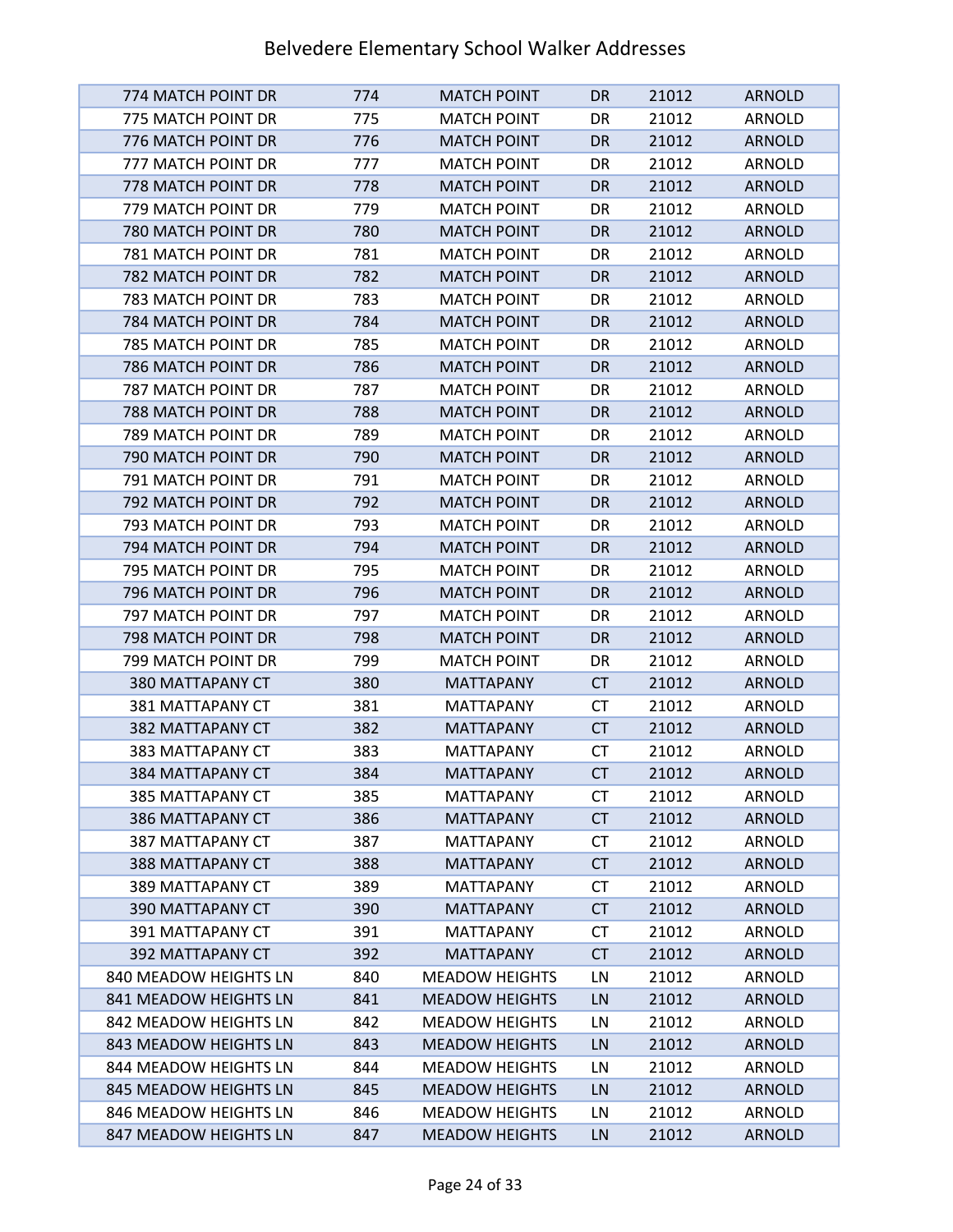| 848 MEADOW HEIGHTS LN       | 848 | <b>MEADOW HEIGHTS</b> | LN         | 21012 | ARNOLD        |
|-----------------------------|-----|-----------------------|------------|-------|---------------|
| 849 MEADOW HEIGHTS LN       | 849 | <b>MEADOW HEIGHTS</b> | LN         | 21012 | <b>ARNOLD</b> |
| 850 MEADOW HEIGHTS LN       | 850 | <b>MEADOW HEIGHTS</b> | LN         | 21012 | ARNOLD        |
| 852 MEADOW HEIGHTS LN       | 852 | <b>MEADOW HEIGHTS</b> | LN         | 21012 | <b>ARNOLD</b> |
| 854 MEADOW HEIGHTS LN       | 854 | <b>MEADOW HEIGHTS</b> | LN         | 21012 | ARNOLD        |
| 855 MEADOW HEIGHTS LN       | 855 | <b>MEADOW HEIGHTS</b> | LN         | 21012 | <b>ARNOLD</b> |
| 993 MILES CT                | 993 | <b>MILES</b>          | СT         | 21012 | ARNOLD        |
| 994 MILES CT                | 994 | <b>MILES</b>          | <b>CT</b>  | 21012 | <b>ARNOLD</b> |
| 995 MILES CT                | 995 | <b>MILES</b>          | <b>CT</b>  | 21012 | ARNOLD        |
| 996 MILES CT                | 996 | <b>MILES</b>          | <b>CT</b>  | 21012 | <b>ARNOLD</b> |
| 997 MILES CT                | 997 | <b>MILES</b>          | <b>CT</b>  | 21012 | ARNOLD        |
| 998 MILES CT                | 998 | <b>MILES</b>          | <b>CT</b>  | 21012 | <b>ARNOLD</b> |
| 300 MORNING DOVE WAY        | 300 | <b>MORNING DOVE</b>   | <b>WAY</b> | 21012 | ARNOLD        |
| <b>301 MORNING DOVE WAY</b> | 301 | <b>MORNING DOVE</b>   | <b>WAY</b> | 21012 | <b>ARNOLD</b> |
| 303 MORNING DOVE WAY        | 303 | <b>MORNING DOVE</b>   | <b>WAY</b> | 21012 | ARNOLD        |
| <b>305 MORNING DOVE WAY</b> | 305 | <b>MORNING DOVE</b>   | <b>WAY</b> | 21012 | <b>ARNOLD</b> |
| <b>307 MORNING DOVE WAY</b> | 307 | <b>MORNING DOVE</b>   | <b>WAY</b> | 21012 | <b>ARNOLD</b> |
| 309 MORNING DOVE WAY        | 309 | <b>MORNING DOVE</b>   | <b>WAY</b> | 21012 | <b>ARNOLD</b> |
| 311 MORNING DOVE WAY        | 311 | <b>MORNING DOVE</b>   | <b>WAY</b> | 21012 | <b>ARNOLD</b> |
| 313 MORNING DOVE WAY        | 313 | <b>MORNING DOVE</b>   | <b>WAY</b> | 21012 | <b>ARNOLD</b> |
| 315 MORNING DOVE WAY        | 315 | <b>MORNING DOVE</b>   | <b>WAY</b> | 21012 | ARNOLD        |
| 316 MORNING DOVE WAY        | 316 | <b>MORNING DOVE</b>   | <b>WAY</b> | 21012 | <b>ARNOLD</b> |
| 317 MORNING DOVE WAY        | 317 | <b>MORNING DOVE</b>   | <b>WAY</b> | 21012 | ARNOLD        |
| 318 MORNING DOVE WAY        | 318 | <b>MORNING DOVE</b>   | <b>WAY</b> | 21012 | <b>ARNOLD</b> |
| 319 MORNING DOVE WAY        | 319 | <b>MORNING DOVE</b>   | <b>WAY</b> | 21012 | ARNOLD        |
| 320 MORNING DOVE WAY        | 320 | <b>MORNING DOVE</b>   | <b>WAY</b> | 21012 | <b>ARNOLD</b> |
| 322 MORNING DOVE WAY        | 322 | <b>MORNING DOVE</b>   | <b>WAY</b> | 21012 | ARNOLD        |
| 837 PAT LN                  | 837 | <b>PAT</b>            | LN         | 21012 | <b>ARNOLD</b> |
| 839 PAT LN                  | 839 | <b>PAT</b>            | LN         | 21012 | ARNOLD        |
| 840 PAT LN                  | 840 | PAT                   | LN         | 21012 | <b>ARNOLD</b> |
| <b>841 PAT LN</b>           | 841 | <b>PAT</b>            | LN         | 21012 | ARNOLD        |
| 842 PAT LN                  | 842 | <b>PAT</b>            | LN         | 21012 | <b>ARNOLD</b> |
| 845 PAT LN                  | 845 | <b>PAT</b>            | LN         | 21012 | ARNOLD        |
| <b>847 PAT LN</b>           | 847 | <b>PAT</b>            | LN         | 21012 | <b>ARNOLD</b> |
| 849 PAT LN                  | 849 | PAT                   | LN         | 21012 | ARNOLD        |
| 200 PAULINE CT              | 200 | <b>PAULINE</b>        | <b>CT</b>  | 21012 | <b>ARNOLD</b> |
| 201 PAULINE CT              | 201 | <b>PAULINE</b>        | CT         | 21012 | ARNOLD        |
| <b>202 PAULINE CT</b>       | 202 | <b>PAULINE</b>        | <b>CT</b>  | 21012 | <b>ARNOLD</b> |
| 203 PAULINE CT              | 203 | <b>PAULINE</b>        | <b>CT</b>  | 21012 | ARNOLD        |
| 204 PAULINE CT              | 204 | <b>PAULINE</b>        | CT         | 21012 | <b>ARNOLD</b> |
| <b>205 PAULINE CT</b>       | 205 | <b>PAULINE</b>        | СT         | 21012 | ARNOLD        |
| 410 RIDGE VIEW CT           | 410 | <b>RIDGE VIEW</b>     | <b>CT</b>  | 21012 | <b>ARNOLD</b> |
| 411 RIDGE VIEW CT           | 411 | <b>RIDGE VIEW</b>     | <b>CT</b>  | 21012 | ARNOLD        |
| 412 RIDGE VIEW CT           | 412 | <b>RIDGE VIEW</b>     | <b>CT</b>  | 21012 | <b>ARNOLD</b> |
| 413 RIDGE VIEW CT           | 413 | <b>RIDGE VIEW</b>     | <b>CT</b>  | 21012 | ARNOLD        |
| 414 RIDGE VIEW CT           | 414 | <b>RIDGE VIEW</b>     | <b>CT</b>  | 21012 | <b>ARNOLD</b> |
| 415 RIDGE VIEW CT           | 415 | <b>RIDGE VIEW</b>     | СT         | 21012 | <b>ARNOLD</b> |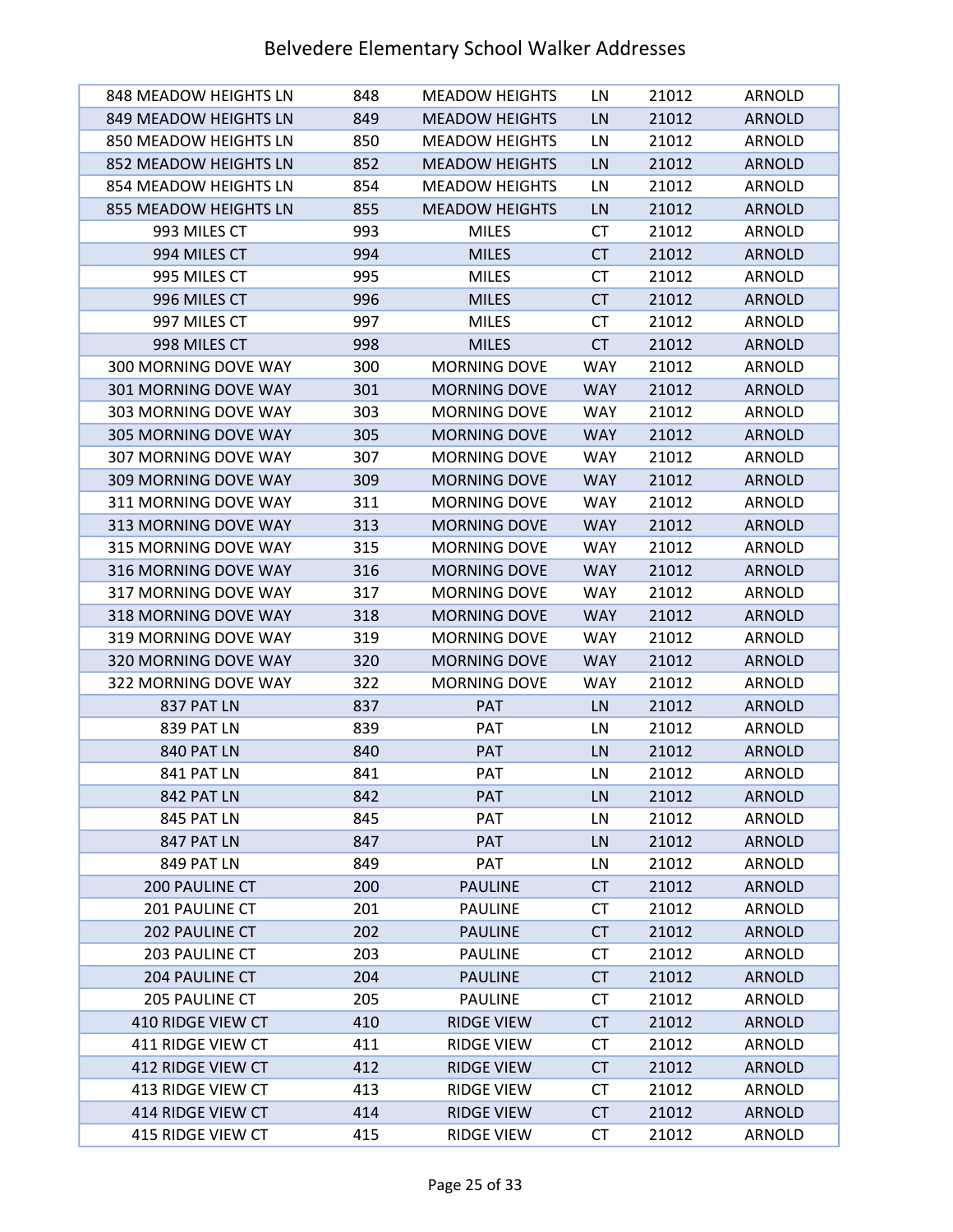| 416 RIDGE VIEW CT        | 416 | <b>RIDGE VIEW</b> | CT         | 21012 | <b>ARNOLD</b> |
|--------------------------|-----|-------------------|------------|-------|---------------|
| 417 RIDGE VIEW CT        | 417 | <b>RIDGE VIEW</b> | СT         | 21012 | ARNOLD        |
| 418 RIDGE VIEW CT        | 418 | <b>RIDGE VIEW</b> | <b>CT</b>  | 21012 | <b>ARNOLD</b> |
| 419 RIDGE VIEW CT        | 419 | <b>RIDGE VIEW</b> | <b>CT</b>  | 21012 | ARNOLD        |
| 420 RIDGE VIEW CT        | 420 | <b>RIDGE VIEW</b> | <b>CT</b>  | 21012 | <b>ARNOLD</b> |
| 421 RIDGE VIEW CT        | 421 | <b>RIDGE VIEW</b> | <b>CT</b>  | 21012 | ARNOLD        |
| 422 RIDGE VIEW CT        | 422 | <b>RIDGE VIEW</b> | <b>CT</b>  | 21012 | <b>ARNOLD</b> |
| 423 RIDGE VIEW CT        | 423 | <b>RIDGE VIEW</b> | СT         | 21012 | <b>ARNOLD</b> |
| 424 RIDGE VIEW CT        | 424 | <b>RIDGE VIEW</b> | <b>CT</b>  | 21012 | <b>ARNOLD</b> |
| 425 RIDGE VIEW CT        | 425 | <b>RIDGE VIEW</b> | СT         | 21012 | ARNOLD        |
| 426 RIDGE VIEW CT        | 426 | <b>RIDGE VIEW</b> | <b>CT</b>  | 21012 | <b>ARNOLD</b> |
| 351 RIVER RD             | 351 | <b>RIVER</b>      | <b>RD</b>  | 21012 | ARNOLD        |
| 353 RIVER RD             | 353 | <b>RIVER</b>      | <b>RD</b>  | 21012 | <b>ARNOLD</b> |
| 355 RIVER RD             | 355 | <b>RIVER</b>      | <b>RD</b>  | 21012 | ARNOLD        |
| 357 RIVER RD             | 357 | <b>RIVER</b>      | <b>RD</b>  | 21012 | <b>ARNOLD</b> |
| 359 RIVER RD             | 359 | <b>RIVER</b>      | <b>RD</b>  | 21012 | ARNOLD        |
| 361 RIVER RD             | 361 | <b>RIVER</b>      | <b>RD</b>  | 21012 | <b>ARNOLD</b> |
| 363 RIVER RD             | 363 | <b>RIVER</b>      | <b>RD</b>  | 21012 | ARNOLD        |
| 365 RIVER RD             | 365 | <b>RIVER</b>      | <b>RD</b>  | 21012 | <b>ARNOLD</b> |
| 367 RIVER RD             | 367 | <b>RIVER</b>      | <b>RD</b>  | 21012 | ARNOLD        |
| 369 RIVER RD             | 369 | <b>RIVER</b>      | <b>RD</b>  | 21012 | <b>ARNOLD</b> |
| 371 RIVER RD             | 371 | <b>RIVER</b>      | <b>RD</b>  | 21012 | ARNOLD        |
| 373 RIVER RD             | 373 | <b>RIVER</b>      | <b>RD</b>  | 21012 | <b>ARNOLD</b> |
| 401 RIVER RD             | 401 | <b>RIVER</b>      | <b>RD</b>  | 21012 | ARNOLD        |
| 403 RIVER RD             | 403 | <b>RIVER</b>      | <b>RD</b>  | 21012 | <b>ARNOLD</b> |
| 405 RIVER RD             | 405 | <b>RIVER</b>      | <b>RD</b>  | 21012 | ARNOLD        |
| 806 RIVERVIEW AVE        | 806 | <b>RIVERVIEW</b>  | <b>AVE</b> | 21012 | <b>ARNOLD</b> |
| <b>807 RIVERVIEW AVE</b> | 807 | <b>RIVERVIEW</b>  | AVE        | 21012 | <b>ARNOLD</b> |
| <b>808 RIVERVIEW AVE</b> | 808 | <b>RIVERVIEW</b>  | <b>AVE</b> | 21012 | <b>ARNOLD</b> |
| 810 RIVERVIEW AVE        | 810 | <b>RIVERVIEW</b>  | <b>AVE</b> | 21012 | ARNOLD        |
| 900 ROCK DOVE CT         | 900 | <b>ROCK DOVE</b>  | <b>CT</b>  | 21012 | <b>ARNOLD</b> |
| 901 ROCK DOVE CT         | 901 | ROCK DOVE         | СT         | 21012 | ARNOLD        |
| 902 ROCK DOVE CT         | 902 | <b>ROCK DOVE</b>  | <b>CT</b>  | 21012 | <b>ARNOLD</b> |
| 903 ROCK DOVE CT         | 903 | ROCK DOVE         | <b>CT</b>  | 21012 | ARNOLD        |
| 904 ROCK DOVE CT         | 904 | <b>ROCK DOVE</b>  | <b>CT</b>  | 21012 | <b>ARNOLD</b> |
| 905 ROCK DOVE CT         | 905 | ROCK DOVE         | СT         | 21012 | ARNOLD        |
| 906 ROCK DOVE CT         | 906 | <b>ROCK DOVE</b>  | <b>CT</b>  | 21012 | <b>ARNOLD</b> |
| 907 ROCK DOVE CT         | 907 | <b>ROCK DOVE</b>  | <b>CT</b>  | 21012 | ARNOLD        |
| 908 ROCK DOVE CT         | 908 | <b>ROCK DOVE</b>  | <b>CT</b>  | 21012 | <b>ARNOLD</b> |
| 909 ROCK DOVE CT         | 909 | ROCK DOVE         | <b>CT</b>  | 21012 | ARNOLD        |
| 910 ROCK DOVE CT         | 910 | <b>ROCK DOVE</b>  | <b>CT</b>  | 21012 | <b>ARNOLD</b> |
| 424 RUTH RD              | 424 | <b>RUTH</b>       | <b>RD</b>  | 21012 | ARNOLD        |
| 425 RUTH RD              | 425 | <b>RUTH</b>       | <b>RD</b>  | 21012 | <b>ARNOLD</b> |
| 428 RUTH RD              | 428 | <b>RUTH</b>       | <b>RD</b>  | 21012 | ARNOLD        |
| 429 RUTH RD              | 429 | <b>RUTH</b>       | <b>RD</b>  | 21012 | <b>ARNOLD</b> |
| 432 RUTH RD              | 432 | <b>RUTH</b>       | <b>RD</b>  | 21012 | ARNOLD        |
| 433 RUTH RD              | 433 | <b>RUTH</b>       | <b>RD</b>  | 21012 | <b>ARNOLD</b> |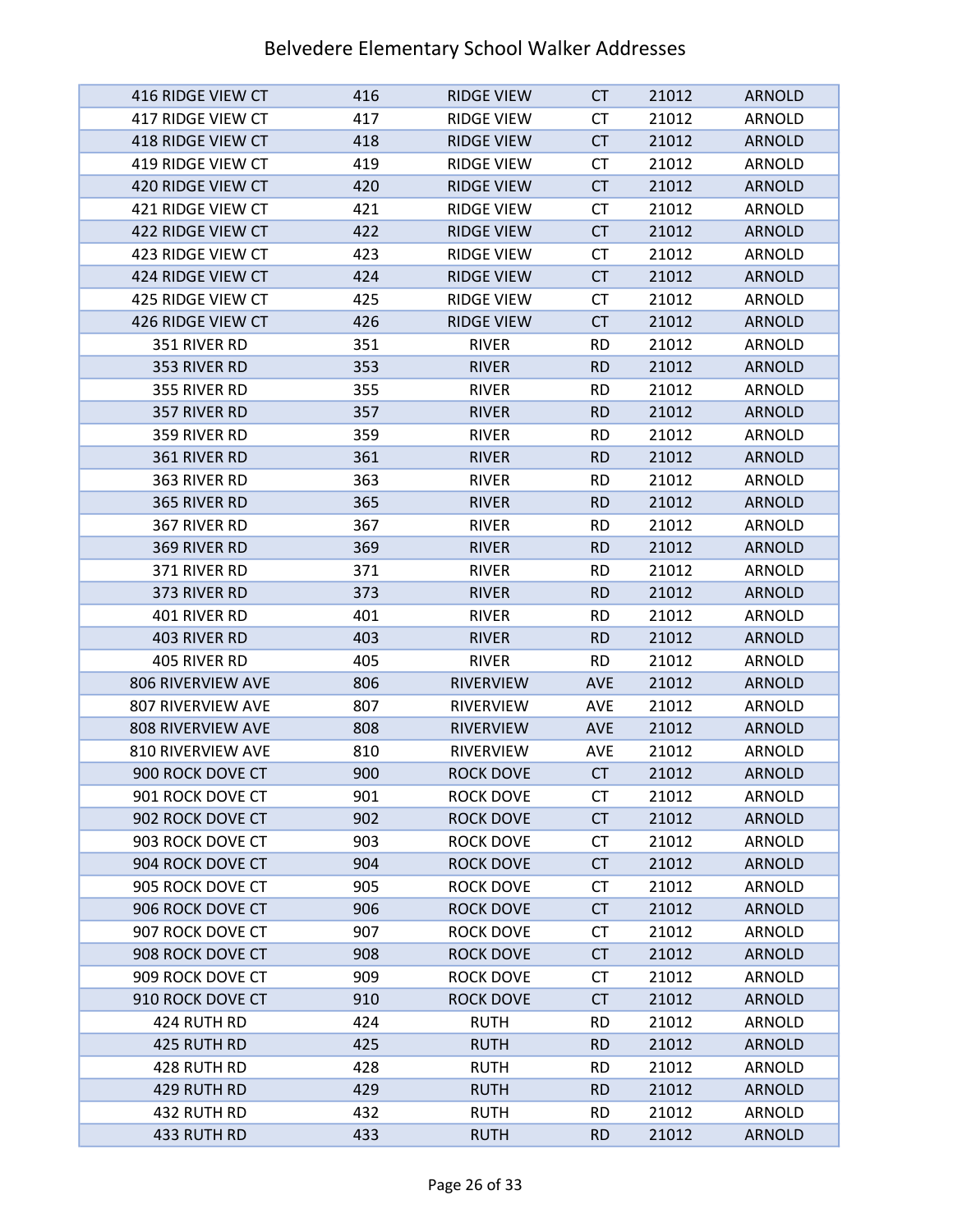| 436 RUTH RD            | 436 | <b>RUTH</b>     | <b>RD</b> | 21012 | ARNOLD        |
|------------------------|-----|-----------------|-----------|-------|---------------|
| 437 RUTH RD            | 437 | <b>RUTH</b>     | <b>RD</b> | 21012 | <b>ARNOLD</b> |
| 440 RUTH RD            | 440 | <b>RUTH</b>     | <b>RD</b> | 21012 | ARNOLD        |
| 441 RUTH RD            | 441 | <b>RUTH</b>     | <b>RD</b> | 21012 | <b>ARNOLD</b> |
| 444 RUTH RD            | 444 | <b>RUTH</b>     | <b>RD</b> | 21012 | ARNOLD        |
| 445 RUTH RD            | 445 | <b>RUTH</b>     | <b>RD</b> | 21012 | <b>ARNOLD</b> |
| 448 RUTH RD            | 448 | <b>RUTH</b>     | <b>RD</b> | 21012 | ARNOLD        |
| 451 RUTH RD            | 451 | <b>RUTH</b>     | <b>RD</b> | 21012 | <b>ARNOLD</b> |
| 452 RUTH RD            | 452 | <b>RUTH</b>     | <b>RD</b> | 21012 | ARNOLD        |
| 455 RUTH RD            | 455 | <b>RUTH</b>     | <b>RD</b> | 21012 | <b>ARNOLD</b> |
| 456 RUTH RD            | 456 | <b>RUTH</b>     | <b>RD</b> | 21012 | ARNOLD        |
| 459 RUTH RD            | 459 | <b>RUTH</b>     | <b>RD</b> | 21012 | <b>ARNOLD</b> |
| 460 RUTH RD            | 460 | <b>RUTH</b>     | <b>RD</b> | 21012 | ARNOLD        |
| 464 RUTH RD            | 464 | <b>RUTH</b>     | <b>RD</b> | 21012 | <b>ARNOLD</b> |
| 468 RUTH RD            | 468 | <b>RUTH</b>     | <b>RD</b> | 21012 | ARNOLD        |
| 472 RUTH RD            | 472 | <b>RUTH</b>     | <b>RD</b> | 21012 | <b>ARNOLD</b> |
| 476 RUTH RD            | 476 | <b>RUTH</b>     | <b>RD</b> | 21012 | <b>ARNOLD</b> |
| 480 RUTH RD            | 480 | <b>RUTH</b>     | <b>RD</b> | 21012 | <b>ARNOLD</b> |
| 783 RUXSHIRE DR        | 783 | <b>RUXSHIRE</b> | DR        | 21012 | ARNOLD        |
| 785 RUXSHIRE DR        | 785 | <b>RUXSHIRE</b> | DR.       | 21012 | <b>ARNOLD</b> |
| 786 RUXSHIRE DR        | 786 | <b>RUXSHIRE</b> | DR        | 21012 | ARNOLD        |
| 787 RUXSHIRE DR        | 787 | <b>RUXSHIRE</b> | DR        | 21012 | <b>ARNOLD</b> |
| 788 RUXSHIRE DR        | 788 | <b>RUXSHIRE</b> | DR        | 21012 | ARNOLD        |
| 789 RUXSHIRE DR        | 789 | <b>RUXSHIRE</b> | DR.       | 21012 | <b>ARNOLD</b> |
| 790 RUXSHIRE DR        | 790 | <b>RUXSHIRE</b> | DR        | 21012 | ARNOLD        |
| 791 RUXSHIRE DR        | 791 | <b>RUXSHIRE</b> | <b>DR</b> | 21012 | <b>ARNOLD</b> |
| 792 RUXSHIRE DR        | 792 | <b>RUXSHIRE</b> | DR        | 21012 | ARNOLD        |
| 793 RUXSHIRE DR        | 793 | <b>RUXSHIRE</b> | <b>DR</b> | 21012 | <b>ARNOLD</b> |
| 794 RUXSHIRE DR        | 794 | <b>RUXSHIRE</b> | DR        | 21012 | ARNOLD        |
| 795 RUXSHIRE DR        | 795 | <b>RUXSHIRE</b> | <b>DR</b> | 21012 | <b>ARNOLD</b> |
| 796 RUXSHIRE DR        | 796 | <b>RUXSHIRE</b> | DR        | 21012 | ARNOLD        |
| 798 RUXSHIRE DR        | 798 | <b>RUXSHIRE</b> | DR        | 21012 | <b>ARNOLD</b> |
| 799 RUXSHIRE DR        | 799 | <b>RUXSHIRE</b> | DR        | 21012 | ARNOLD        |
| <b>800 RUXSHIRE DR</b> | 800 | <b>RUXSHIRE</b> | DR        | 21012 | <b>ARNOLD</b> |
| 801 RUXSHIRE DR        | 801 | <b>RUXSHIRE</b> | DR        | 21012 | ARNOLD        |
| 802 RUXSHIRE DR        | 802 | <b>RUXSHIRE</b> | DR        | 21012 | <b>ARNOLD</b> |
| 803 RUXSHIRE DR        | 803 | <b>RUXSHIRE</b> | DR        | 21012 | ARNOLD        |
| 804 RUXSHIRE DR        | 804 | <b>RUXSHIRE</b> | DR        | 21012 | <b>ARNOLD</b> |
| <b>805 RUXSHIRE DR</b> | 805 | <b>RUXSHIRE</b> | DR        | 21012 | ARNOLD        |
| <b>806 RUXSHIRE DR</b> | 806 | <b>RUXSHIRE</b> | DR        | 21012 | <b>ARNOLD</b> |
| 807 RUXSHIRE DR        | 807 | <b>RUXSHIRE</b> | DR        | 21012 | ARNOLD        |
| <b>808 RUXSHIRE DR</b> | 808 | <b>RUXSHIRE</b> | DR        | 21012 | <b>ARNOLD</b> |
| 809 RUXSHIRE DR        | 809 | <b>RUXSHIRE</b> | DR        | 21012 | ARNOLD        |
| 810 RUXSHIRE DR        | 810 | <b>RUXSHIRE</b> | DR        | 21012 | <b>ARNOLD</b> |
| 811 RUXSHIRE DR        | 811 | <b>RUXSHIRE</b> | DR        | 21012 | ARNOLD        |
| 812 RUXSHIRE DR        | 812 | <b>RUXSHIRE</b> | DR        | 21012 | <b>ARNOLD</b> |
| 813 RUXSHIRE DR        | 813 | <b>RUXSHIRE</b> | DR        | 21012 | ARNOLD        |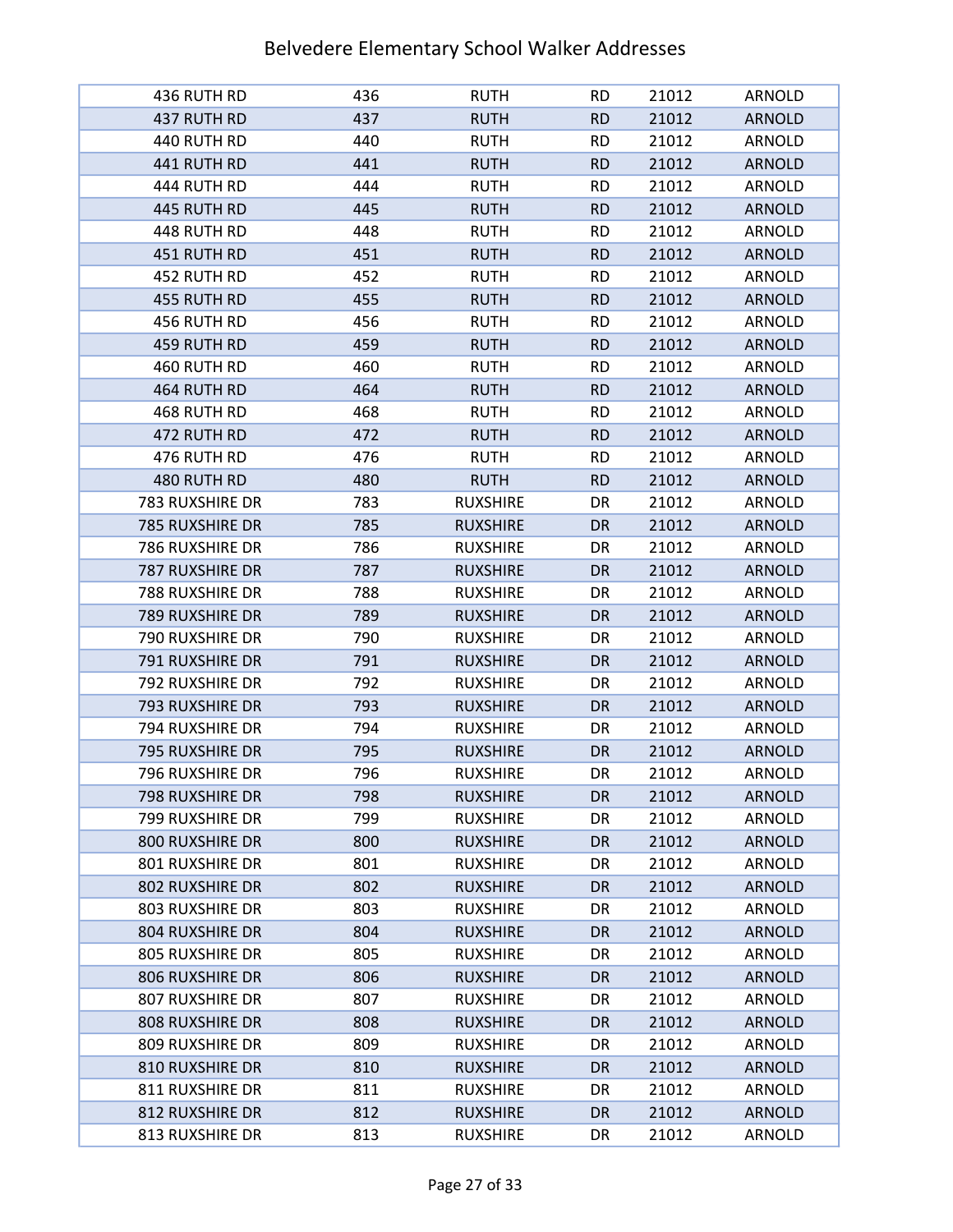| <b>814 RUXSHIRE DR</b>  | 814 | <b>RUXSHIRE</b>       | DR.        | 21012 | <b>ARNOLD</b> |
|-------------------------|-----|-----------------------|------------|-------|---------------|
| 815 RUXSHIRE DR         | 815 | <b>RUXSHIRE</b>       | DR         | 21012 | ARNOLD        |
| <b>816 RUXSHIRE DR</b>  | 816 | <b>RUXSHIRE</b>       | DR.        | 21012 | <b>ARNOLD</b> |
| 817 RUXSHIRE DR         | 817 | <b>RUXSHIRE</b>       | DR         | 21012 | ARNOLD        |
| <b>818 RUXSHIRE DR</b>  | 818 | <b>RUXSHIRE</b>       | DR         | 21012 | <b>ARNOLD</b> |
| 819 RUXSHIRE DR         | 819 | <b>RUXSHIRE</b>       | DR         | 21012 | ARNOLD        |
| 820 RUXSHIRE DR         | 820 | <b>RUXSHIRE</b>       | DR         | 21012 | <b>ARNOLD</b> |
| 821 RUXSHIRE DR         | 821 | <b>RUXSHIRE</b>       | DR         | 21012 | ARNOLD        |
| 822 RUXSHIRE DR         | 822 | <b>RUXSHIRE</b>       | <b>DR</b>  | 21012 | <b>ARNOLD</b> |
| 823 RUXSHIRE DR         | 823 | <b>RUXSHIRE</b>       | DR         | 21012 | ARNOLD        |
| 824 RUXSHIRE DR         | 824 | <b>RUXSHIRE</b>       | <b>DR</b>  | 21012 | <b>ARNOLD</b> |
| 825 RUXSHIRE DR         | 825 | <b>RUXSHIRE</b>       | DR         | 21012 | ARNOLD        |
| 827 RUXSHIRE DR         | 827 | <b>RUXSHIRE</b>       | DR         | 21012 | <b>ARNOLD</b> |
| 791 SCARBOROUGH CT      | 791 | <b>SCARBOROUGH</b>    | <b>CT</b>  | 21012 | ARNOLD        |
| 793 SCARBOROUGH CT      | 793 | <b>SCARBOROUGH</b>    | <b>CT</b>  | 21012 | <b>ARNOLD</b> |
| 795 SCARBOROUGH CT      | 795 | <b>SCARBOROUGH</b>    | СT         | 21012 | ARNOLD        |
| 797 SCARBOROUGH CT      | 797 | <b>SCARBOROUGH</b>    | <b>CT</b>  | 21012 | <b>ARNOLD</b> |
| 799 SCARBOROUGH CT      | 799 | <b>SCARBOROUGH</b>    | <b>CT</b>  | 21012 | ARNOLD        |
| 403 SCHOOLERS POND WAY  | 403 | <b>SCHOOLERS POND</b> | <b>WAY</b> | 21012 | <b>ARNOLD</b> |
| 405 SCHOOLERS POND WAY  | 405 | <b>SCHOOLERS POND</b> | WAY        | 21012 | ARNOLD        |
| 407 SCHOOLERS POND WAY  | 407 | <b>SCHOOLERS POND</b> | <b>WAY</b> | 21012 | <b>ARNOLD</b> |
| 409 SCHOOLERS POND WAY  | 409 | <b>SCHOOLERS POND</b> | <b>WAY</b> | 21012 | ARNOLD        |
| 410 SCHOOLERS POND WAY  | 410 | <b>SCHOOLERS POND</b> | <b>WAY</b> | 21012 | <b>ARNOLD</b> |
| 411 SCHOOLERS POND WAY  | 411 | <b>SCHOOLERS POND</b> | <b>WAY</b> | 21012 | ARNOLD        |
| 413 SCHOOLERS POND WAY  | 413 | <b>SCHOOLERS POND</b> | <b>WAY</b> | 21012 | <b>ARNOLD</b> |
| 415 SCHOOLERS POND WAY  | 415 | <b>SCHOOLERS POND</b> | <b>WAY</b> | 21012 | ARNOLD        |
| 750 SHARRETTS LN        | 750 | <b>SHARRETTS</b>      | LN         | 21012 | <b>ARNOLD</b> |
| 751 SHARRETTS LN        | 751 | <b>SHARRETTS</b>      | LN         | 21012 | ARNOLD        |
| <b>752 SHARRETTS LN</b> | 752 | <b>SHARRETTS</b>      | LN         | 21012 | <b>ARNOLD</b> |
| <b>753 SHARRETTS LN</b> | 753 | <b>SHARRETTS</b>      | LN         | 21012 | ARNOLD        |
| 754 SHARRETTS LN        | 754 | <b>SHARRETTS</b>      | LN         | 21012 | <b>ARNOLD</b> |
| 755 SHARRETTS LN        | 755 | <b>SHARRETTS</b>      | LN         | 21012 | ARNOLD        |
| 336 SHERMAN AVE         | 336 | SHERMAN               | AVE        | 21012 | <b>ARNOLD</b> |
| 337 SHERMAN AVE         | 337 | SHERMAN               | <b>AVE</b> | 21012 | ARNOLD        |
| 338 SHERMAN AVE         | 338 | SHERMAN               | <b>AVE</b> | 21012 | <b>ARNOLD</b> |
| 339 SHERMAN AVE         | 339 | SHERMAN               | <b>AVE</b> | 21012 | <b>ARNOLD</b> |
| 340 SHERMAN AVE         | 340 | SHERMAN               | <b>AVE</b> | 21012 | <b>ARNOLD</b> |
| 342 SHERMAN AVE         | 342 | SHERMAN               | <b>AVE</b> | 21012 | ARNOLD        |
| 345 SHERMAN AVE         | 345 | SHERMAN               | <b>AVE</b> | 21012 | <b>ARNOLD</b> |
| 367 SHERMAN AVE         | 367 | SHERMAN               | <b>AVE</b> | 21012 | <b>ARNOLD</b> |
| 368 SHERMAN AVE         | 368 | SHERMAN               | <b>AVE</b> | 21012 | <b>ARNOLD</b> |
| 369 SHERMAN AVE         | 369 | SHERMAN               | <b>AVE</b> | 21012 | ARNOLD        |
| 370 SHERMAN AVE         | 370 | SHERMAN               | <b>AVE</b> | 21012 | <b>ARNOLD</b> |
| 371 SHERMAN AVE         | 371 | SHERMAN               | AVE        | 21012 | ARNOLD        |
| 900 SONG SPARROW CT     | 900 | <b>SONG SPARROW</b>   | <b>CT</b>  | 21012 | <b>ARNOLD</b> |
| 901 SONG SPARROW CT     | 901 | <b>SONG SPARROW</b>   | <b>CT</b>  | 21012 | ARNOLD        |
| 902 SONG SPARROW CT     | 902 | <b>SONG SPARROW</b>   | <b>CT</b>  | 21012 | <b>ARNOLD</b> |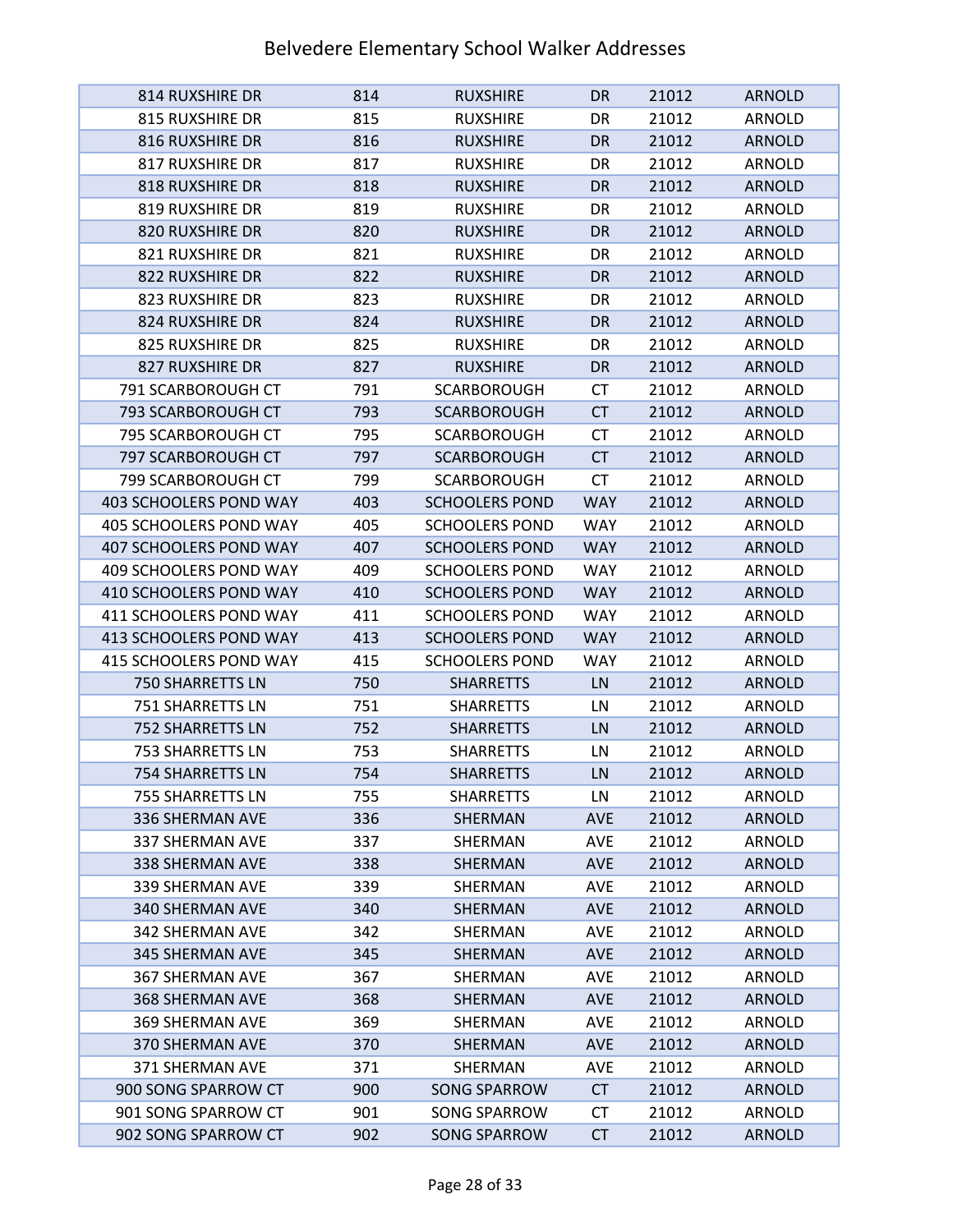| 903 SONG SPARROW CT    | 903  | <b>SONG SPARROW</b> | СT         | 21012 | <b>ARNOLD</b> |
|------------------------|------|---------------------|------------|-------|---------------|
| 904 SONG SPARROW CT    | 904  | <b>SONG SPARROW</b> | <b>CT</b>  | 21012 | <b>ARNOLD</b> |
| 852 SPRIGGS CT         | 852  | <b>SPRIGGS</b>      | <b>CT</b>  | 21012 | <b>ARNOLD</b> |
| 853 SPRIGGS CT         | 853  | <b>SPRIGGS</b>      | <b>CT</b>  | 21012 | <b>ARNOLD</b> |
| 854 SPRIGGS CT         | 854  | <b>SPRIGGS</b>      | <b>CT</b>  | 21012 | ARNOLD        |
| 855 SPRIGGS CT         | 855  | <b>SPRIGGS</b>      | <b>CT</b>  | 21012 | <b>ARNOLD</b> |
| 856 SPRIGGS CT         | 856  | <b>SPRIGGS</b>      | <b>CT</b>  | 21012 | ARNOLD        |
| 857 SPRIGGS CT         | 857  | <b>SPRIGGS</b>      | <b>CT</b>  | 21012 | <b>ARNOLD</b> |
| 858 SPRIGGS CT         | 858  | <b>SPRIGGS</b>      | <b>CT</b>  | 21012 | ARNOLD        |
| 859 SPRIGGS CT         | 859  | <b>SPRIGGS</b>      | <b>CT</b>  | 21012 | <b>ARNOLD</b> |
| 310 STEVENS AVE        | 310  | <b>STEVENS</b>      | <b>AVE</b> | 21012 | ARNOLD        |
| 311 STEVENS AVE        | 311  | <b>STEVENS</b>      | <b>AVE</b> | 21012 | <b>ARNOLD</b> |
| 312 STEVENS AVE        | 312  | <b>STEVENS</b>      | <b>AVE</b> | 21012 | ARNOLD        |
| 313 STEVENS AVE        | 313  | <b>STEVENS</b>      | <b>AVE</b> | 21012 | <b>ARNOLD</b> |
| 314 STEVENS AVE        | 314  | <b>STEVENS</b>      | AVE        | 21012 | ARNOLD        |
| 315 STEVENS AVE        | 315  | <b>STEVENS</b>      | <b>AVE</b> | 21012 | <b>ARNOLD</b> |
| 316 STEVENS AVE        | 316  | <b>STEVENS</b>      | <b>AVE</b> | 21012 | <b>ARNOLD</b> |
| 317 STEVENS AVE        | 317  | <b>STEVENS</b>      | <b>AVE</b> | 21012 | <b>ARNOLD</b> |
| 319 STEVENS AVE        | 319  | <b>STEVENS</b>      | AVE        | 21012 | ARNOLD        |
| 321 STEVENS AVE        | 321  | <b>STEVENS</b>      | <b>AVE</b> | 21012 | <b>ARNOLD</b> |
| 323 STEVENS AVE        | 323  | <b>STEVENS</b>      | AVE        | 21012 | ARNOLD        |
| 325 STEVENS AVE        | 325  | <b>STEVENS</b>      | <b>AVE</b> | 21012 | <b>ARNOLD</b> |
| 327 STEVENS AVE        | 327  | <b>STEVENS</b>      | <b>AVE</b> | 21012 | ARNOLD        |
| 329 STEVENS AVE        | 329  | <b>STEVENS</b>      | <b>AVE</b> | 21012 | <b>ARNOLD</b> |
| 331 STEVENS AVE        | 331  | <b>STEVENS</b>      | <b>AVE</b> | 21012 | ARNOLD        |
| 333 STEVENS AVE        | 333  | <b>STEVENS</b>      | <b>AVE</b> | 21012 | <b>ARNOLD</b> |
| 400 STEWART AVE        | 400  | <b>STEWART</b>      | AVE        | 21012 | ARNOLD        |
| <b>401 STEWART AVE</b> | 401  | <b>STEWART</b>      | <b>AVE</b> | 21012 | <b>ARNOLD</b> |
| <b>402 STEWART AVE</b> | 402  | <b>STEWART</b>      | <b>AVE</b> | 21012 | ARNOLD        |
| <b>403 STEWART AVE</b> | 403  | <b>STEWART</b>      | <b>AVE</b> | 21012 | <b>ARNOLD</b> |
| <b>404 STEWART AVE</b> | 404  | <b>STEWART</b>      | <b>AVE</b> | 21012 | <b>ARNOLD</b> |
| 405 STEWART AVE        | 405  | <b>STEWART</b>      | <b>AVE</b> | 21012 | <b>ARNOLD</b> |
| 406 STEWART AVE        | 406  | <b>STEWART</b>      | AVE        | 21012 | ARNOLD        |
| 407 STEWART AVE        | 407  | <b>STEWART</b>      | <b>AVE</b> | 21012 | <b>ARNOLD</b> |
| <b>408 STEWART AVE</b> | 408  | <b>STEWART</b>      | AVE        | 21012 | ARNOLD        |
| 409 STEWART AVE        | 409  | <b>STEWART</b>      | <b>AVE</b> | 21012 | <b>ARNOLD</b> |
| 411 STEWART AVE        | 411  | <b>STEWART</b>      | <b>AVE</b> | 21012 | ARNOLD        |
| 413 STEWART AVE        | 413  | <b>STEWART</b>      | <b>AVE</b> | 21012 | <b>ARNOLD</b> |
| <b>415 STEWART AVE</b> | 415  | <b>STEWART</b>      | AVE        | 21012 | <b>ARNOLD</b> |
| 1000 TASKER LN         | 1000 | <b>TASKER</b>       | LN         | 21012 | <b>ARNOLD</b> |
| 1002 TASKER LN         | 1002 | <b>TASKER</b>       | LN         | 21012 | ARNOLD        |
| 1003 TASKER LN         | 1003 | <b>TASKER</b>       | LN         | 21012 | <b>ARNOLD</b> |
| 1004 TASKER LN         | 1004 | <b>TASKER</b>       | LN         | 21012 | ARNOLD        |
| 1005 TASKER LN         | 1005 | <b>TASKER</b>       | LN         | 21012 | <b>ARNOLD</b> |
| 1006 TASKER LN         | 1006 | <b>TASKER</b>       | LN         | 21012 | ARNOLD        |
| 1007 TASKER LN         | 1007 | <b>TASKER</b>       | LN         | 21012 | <b>ARNOLD</b> |
| 1008 TASKER LN         | 1008 | <b>TASKER</b>       | LN         | 21012 | ARNOLD        |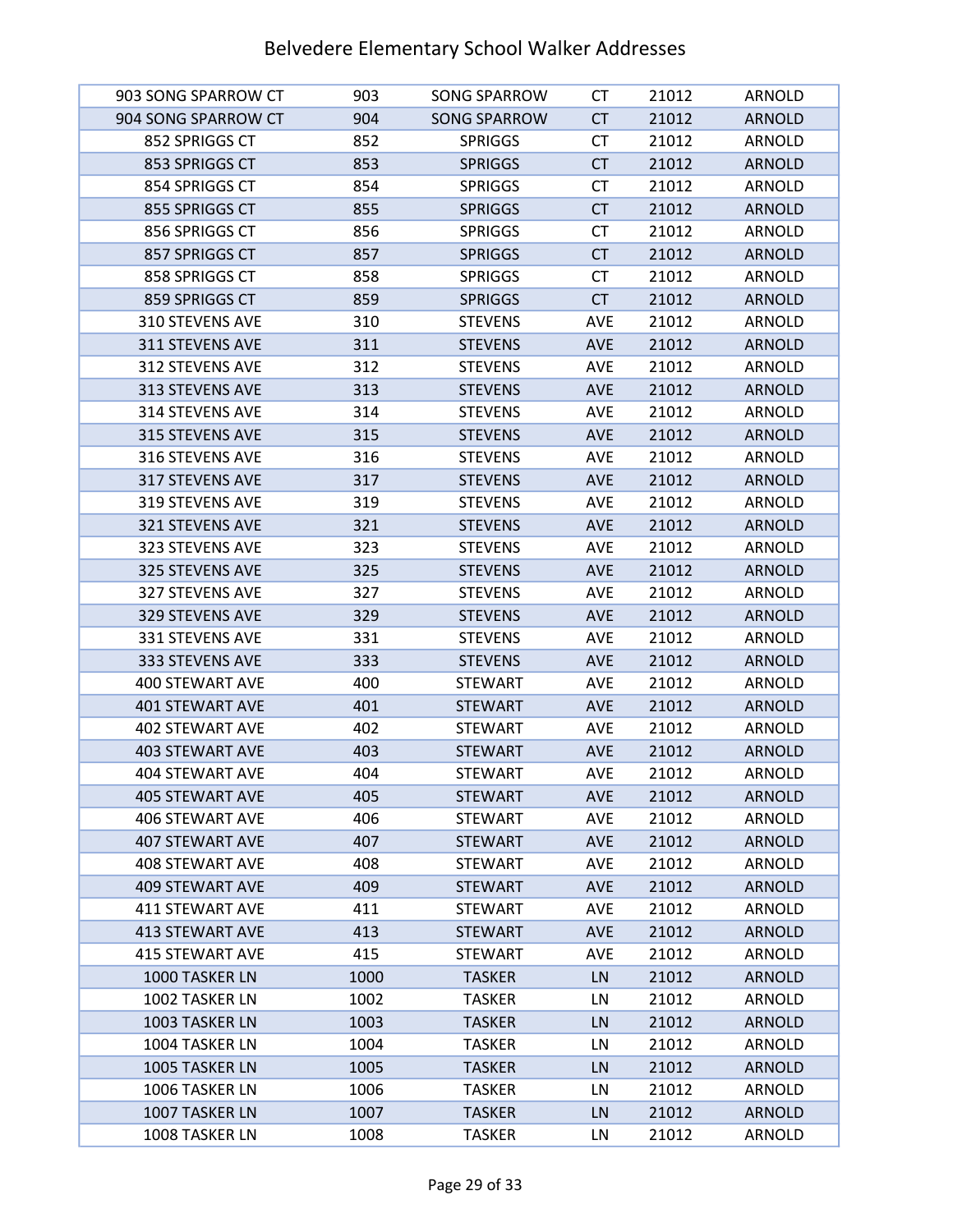| 1009 TASKER LN    | 1009 | <b>TASKER</b>    | LN        | 21012 | <b>ARNOLD</b> |
|-------------------|------|------------------|-----------|-------|---------------|
| 1010 TASKER LN    | 1010 | <b>TASKER</b>    | LN        | 21012 | ARNOLD        |
| 1012 TASKER LN    | 1012 | <b>TASKER</b>    | LN        | 21012 | <b>ARNOLD</b> |
| 1014 TASKER LN    | 1014 | <b>TASKER</b>    | LN        | 21012 | ARNOLD        |
| 1016 TASKER LN    | 1016 | <b>TASKER</b>    | LN        | 21012 | <b>ARNOLD</b> |
| 1018 TASKER LN    | 1018 | <b>TASKER</b>    | LN        | 21012 | ARNOLD        |
| 1020 TASKER LN    | 1020 | <b>TASKER</b>    | LN        | 21012 | <b>ARNOLD</b> |
| 1021 TASKER LN    | 1021 | <b>TASKER</b>    | LN        | 21012 | ARNOLD        |
| 354 TERNWING DR   | 354  | <b>TERNWING</b>  | DR        | 21012 | <b>ARNOLD</b> |
| 800 THOMAS AVE    | 800  | <b>THOMAS</b>    | AVE       | 21012 | ARNOLD        |
| 1001 TRED AVON CT | 1001 | <b>TRED AVON</b> | <b>CT</b> | 21012 | <b>ARNOLD</b> |
| 1003 TRED AVON CT | 1003 | <b>TRED AVON</b> | <b>CT</b> | 21012 | ARNOLD        |
| 1005 TRED AVON CT | 1005 | <b>TRED AVON</b> | <b>CT</b> | 21012 | <b>ARNOLD</b> |
| 1007 TRED AVON CT | 1007 | <b>TRED AVON</b> | <b>CT</b> | 21012 | ARNOLD        |
| 1009 TRED AVON CT | 1009 | <b>TRED AVON</b> | <b>CT</b> | 21012 | <b>ARNOLD</b> |
| 1010 TRED AVON CT | 1010 | <b>TRED AVON</b> | <b>CT</b> | 21012 | ARNOLD        |
| 1011 TRED AVON CT | 1011 | <b>TRED AVON</b> | <b>CT</b> | 21012 | <b>ARNOLD</b> |
| 1012 TRED AVON CT | 1012 | <b>TRED AVON</b> | <b>CT</b> | 21012 | ARNOLD        |
| 1013 TRED AVON CT | 1013 | <b>TRED AVON</b> | <b>CT</b> | 21012 | <b>ARNOLD</b> |
| 1015 TRED AVON CT | 1015 | TRED AVON        | СT        | 21012 | ARNOLD        |
|                   |      |                  |           |       |               |
| 344 VOLLEY RD     | 344  | <b>VOLLEY</b>    | <b>RD</b> | 21012 | <b>ARNOLD</b> |
| 345 VOLLEY RD     | 345  | <b>VOLLEY</b>    | <b>RD</b> | 21012 | ARNOLD        |
| 346 VOLLEY RD     | 346  | <b>VOLLEY</b>    | <b>RD</b> | 21012 | <b>ARNOLD</b> |
| 347 VOLLEY RD     | 347  | <b>VOLLEY</b>    | <b>RD</b> | 21012 | ARNOLD        |
| 348 VOLLEY RD     | 348  | <b>VOLLEY</b>    | <b>RD</b> | 21012 | <b>ARNOLD</b> |
| 349 VOLLEY RD     | 349  | <b>VOLLEY</b>    | RD.       | 21012 | ARNOLD        |
| 350 VOLLEY CT     | 350  | <b>VOLLEY</b>    | <b>CT</b> | 21012 | <b>ARNOLD</b> |
| 351 VOLLEY CT     | 351  | <b>VOLLEY</b>    | <b>CT</b> | 21012 | ARNOLD        |
| 352 VOLLEY CT     | 352  | <b>VOLLEY</b>    | <b>CT</b> | 21012 | <b>ARNOLD</b> |
| 354 VOLLEY CT     | 354  | <b>VOLLEY</b>    | <b>CT</b> | 21012 | <b>ARNOLD</b> |
| 355 VOLLEY CT     | 355  | <b>VOLLEY</b>    | <b>CT</b> | 21012 | <b>ARNOLD</b> |
| 356 VOLLEY CT     | 356  | <b>VOLLEY</b>    | СT        | 21012 | ARNOLD        |
| 357 VOLLEY CT     | 357  | <b>VOLLEY</b>    | <b>CT</b> | 21012 | <b>ARNOLD</b> |
| 358 VOLLEY CT     | 358  | VOLLEY           | <b>CT</b> | 21012 | ARNOLD        |
| 359 VOLLEY CT     | 359  | <b>VOLLEY</b>    | <b>CT</b> | 21012 | <b>ARNOLD</b> |
| 360 VOLLEY CT     | 360  | <b>VOLLEY</b>    | <b>CT</b> | 21012 | ARNOLD        |
| 361 VOLLEY CT     | 361  | <b>VOLLEY</b>    | <b>CT</b> | 21012 | <b>ARNOLD</b> |
| 362 VOLLEY CT     | 362  | VOLLEY           | CT        | 21012 | ARNOLD        |
| 363 VOLLEY CT     | 363  | <b>VOLLEY</b>    | <b>CT</b> | 21012 | <b>ARNOLD</b> |
| 364 VOLLEY CT     | 364  | <b>VOLLEY</b>    | CT        | 21012 | ARNOLD        |
| 365 VOLLEY CT     | 365  | <b>VOLLEY</b>    | <b>CT</b> | 21012 | <b>ARNOLD</b> |
| 366 VOLLEY CT     | 366  | VOLLEY           | CT        | 21012 | ARNOLD        |
| 367 VOLLEY CT     | 367  | <b>VOLLEY</b>    | <b>CT</b> | 21012 | <b>ARNOLD</b> |
| 368 VOLLEY CT     | 368  | VOLLEY           | <b>CT</b> | 21012 | ARNOLD        |
| 369 VOLLEY CT     | 369  | <b>VOLLEY</b>    | <b>CT</b> | 21012 | <b>ARNOLD</b> |
| 370 VOLLEY CT     | 370  | VOLLEY           | <b>CT</b> | 21012 | ARNOLD        |
| 371 VOLLEY CT     | 371  | <b>VOLLEY</b>    | <b>CT</b> | 21012 | <b>ARNOLD</b> |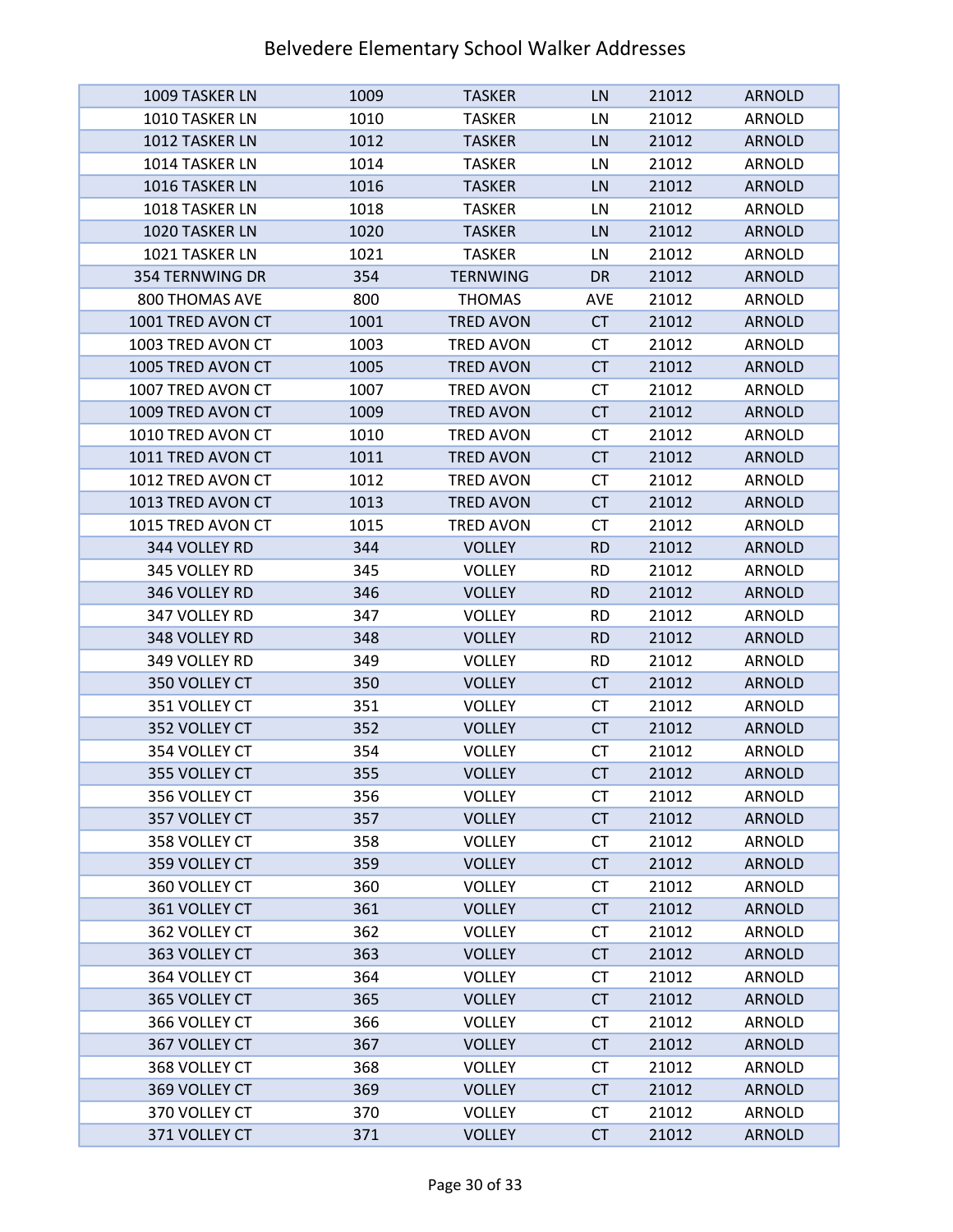| 372 VOLLEY CT                      | 372        | <b>VOLLEY</b>                  | СT                     | 21012          | ARNOLD                  |
|------------------------------------|------------|--------------------------------|------------------------|----------------|-------------------------|
| 373 VOLLEY CT                      | 373        | <b>VOLLEY</b>                  | <b>CT</b>              | 21012          | <b>ARNOLD</b>           |
| 374 VOLLEY CT                      | 374        | <b>VOLLEY</b>                  | <b>CT</b>              | 21012          | <b>ARNOLD</b>           |
| 375 VOLLEY CT                      | 375        | <b>VOLLEY</b>                  | <b>CT</b>              | 21012          | <b>ARNOLD</b>           |
| 376 VOLLEY CT                      | 376        | <b>VOLLEY</b>                  | <b>CT</b>              | 21012          | <b>ARNOLD</b>           |
| 377 VOLLEY CT                      | 377        | <b>VOLLEY</b>                  | <b>CT</b>              | 21012          | <b>ARNOLD</b>           |
| 378 VOLLEY CT                      | 378        | <b>VOLLEY</b>                  | <b>CT</b>              | 21012          | <b>ARNOLD</b>           |
| 379 VOLLEY CT                      | 379        | <b>VOLLEY</b>                  | <b>CT</b>              | 21012          | <b>ARNOLD</b>           |
| 380 VOLLEY CT                      | 380        | <b>VOLLEY</b>                  | <b>CT</b>              | 21012          | ARNOLD                  |
| 381 VOLLEY CT                      | 381        | <b>VOLLEY</b>                  | <b>CT</b>              | 21012          | <b>ARNOLD</b>           |
| 382 VOLLEY CT                      | 382        | <b>VOLLEY</b>                  | <b>CT</b>              | 21012          | <b>ARNOLD</b>           |
| 383 VOLLEY CT                      | 383        | <b>VOLLEY</b>                  | <b>CT</b>              | 21012          | <b>ARNOLD</b>           |
| 385 VOLLEY CT                      | 385        | <b>VOLLEY</b>                  | <b>CT</b>              | 21012          | <b>ARNOLD</b>           |
| 387 VOLLEY CT                      | 387        | <b>VOLLEY</b>                  | <b>CT</b>              | 21012          | <b>ARNOLD</b>           |
| 389 VOLLEY CT                      | 389        | <b>VOLLEY</b>                  | <b>CT</b>              | 21012          | ARNOLD                  |
| 391 VOLLEY CT                      | 391        | <b>VOLLEY</b>                  | CT                     | 21012          | <b>ARNOLD</b>           |
| 393 VOLLEY CT                      | 393        | <b>VOLLEY</b>                  | <b>CT</b>              | 21012          | <b>ARNOLD</b>           |
| 869 WILLYS DR                      | 869        | <b>WILLYS</b>                  | <b>DR</b>              | 21012          | <b>ARNOLD</b>           |
| 870 WILLYS DR                      | 870        | <b>WILLYS</b>                  | DR                     | 21012          | ARNOLD                  |
| 871 WILLYS DR                      | 871        | <b>WILLYS</b>                  | DR                     | 21012          | <b>ARNOLD</b>           |
| 873 WILLYS DR                      | 873        | <b>WILLYS</b>                  | DR                     | 21012          | ARNOLD                  |
| 875 WILLYS DR                      | 875        | <b>WILLYS</b>                  | DR                     | 21012          | <b>ARNOLD</b>           |
| 877 WILLYS DR                      | 877        | <b>WILLYS</b>                  | DR                     | 21012          | ARNOLD                  |
| 878 WILLYS DR                      | 878        | <b>WILLYS</b>                  | <b>DR</b>              | 21012          | <b>ARNOLD</b>           |
| 879 WILLYS DR                      | 879        | <b>WILLYS</b>                  | DR                     | 21012          | ARNOLD                  |
| 881 WILLYS DR                      | 881        | <b>WILLYS</b>                  | DR                     | 21012          | <b>ARNOLD</b>           |
| 882 WILLYS DR                      | 882        | <b>WILLYS</b>                  | DR                     | 21012          | ARNOLD                  |
| 883 WILLYS DR                      | 883        | <b>WILLYS</b>                  | <b>DR</b>              | 21012          | <b>ARNOLD</b>           |
| 884 WILLYS DR                      | 884        | <b>WILLYS</b>                  | DR                     | 21012          | ARNOLD                  |
| 885 WILLYS DR                      | 885        | <b>WILLYS</b>                  | <b>DR</b>              | 21012          | <b>ARNOLD</b>           |
| 886 WILLYS DR                      | 886        | WILLYS                         | DR                     | 21012          | ARNOLD                  |
| 887 WILLYS DR                      | 887        | <b>WILLYS</b>                  | DR                     | 21012          | <b>ARNOLD</b>           |
| 888 WILLYS DR                      | 888        | <b>WILLYS</b>                  | DR                     | 21012          | ARNOLD                  |
| 889 WILLYS DR                      | 889        | <b>WILLYS</b>                  | DR                     | 21012          | <b>ARNOLD</b>           |
| 890 WILLYS DR                      | 890        | <b>WILLYS</b>                  | DR                     | 21012          | ARNOLD                  |
| 891 WILLYS DR                      | 891        | <b>WILLYS</b>                  | DR                     | 21012          | <b>ARNOLD</b>           |
| 893 WILLYS DR                      | 893        | <b>WILLYS</b>                  | DR                     | 21012          | ARNOLD                  |
| 897 WILLYS DR                      | 897        | <b>WILLYS</b>                  | DR                     | 21012          | <b>ARNOLD</b>           |
| 848 WILSON RD N                    | 848        | <b>WILSON</b>                  | <b>RD</b>              | 21012          | ARNOLD                  |
| 850 WILSON RD N                    | 850        | <b>WILSON</b>                  | <b>RD</b>              | 21012          | ARNOLD                  |
| 851 WILSON RD N                    | 851        | <b>WILSON</b>                  | <b>RD</b>              | 21012          | ARNOLD                  |
| 852 WILSON RD N                    | 852        | <b>WILSON</b>                  | <b>RD</b>              | 21012          | <b>ARNOLD</b>           |
| 854 WILSON RD N<br>855 WILSON RD N | 854        | <b>WILSON</b>                  | <b>RD</b>              | 21012          | <b>ARNOLD</b>           |
| 856 WILSON RD N                    | 855<br>856 | <b>WILSON</b><br><b>WILSON</b> | <b>RD</b><br><b>RD</b> | 21012          | <b>ARNOLD</b><br>ARNOLD |
| 858 WILSON RD N                    | 858        | <b>WILSON</b>                  | <b>RD</b>              | 21012<br>21012 | <b>ARNOLD</b>           |
|                                    |            |                                |                        |                |                         |
| 859 WILSON RD N                    | 859        | <b>WILSON</b>                  | <b>RD</b>              | 21012          | ARNOLD                  |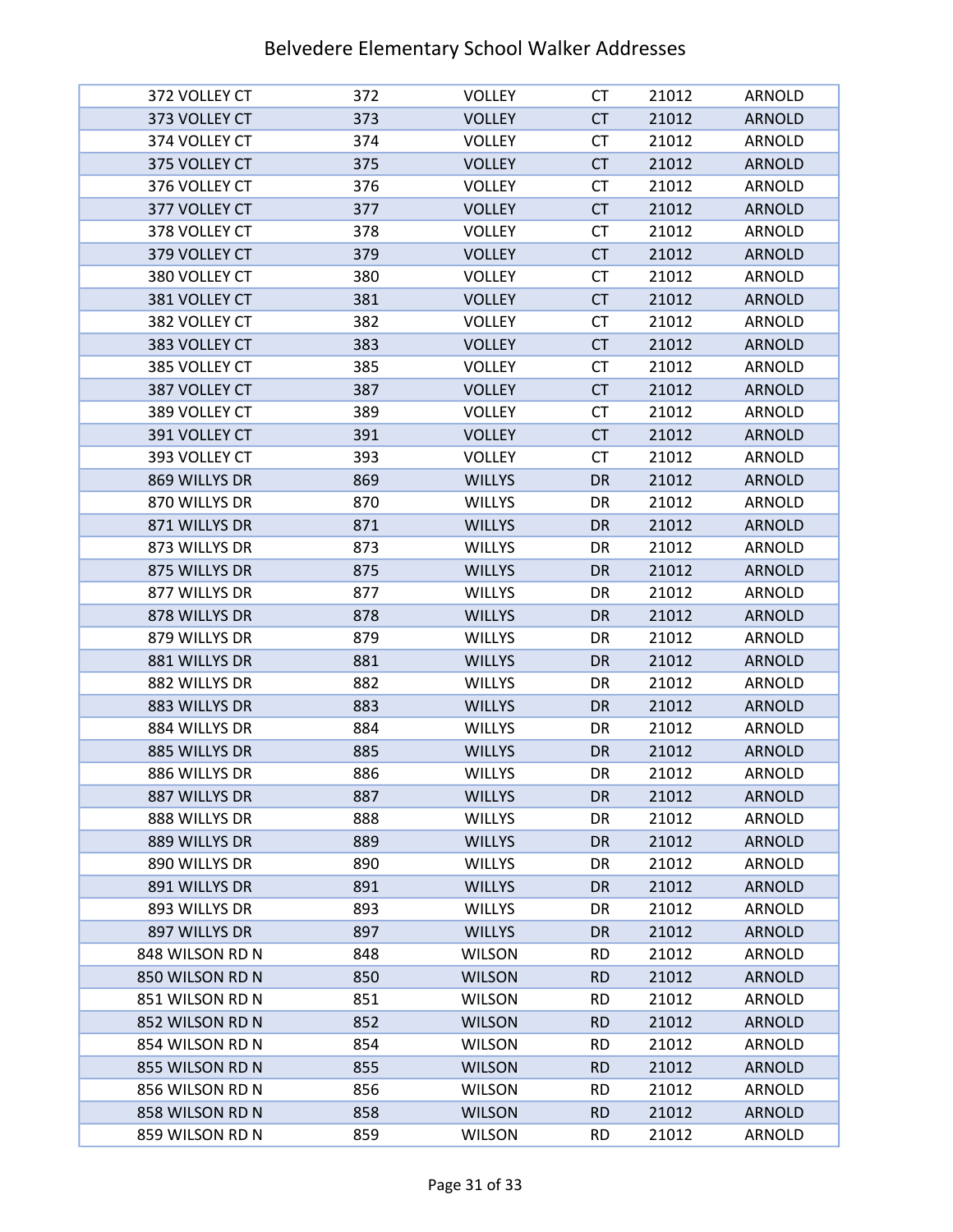| 860 WILSON RD N | 860 | <b>WILSON</b>   | <b>RD</b> | 21012 | <b>ARNOLD</b> |
|-----------------|-----|-----------------|-----------|-------|---------------|
| 861 WILSON RD N | 861 | <b>WILSON</b>   | <b>RD</b> | 21012 | ARNOLD        |
| 863 WILSON RD N | 863 | <b>WILSON</b>   | <b>RD</b> | 21012 | <b>ARNOLD</b> |
| 864 WILSON RD N | 864 | <b>WILSON</b>   | <b>RD</b> | 21012 | ARNOLD        |
| 865 WILSON RD N | 865 | <b>WILSON</b>   | <b>RD</b> | 21012 | <b>ARNOLD</b> |
| 874 WILSON RD N | 874 | <b>WILSON</b>   | <b>RD</b> | 21012 | ARNOLD        |
| 876 WILSON RD N | 876 | <b>WILSON</b>   | <b>RD</b> | 21012 | <b>ARNOLD</b> |
| 877 WILSON RD N | 877 | <b>WILSON</b>   | <b>RD</b> | 21012 | ARNOLD        |
| 878 WILSON RD N | 878 | <b>WILSON</b>   | <b>RD</b> | 21012 | <b>ARNOLD</b> |
| 880 WILSON RD N | 880 | <b>WILSON</b>   | <b>RD</b> | 21012 | ARNOLD        |
| 889 WILSON RD N | 889 | <b>WILSON</b>   | <b>RD</b> | 21012 | <b>ARNOLD</b> |
| 891 WILSON RD N | 891 | <b>WILSON</b>   | <b>RD</b> | 21012 | ARNOLD        |
| 893 WILSON RD N | 893 | <b>WILSON</b>   | <b>RD</b> | 21012 | <b>ARNOLD</b> |
| 895 WILSON RD N | 895 | <b>WILSON</b>   | <b>RD</b> | 21012 | ARNOLD        |
| 897 WILSON RD N | 897 | <b>WILSON</b>   | <b>RD</b> | 21012 | <b>ARNOLD</b> |
| 899 WILSON RD N | 899 | <b>WILSON</b>   | <b>RD</b> | 21012 | <b>ARNOLD</b> |
| 876 WINDSONG DR | 876 | <b>WINDSONG</b> | <b>DR</b> | 21012 | <b>ARNOLD</b> |
| 877 WINDSONG DR | 877 | <b>WINDSONG</b> | DR        | 21012 | ARNOLD        |
| 880 WINDSONG DR | 880 | <b>WINDSONG</b> | DR        | 21012 | <b>ARNOLD</b> |
| 881 WINDSONG DR | 881 | <b>WINDSONG</b> | DR        | 21012 | ARNOLD        |
| 884 WINDSONG DR | 884 | <b>WINDSONG</b> | DR        | 21012 | <b>ARNOLD</b> |
| 885 WINDSONG DR | 885 | <b>WINDSONG</b> | DR        | 21012 | ARNOLD        |
| 888 WINDSONG DR | 888 | <b>WINDSONG</b> | <b>DR</b> | 21012 | <b>ARNOLD</b> |
| 889 WINDSONG DR | 889 | <b>WINDSONG</b> | DR        | 21012 | ARNOLD        |
| 892 WINDSONG DR | 892 | <b>WINDSONG</b> | DR        | 21012 | <b>ARNOLD</b> |
| 893 WINDSONG DR | 893 | <b>WINDSONG</b> | DR        | 21012 | ARNOLD        |
| 896 WINDSONG DR | 896 | WINDSONG        | DR        | 21012 | <b>ARNOLD</b> |
| 897 WINDSONG DR | 897 | <b>WINDSONG</b> | DR        | 21012 | ARNOLD        |
| 900 WINDSONG DR | 900 | <b>WINDSONG</b> | DR        | 21012 | <b>ARNOLD</b> |
| 901 WINDSONG DR | 901 | <b>WINDSONG</b> | DR        | 21012 | ARNOLD        |
| 904 WINDSONG DR | 904 | <b>WINDSONG</b> | DR        | 21012 | <b>ARNOLD</b> |
| 803 WINDSOR RD  | 803 | <b>WINDSOR</b>  | <b>RD</b> | 21012 | ARNOLD        |
| 804 WINDSOR RD  | 804 | <b>WINDSOR</b>  | <b>RD</b> | 21012 | <b>ARNOLD</b> |
| 805 WINDSOR RD  | 805 | <b>WINDSOR</b>  | <b>RD</b> | 21012 | ARNOLD        |
| 807 WINDSOR RD  | 807 | <b>WINDSOR</b>  | <b>RD</b> | 21012 | <b>ARNOLD</b> |
| 809 WINDSOR RD  | 809 | <b>WINDSOR</b>  | <b>RD</b> | 21012 | ARNOLD        |
| 811 WINDSOR RD  | 811 | <b>WINDSOR</b>  | <b>RD</b> | 21012 | <b>ARNOLD</b> |
| 812 WINDSOR RD  | 812 | <b>WINDSOR</b>  | <b>RD</b> | 21012 | ARNOLD        |
| 813 WINDSOR RD  | 813 | <b>WINDSOR</b>  | <b>RD</b> | 21012 | <b>ARNOLD</b> |
| 814 WINDSOR RD  | 814 | <b>WINDSOR</b>  | <b>RD</b> | 21012 | ARNOLD        |
| 815 WINDSOR RD  | 815 | <b>WINDSOR</b>  | <b>RD</b> | 21012 | <b>ARNOLD</b> |
| 816 WINDSOR RD  | 816 | <b>WINDSOR</b>  | <b>RD</b> | 21012 | ARNOLD        |
| 817 WINDSOR RD  | 817 | <b>WINDSOR</b>  | <b>RD</b> | 21012 | <b>ARNOLD</b> |
| 818 WINDSOR RD  | 818 | <b>WINDSOR</b>  | <b>RD</b> | 21012 | ARNOLD        |
| 819 WINDSOR RD  | 819 | <b>WINDSOR</b>  | <b>RD</b> | 21012 | <b>ARNOLD</b> |
| 820 WINDSOR RD  | 820 | <b>WINDSOR</b>  | <b>RD</b> | 21012 | ARNOLD        |
| 821 WINDSOR RD  | 821 | <b>WINDSOR</b>  | <b>RD</b> | 21012 | <b>ARNOLD</b> |